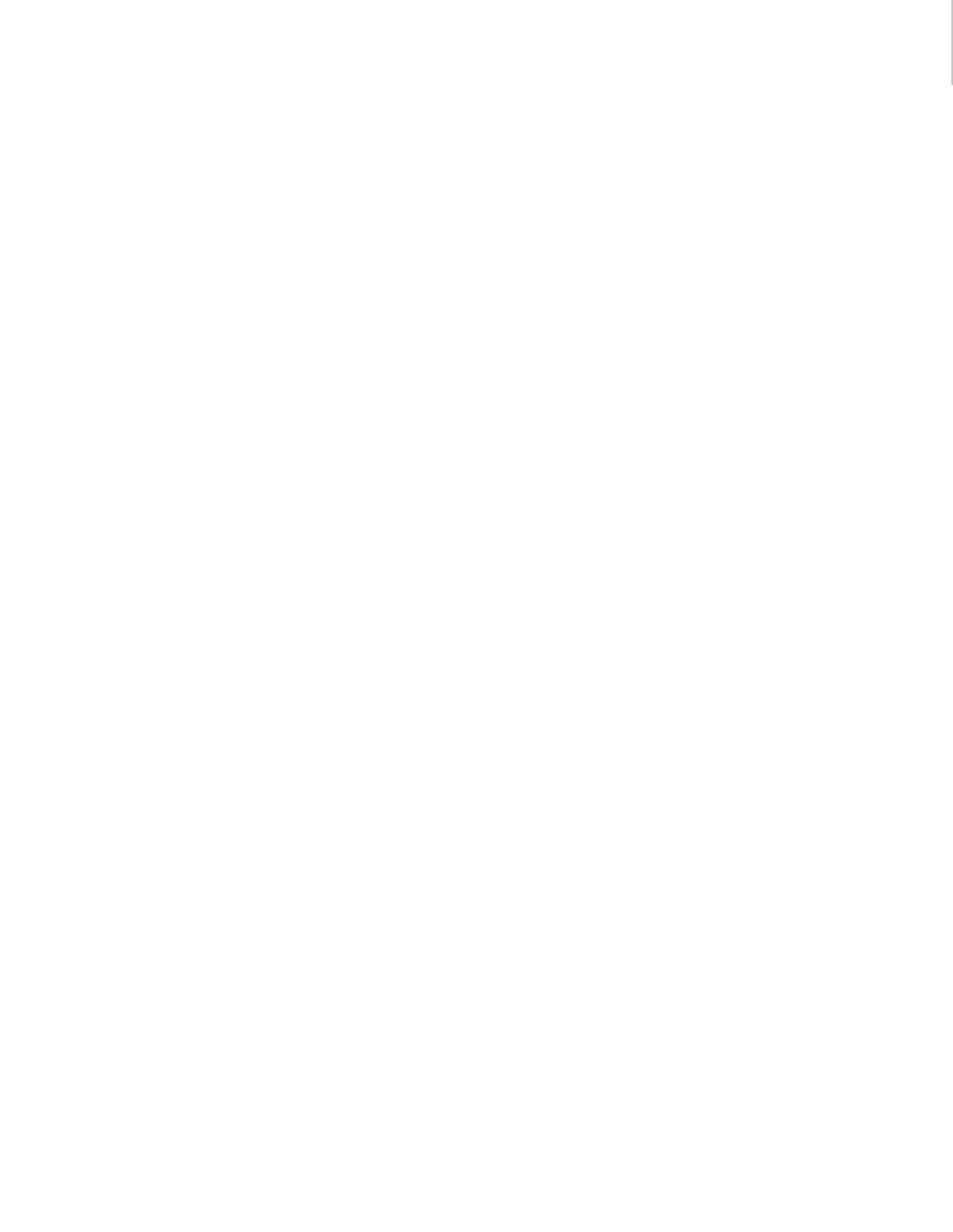# **CONTENTS**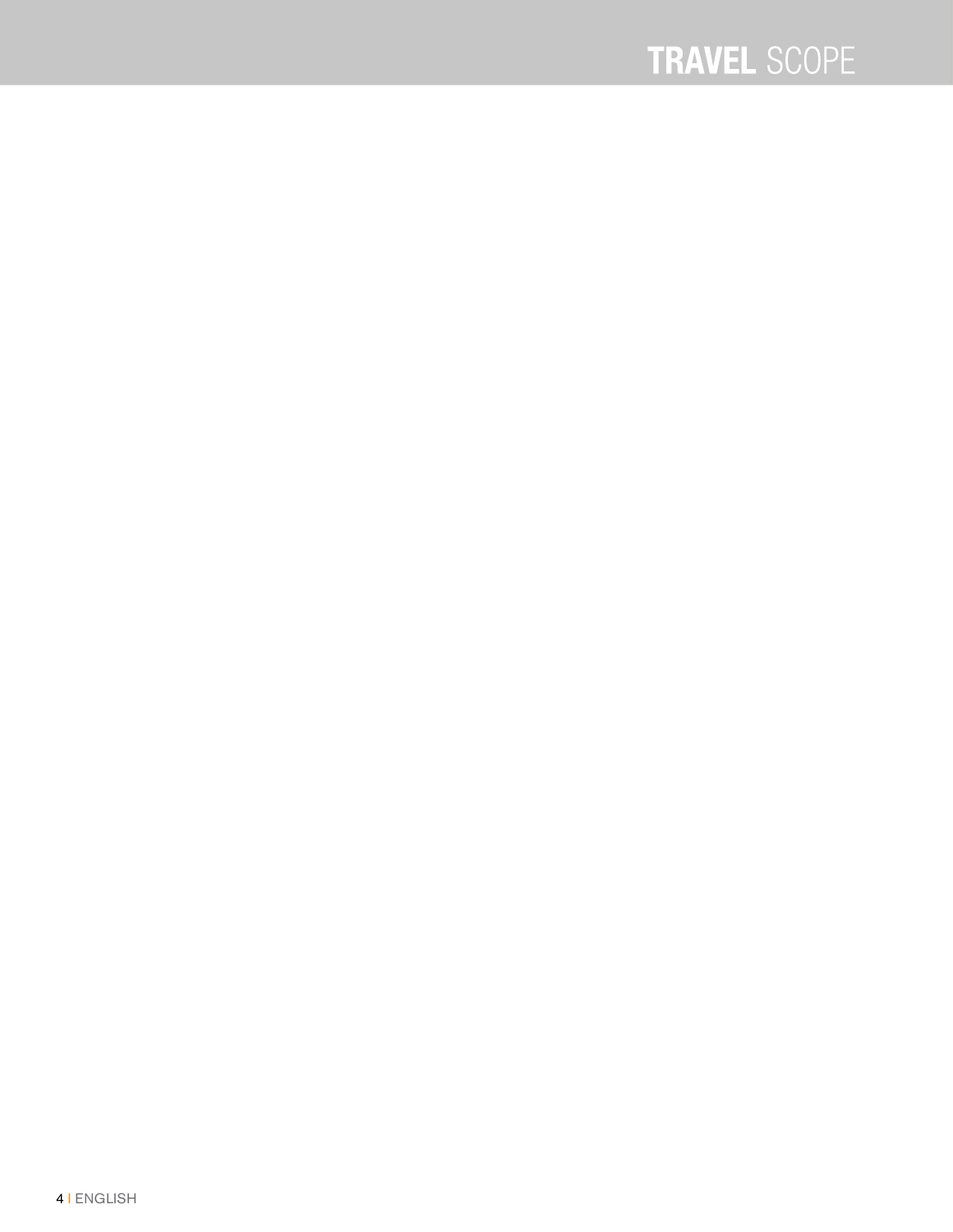### WHAT'S IN THE BOX

We recommend saving your telescope box so it can be used to store the telescope when it is not in use. Unpack the box carefully as some parts are small. Use the parts list below to verify that all parts and accessories are present.

#### **PARTS LIST**

- Telescope Optical Tube
- Finderscope & Bracket
- Erect image diagonal
- 20 mm & 10 mm Eyepieces
- Tripod & Mount
- Tripod quick release mounting plate
- Backpack



- 1. Objective Lens
- 2. Telescope Optical Tube
- 3. Quick Release Mounting Plate
- 4. Azimuth Tension Knob
- 5. Tripod
- 6. Finderscope
- 7. Eyepiece
- 8. Erect Image Diagonal
- 9. Focus Knob
- 10. Pan Handle/Altitude Lock
- 11. Central Column Locking Knob

# A SOLAR WARNING

- Never look directly at the Sun with the naked eye or with a telescope unless you have the proper solar filter. Permanent and irreversible eye damage may result.
- Never use your telescope to project an image of the Sun onto any surface. Internal heat build-up can damage the telescope and any accessories attached to it.
- Never use an eyepiece solar filter or a Herschel wedge. Internal heat build-up inside the telescope can cause these devices to crack or break, allowing unfiltered sunlight to pass through to the eye.
- Do not leave the telescope unsupervised, either when children are present or adults unfamiliar with the correct operating procedures of your telescope are present.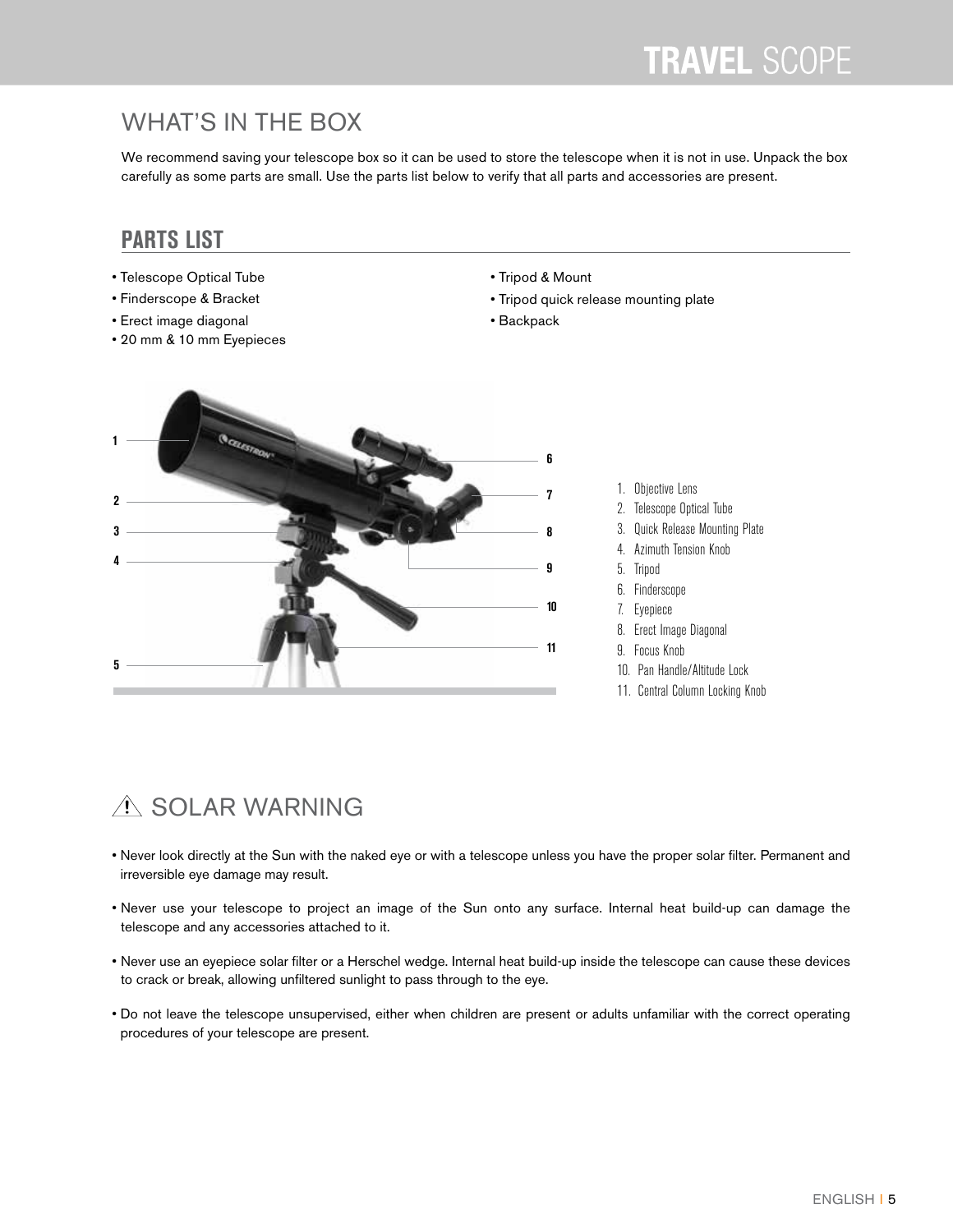#### ASSEMBLY

Set up your Travel Scope indoors the first time and familiarize yourself with the correct assembly procedure before attempting it outdoors.

#### **SETTING UP THE TRIPOD**

**1.** The tripod comes preassembled. Stand the tripod upright and pull the tripod legs outward until each leg is fully extended.

**2.** To raise the height of the tripod, unlock the tripod leg lock clamps at the bottom of each tripod leg by opening the clamp for each section and pulling outward. Once a clamp is unlocked, pull the tripod leg out as far as it will go, and then close the leg lock to secure it. Continue doing this for each tripod leg and each section to raise the height to the level you desire.

**3.** If you want to raise the tripod height up further, use the central column locking knob. Turn the locking knob counterclockwise until loose. Then, pull up on the head of the tripod. Continue pulling to the height you desire and then tighten the locking knob. To ensure the stability of the mount, make sure the column extension knob is tight.

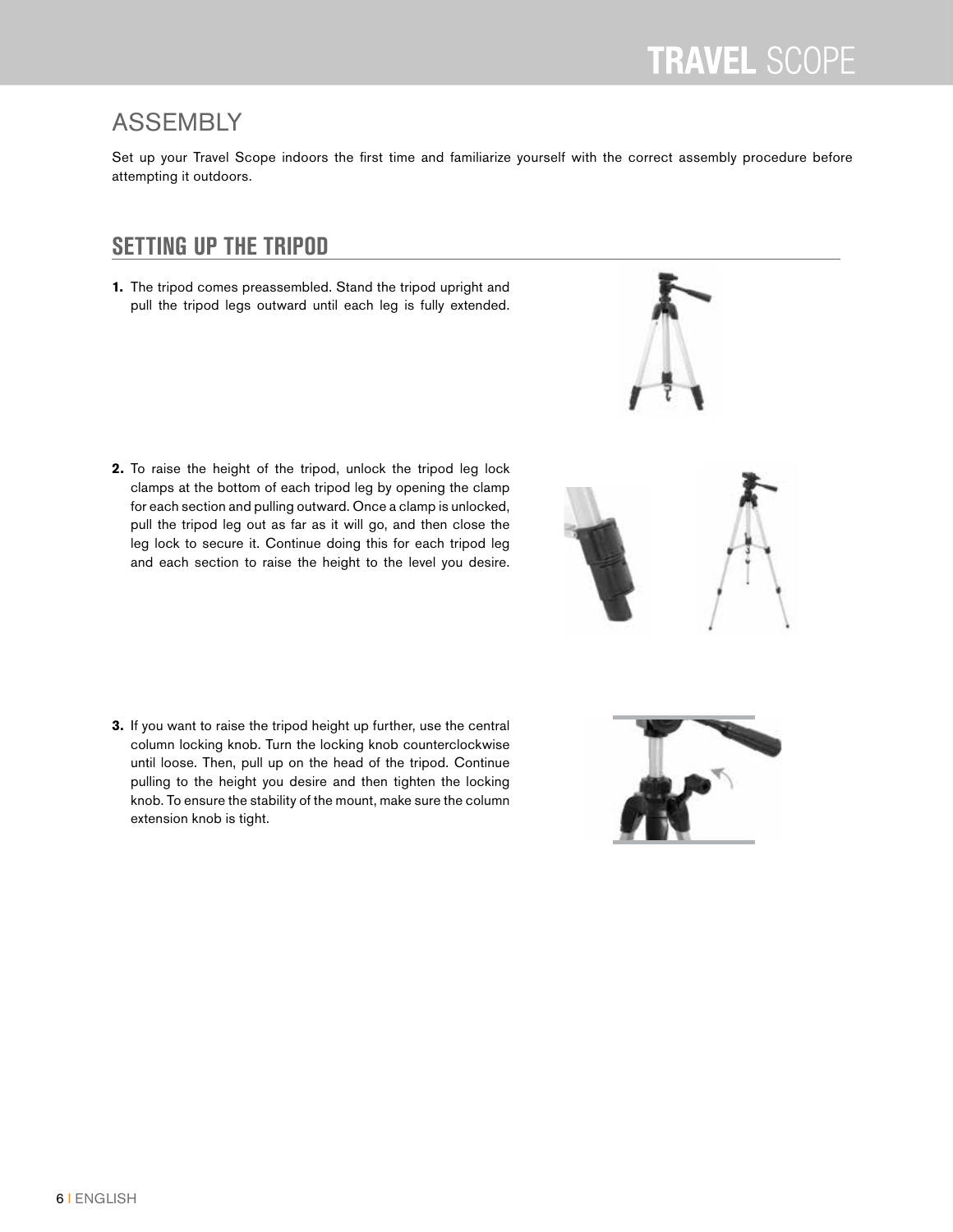### **ATTACHING THE TELESCOPE OPTICAL TUBE TO THE TRIPOD**

The telescope optical tube attaches to the tripod using the mounting bracket on the bottom of the optical tube and the mounting platform of the tripod. Before starting, make sure all of the knobs on the tripod are locked.

**1.** Flip the lever on the side of the tripod head to release the quick-release mounting plate and lift it out of the tripod head.

**2.**Screw the quick-release mounting plate to the bottom of the telescope optical tube.

**3.**Place the telescope optical tube with the quick-release plate back into the tripod head and secure it by pushing the quick-release lever so it is flush against the mount.

### **MOVING THE TELESCOPE MANUALLY**

The Travel Scope is easy to move wherever you want to point it. The up and down (altitude) is controlled by the pan handle. Unlock the up and down motion by rotating the pan handle counterclockwise, move the telescope up or down as needed and then rotate the pan handle clockwise to lock it in place. You can adjust how much force it takes to turn the telescope left and right by adjusting the azimuth tension knob.





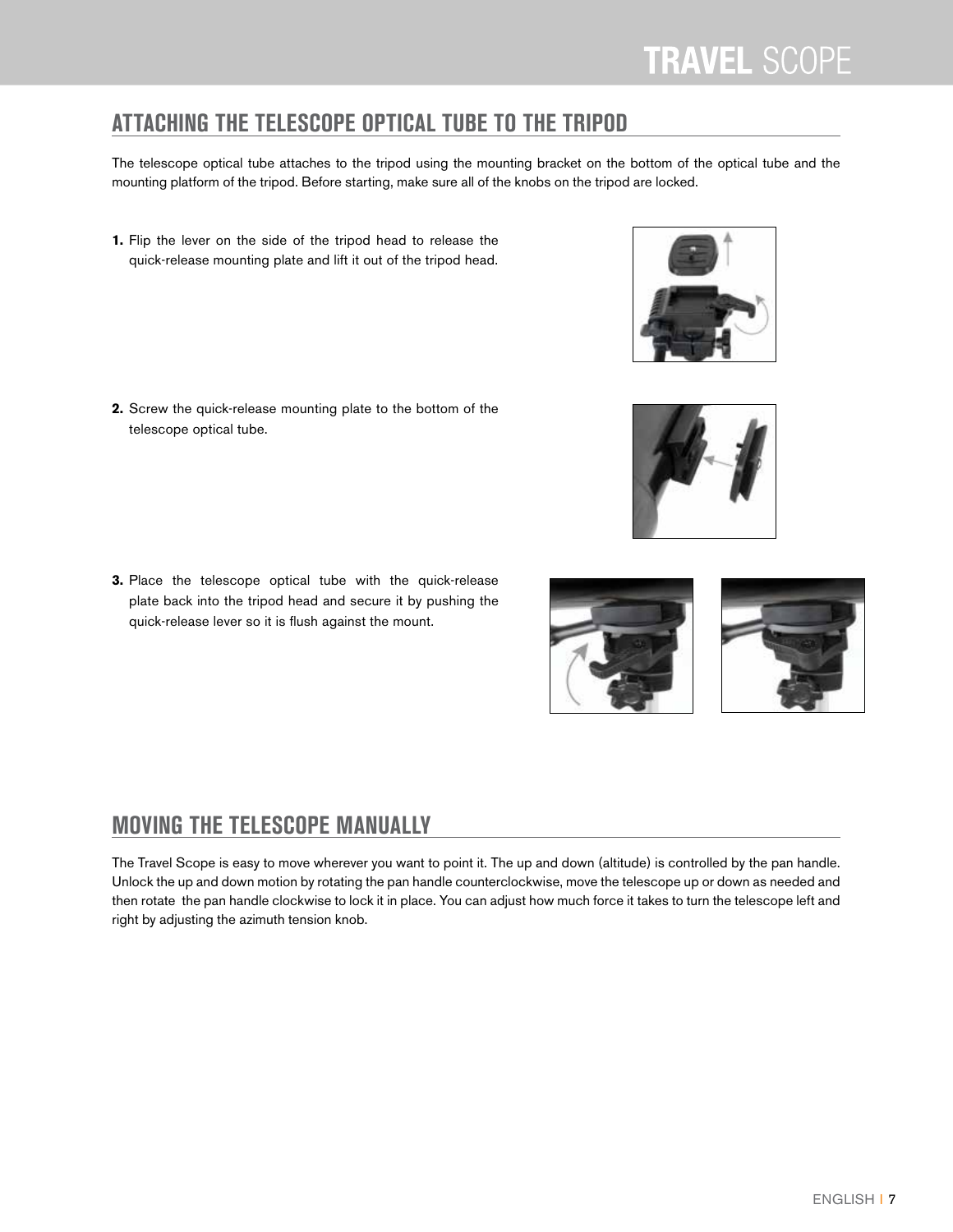#### **INSTALLING THE DIAGONAL AND EYEPIECE**

The Travel Scope uses a 45 degree erect image diagonal that corrects the image to be right side up and oriented correctly left-to-right which is much easier to use for terrestrial observing. The diagonal can be rotated to any position.

To install the diagonal and eyepiece:

- **1.** Loosen the two thumbscrews on the rear on the telescope optical tube and remove the cap covering the focuser.
- **2.** Remove the caps from both ends of the diagonal and insert the chrome barrel of the diagonal inside the focuser of the telescope optical tube. Secure the two thumbscrews to hold it in place.
- **3.** Loosen the set screws on the side of the diagonal and insert the chrome barrel of the eyepiece into the diagonal. Secure the thumbscrews to hold the eyepiece in place.



#### **INSTALLING THE FINDERSCOPE**

The Travel Scope comes with a small optical finderscope to help you aim the main scope at a distant target.

To install the finderscope:

- **1.** Locate and remove the two silver thumb nuts on the left side of the telescope tube.
- **2.** Place the finder bracket over the two exposed threaded shafts.
- **3.** Replace the nuts to hold the finderscope in place.

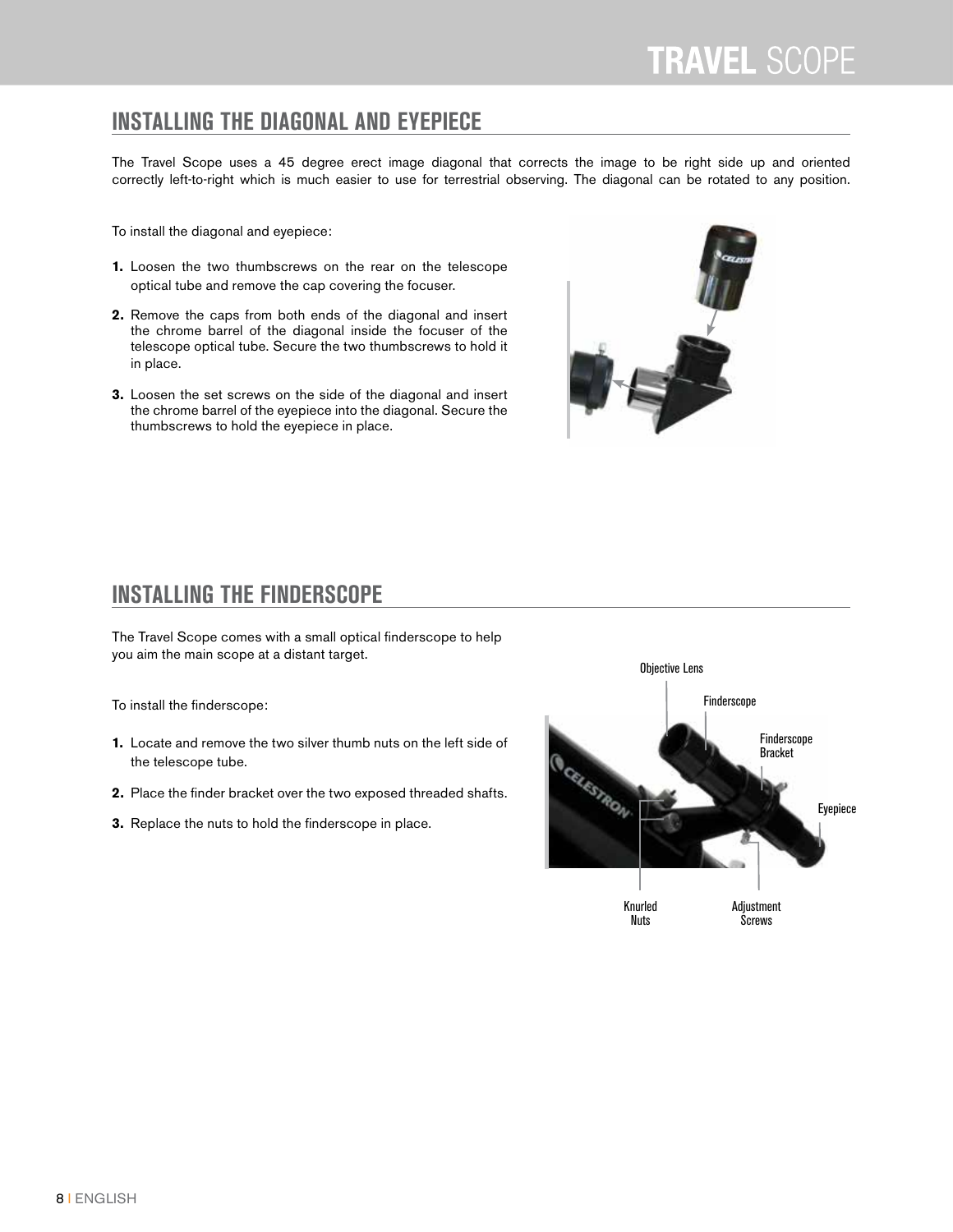#### **ALIGNING THE FINDERSCOPE**

In order to use your finderscope, you need to ensure it is pointing in the same direction as your main telescope. It is recommended that you do this during the day. To do this:

- **1.** Take the scope outside, remove the lens cap, and locate a distant daytime object such as a signpost, light pole, radio antenna, etc. We recommend an object at least a quarter of a mile away but if this is not possible, use an object as far away as you can.
- **2.** Center this object in the main telescope using a low power (20 mm) eyepiece in the main telescope.
- **3.** Look through the eyepiece of the finderscope and take notice of the position of the same object.
- **4.** Without moving the main telescope, turn the adjustment thumbscrews located around the finderscope bracket until the crosshairs of the finderscope are centered on the object chosen with the main telescope.

Your telescope and finderscope are now aligned. To aim the main telescope, grab the mount's pan handle and loosen the altitude lock. Look through your finderscope until the crosshairs are on the target you want to view and lock the altitude lock to hold the scope in place. Now look through your low power eyepiece in the main telescope and the target should be visible. To zoom in on the target, change to your higher power eyepiece and refocus the telescope using the focus knobs.

**Note:** Objects viewed through a finderscope are upside down and backwards, which is normal.

#### **FOCUSING**

To focus your TravelScope turn the focus knob located near the rear of the telescope while looking through the telescope's eyepiece. If you wear glasses, you may want to remove them when observing with an eyepiece attached to the telescope. However, if you have astigmatism, corrective lenses should be worn at all times. You will need to refocus the telescope each time you change eyepieces or view targets at different distances from you.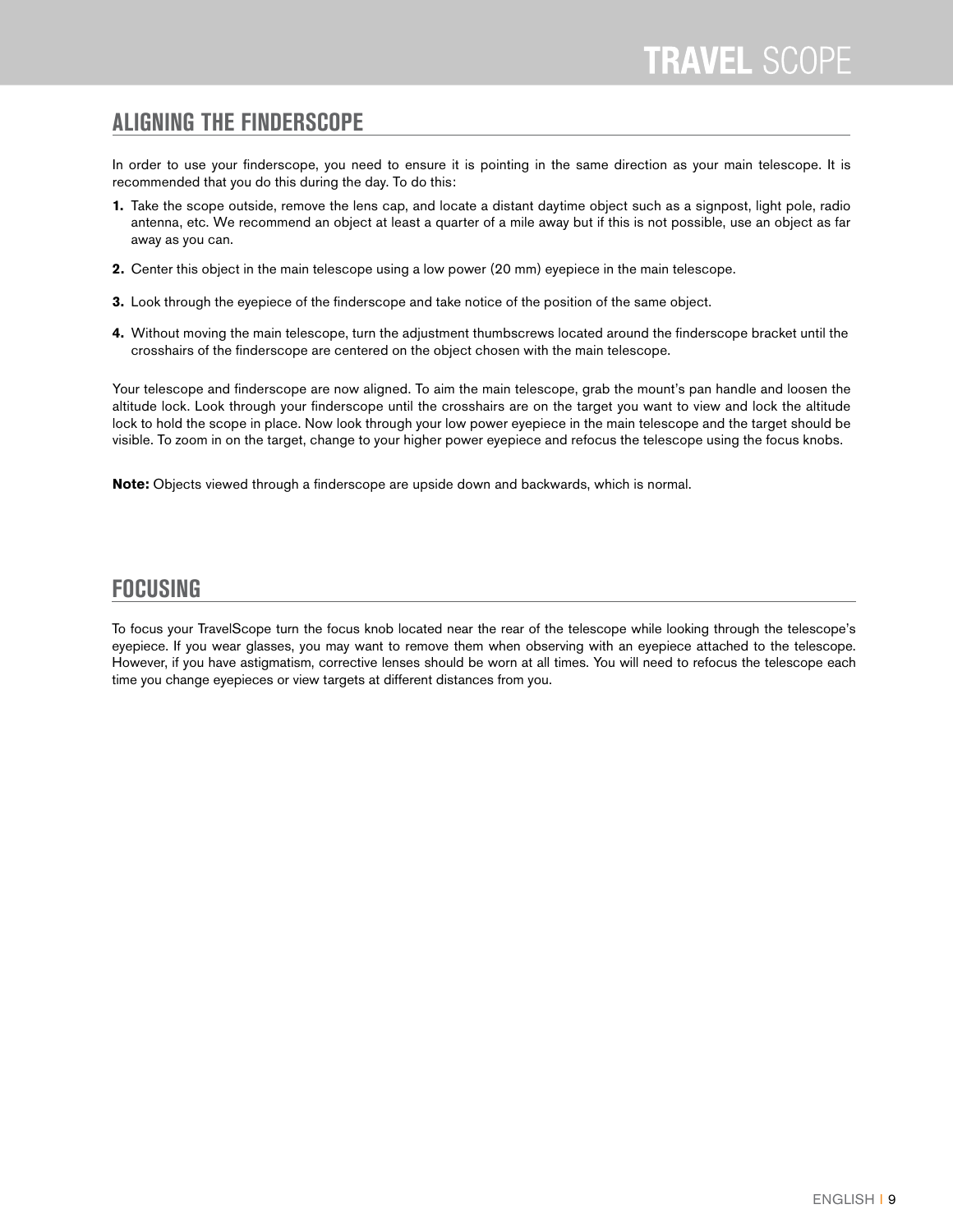### GENERAL OBSERVING HINTS

When using any optical instrument, there are a few things to remember to ensure you get the best possible image.

- Never look through window glass. Glass found in household windows is optically imperfect, and as a result, may vary in thickness from one part of a window to the next. This inconsistency can and will affect the ability to focus your telescope. In most cases you will not be able to achieve a truly sharp image, while in some cases you may actually see a double image.
- Never look across or over objects that are producing heat waves. This includes asphalt parking lots on hot summer days or building rooftops.
- Hazy skies, fog, and mist can also make it difficult to focus when viewing terrestrially. The amount of detail seen under these conditions is greatly reduced.
- **Note:** Your telescope was designed for terrestrial observation. Knowing how to use it for this purpose has been described already as it is quite simple and straightforward. Your telescope can also be used for casual astronomical observing which will be discussed in the next sections.

#### WARRANTY

Your telescope has a Two Year Limited Warranty. For detailed information and to register your new product, please visit **celestron.com**.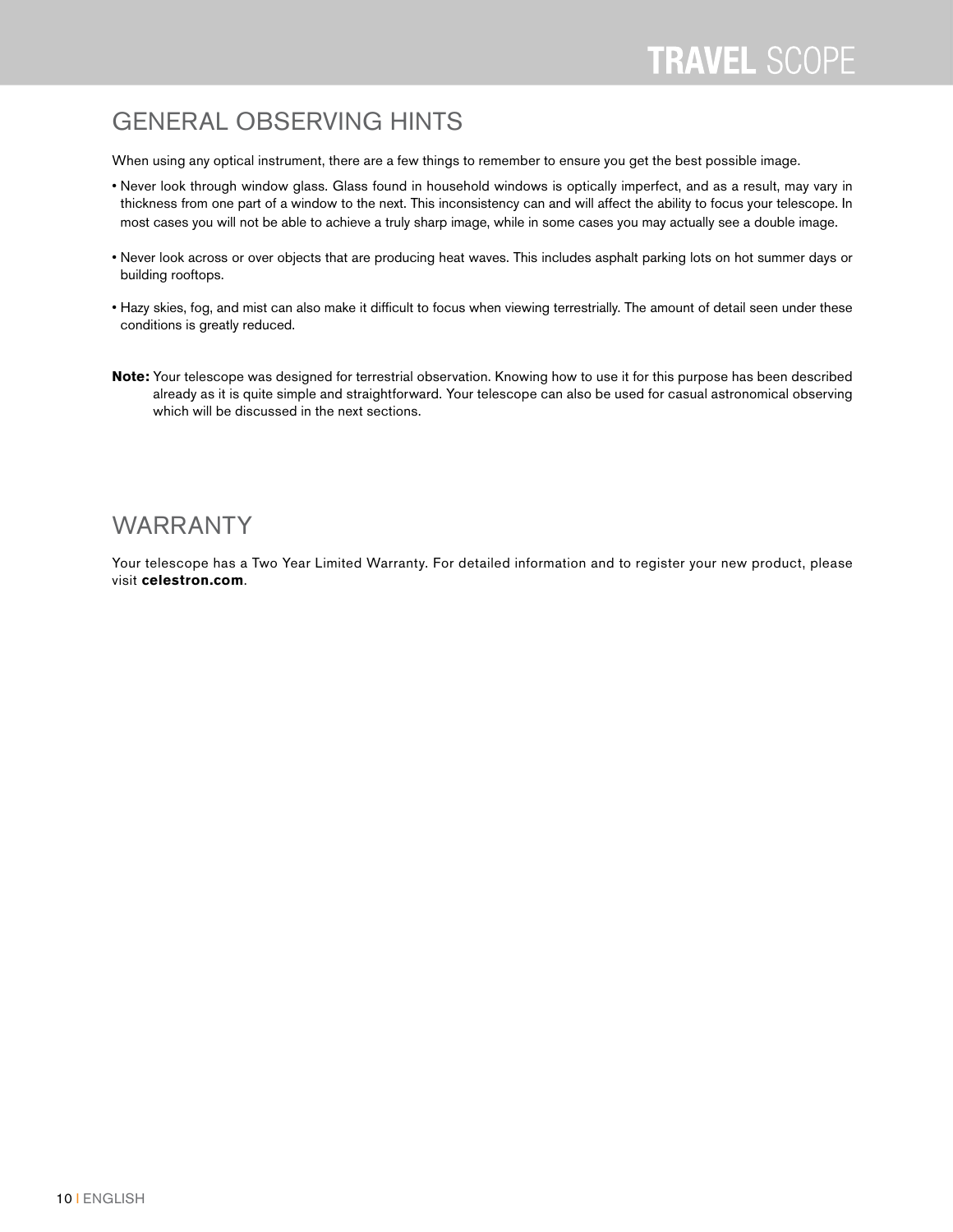#### **NOTES**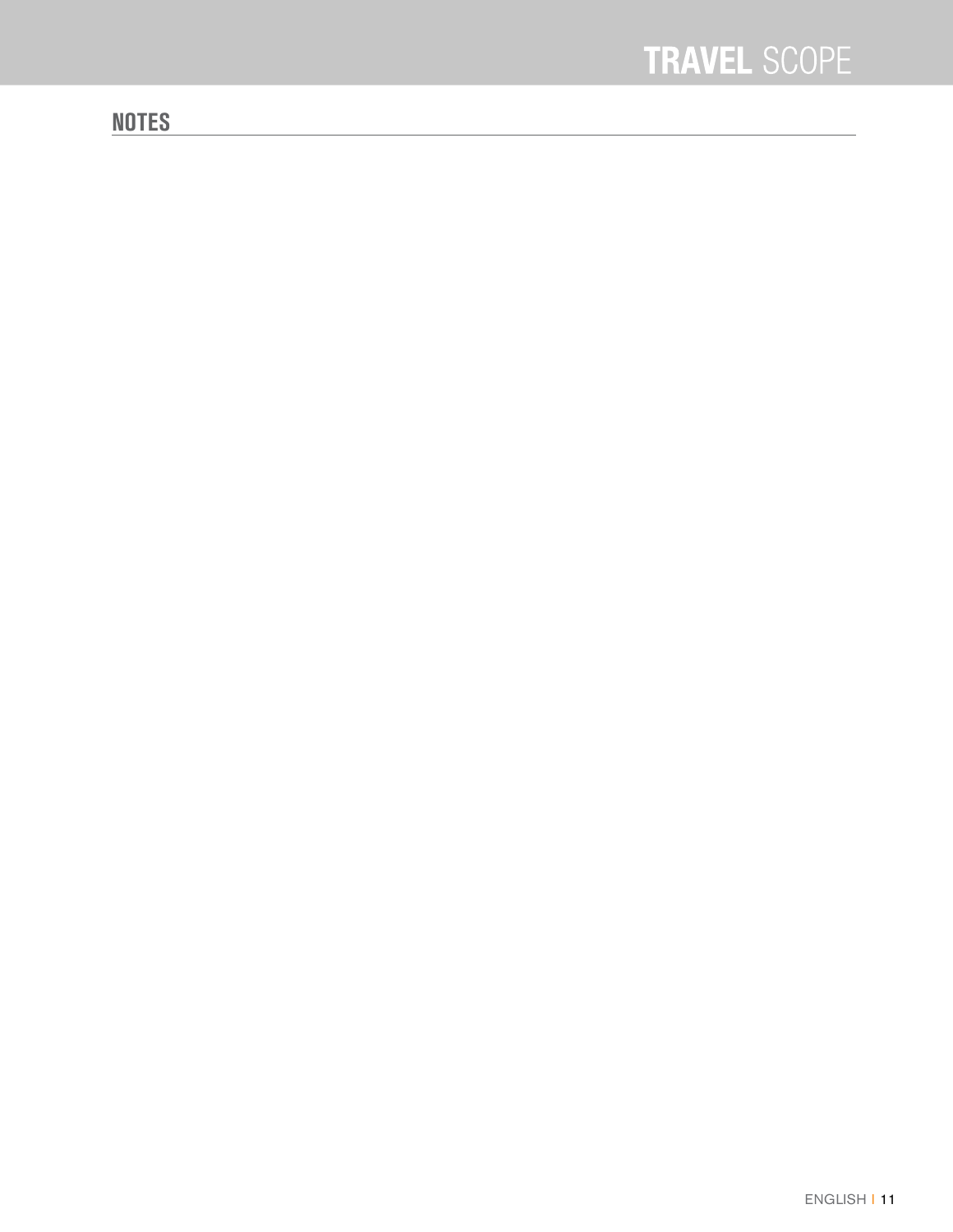

© 2018 Celestron • All rights reserved www .celestron .com 2835 Columbia Street . Torrance, CA 90503 U.S.A. Telephone: 800 .421 .9649

06-18 Printed in China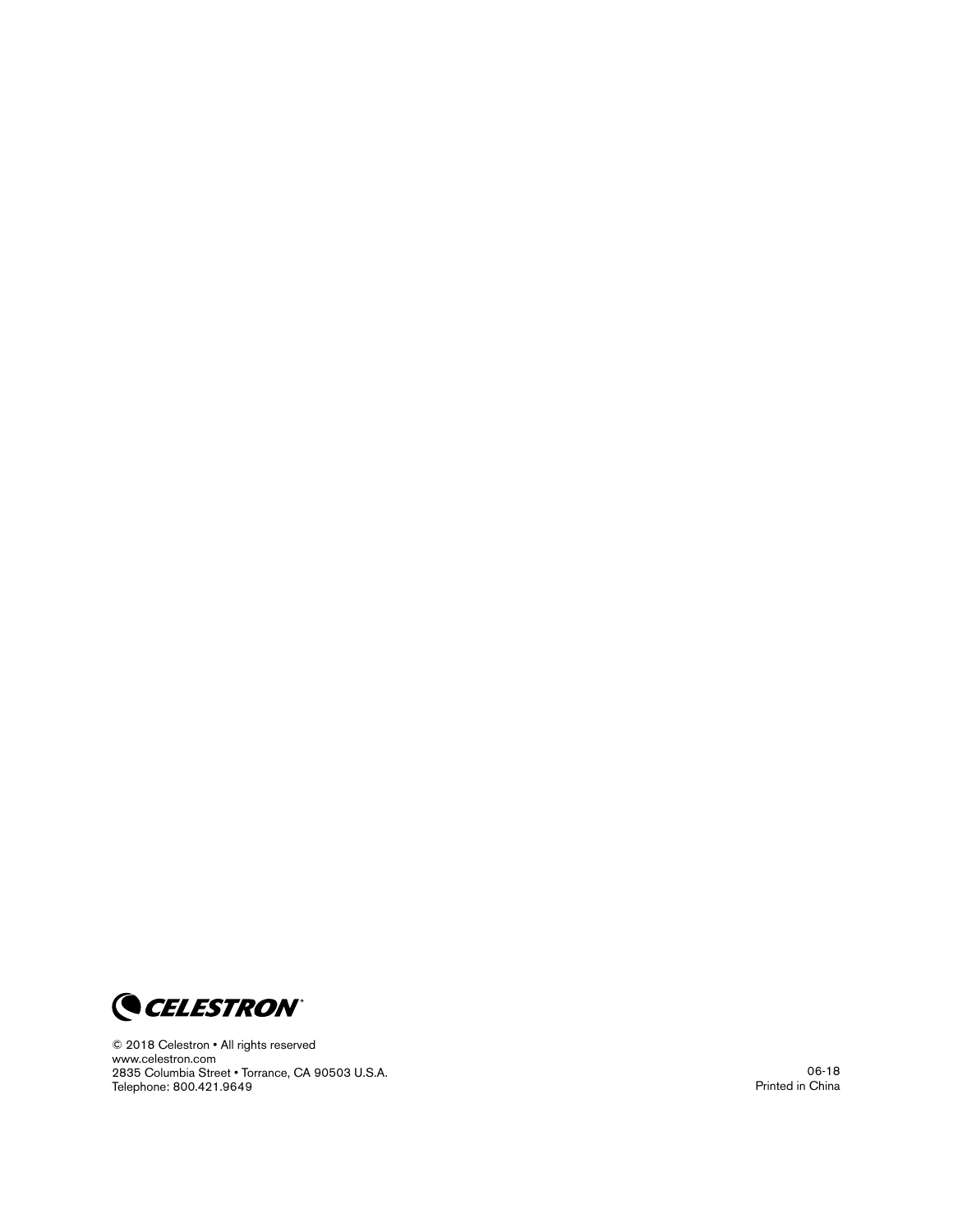# CELESTRON® **TRAVEL SCOPE 80**

**FRANÇAIS**





Modèle #22030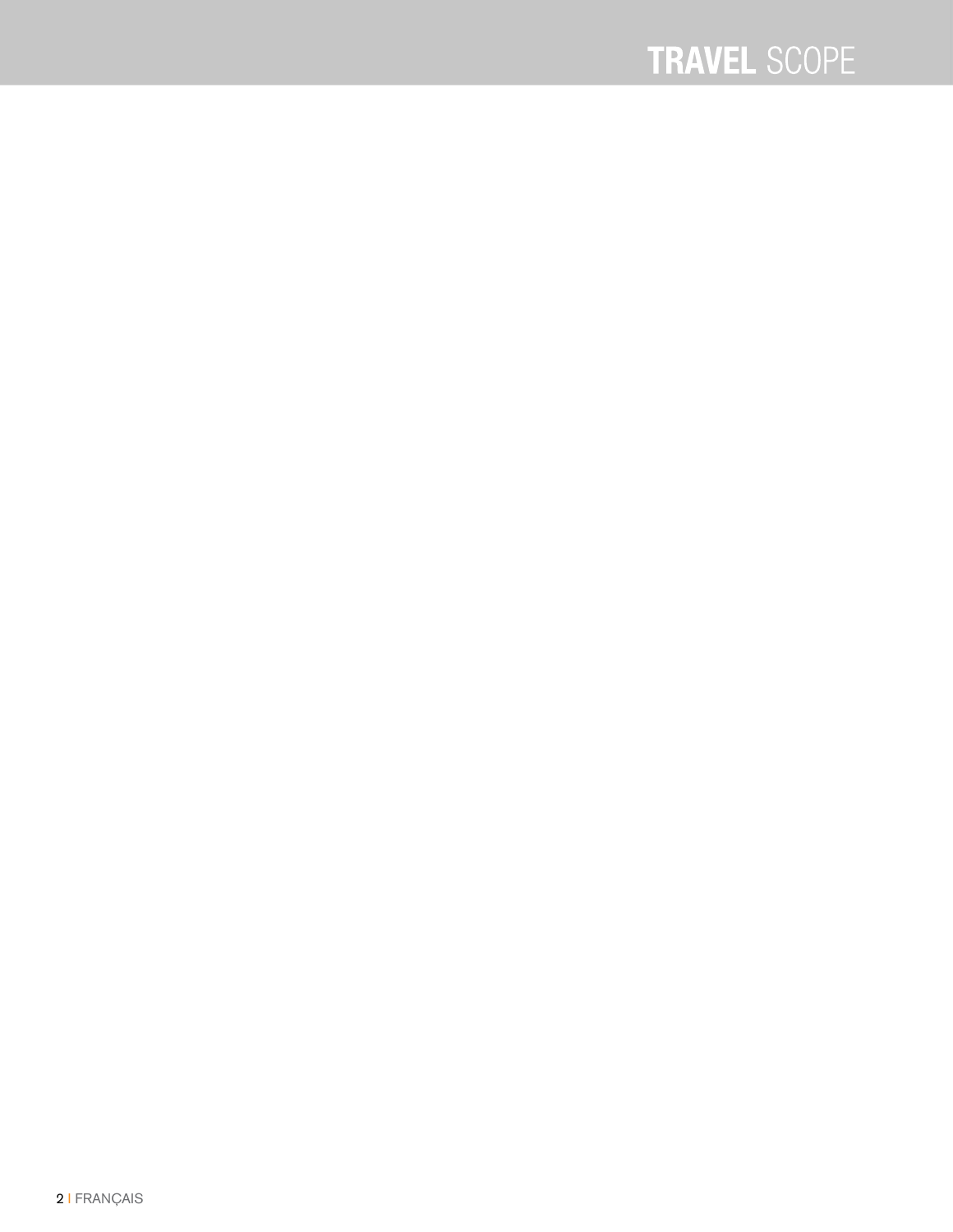# SOMMAIRE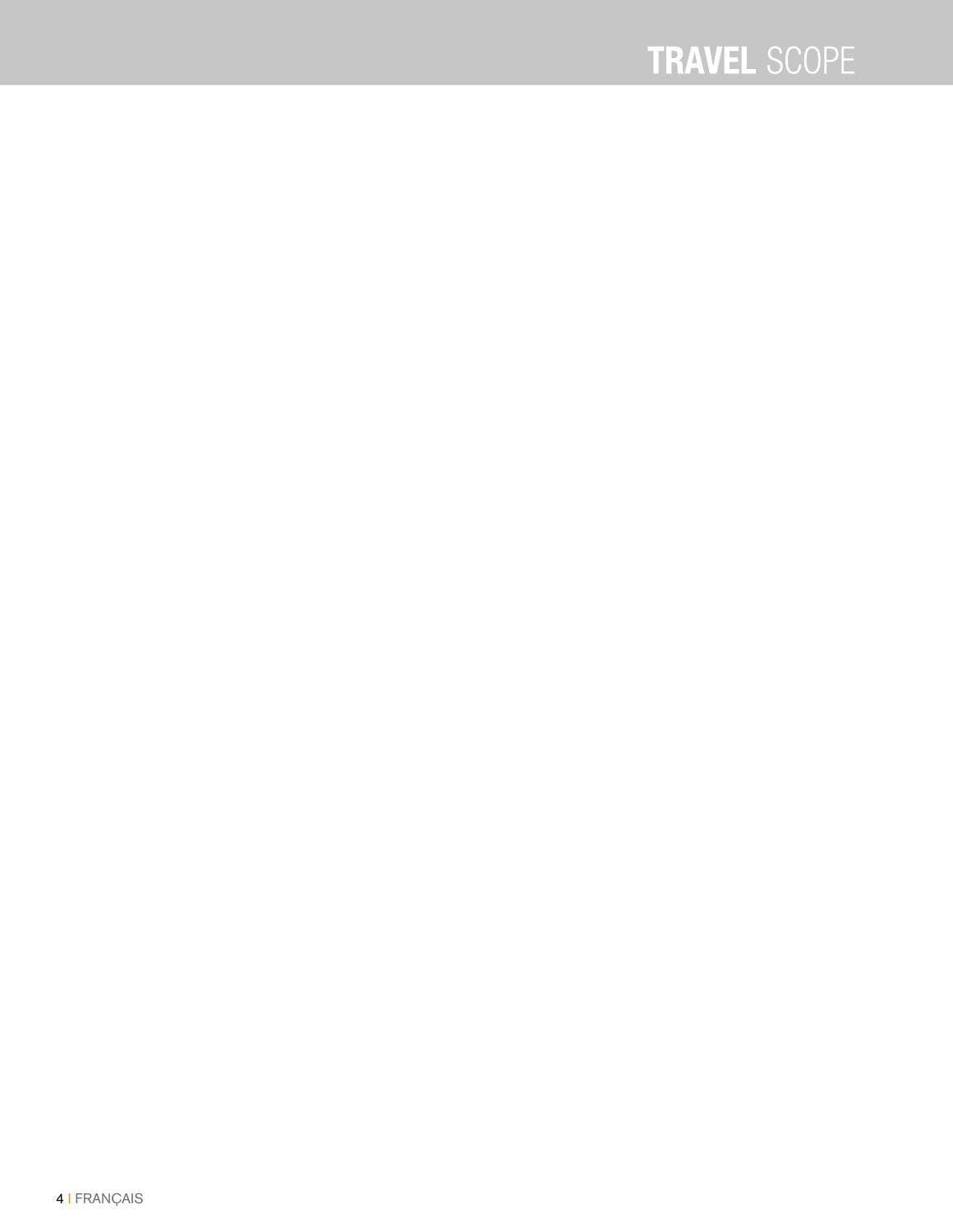# CONTENU DE LA BOÎTE

Nous vous recommandons de conserver la boîte de votre télescope afin de pouvoir l'utiliser pour son rangement lorsqu'il n'est pas utilisé. Déballez le contenu de la boîte avec soin, car certaines pièces sont de petite taille. Utilisez la liste des pièces ci-dessous pour vous assurer que toutes les pièces et tous les accessoires sont inclus dans la boîte.

#### **LISTE DES PIÈCES**

- Tube optique du télescope
- Chercheur et support
- Redresseur d'image
- Oculaires 20 mm & 10 mm
- Trépied et monture
- Plaque de montage à libération rapide de trépied
- Sac à dos



- 1. Lentille de l'objectif
- 2. Tube du télescope
- 3. Plaque de montage à libération rapide
- 4. Molette de tension de l'azimut
- 5. Trépied
- 6. Chercheur
- 7. Oculaire
- 8. Redresseur d'image
- 9. Molette de mise au point
- 10. Poignée d'orientation/Verrouillage d'altitude
- 11. Molette de verrouillage de la colonne centrale

# A AVERTISSEMENT SUR LE SOLEIL

- Ne regardez jamais directement le Soleil à l'œil nu ou avec un télescope, à moins d'utiliser un filtre adapté. Cela pourrait entraîner des lésions oculaires permanentes et irréversibles.
- Ne jamais utiliser votre télescope pour projeter une image du Soleil sur n'importe quelle surface. Une concentration de chaleur dangereuse peut être générée à l'intérieur et endommager le télescope et les accessoires attachés.
- Ne jamais utiliser un filtre solaire d'oculaire ou une cale de Herschel. La concentration de chaleur au sein du télescope peut causer l'apparition de fêlure ou même casser ces accessoires, laissant la lumière du Soleil non filtrée arriver directement à vos yeux.
- Ne laissez pas le télescope sans surveillance, particulièrement en présence d'enfants ou d'adultes qui ne sont pas familiarisés avec son utilisation.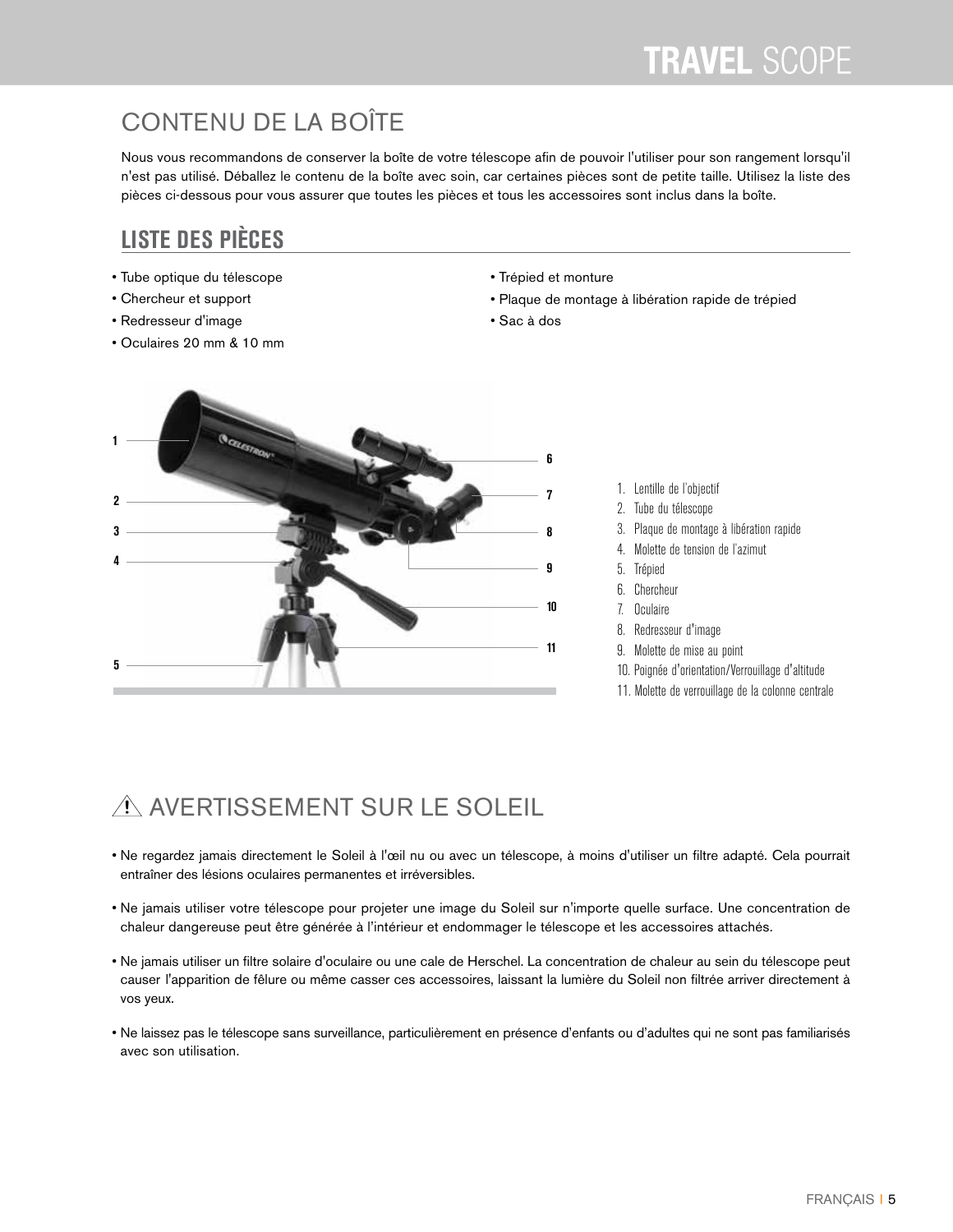# ASSEMBLAGE

Assemblez votre Travel Scope à l'intérieur la première fois, pour vous familiariser avec les procédure d'assemblage correctes avant de l'utiliser en extérieur.

# **POSITIONNER LE TRÉPIED**

**1.** Le trépied est livré assemblé. Mettez le trépied à la verticale, et écartez les pieds vers l'extérieur jusqu'à ce que chacun d'eux soit complètement étendu.

**2.**Pour augmenter la hauteur du trépied, ouvrez les leviers de verrouillage situées sur le bas de chaque pied du trépied. Ouvrez chaque levier de chaque chaque section, puis tirez-les vers l'extérieur. Après avoir ouvert un levier, tirez le pied au maximum, puis refermez le levier pour le maintenir en place. Faites cela avec chaque section de chaque pied, jusqu'à obtention de la hauteur désirée.





**3.** Si vous souhaitez élever le trépied encore plus, utilisez la molette de verrouillage de la colonne centrale. Faites tourner la molette dans le sens inverse des aiguilles d'une montre pour desserrer. Tirez ensuite sur la tête du trépied. Continuez à tirer jusqu'à obtention de la hauteur désirée, puis serrez la molette de verrouillage. Pour garantir la stabilité de la monture, assurez-vous que la molette d'extension de la colonne est serrée.

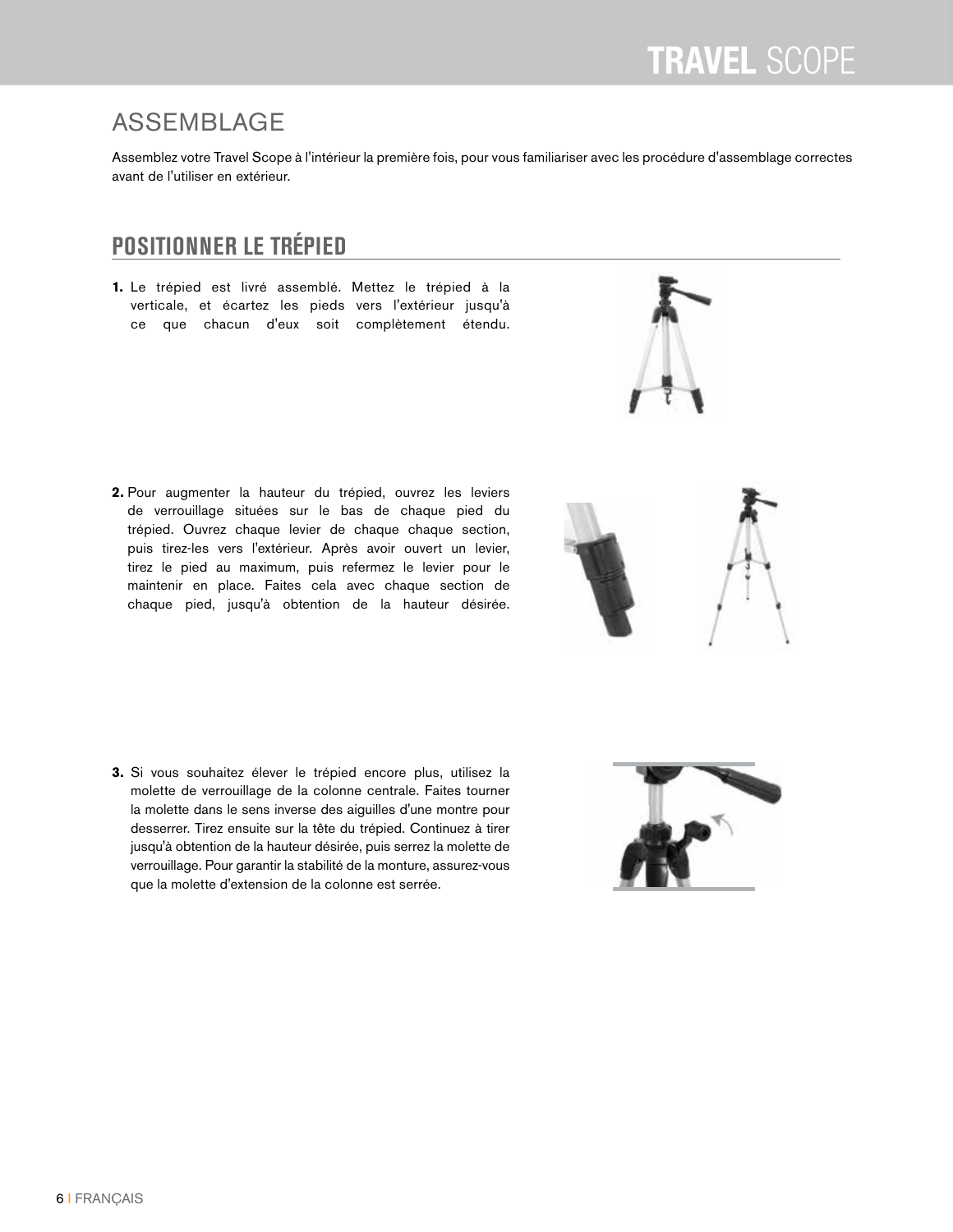# **ATTACHER LE TUBE OPTIQUE DU TÉLESCOPE AU TRÉPIED**

Le tube optique du télescope s'attache au trépied à l'aide du support de montage situé sur le dessous du tube optique et sur la plateforme de montage située sur le trépied. Avant de commencer, assurez-vous que toutes les molettes du trépied sont serrées.

**1.** Ouvrez le levier sur le côté du trépied pour libérer la plaque de montage à libération rapide et soulevez-la de la tête du trépied.

**2.**Vissez la plaque de montage à libération rapide sur le dessous du tube optique du télescope.

**3.**Remettez le tube optique du télescope avec la plaque à libération rapide en place sur la tête du trépied et sécurisez-les en poussant le levier de libération rapide, de manière à ce qu'il soit à niveau contre la monture.

# **ORIENTER LE TÉLESCOPE MANUELLEMENT**

Le Travel Scope est aisé à orienter dans la direction vers laquelle vous désirez le pointer. L'orientation haut et bas (altitude) est contrôlée avec la poignée d'orientation Déverrouillez l'orientation verticale en faisant tourner la poignée d'orientation dans le sens inverse des aiguilles d'une montre, orientez le télescope comme désiré verticalement, puis faites tourner la poignée d'orientation dans le sens des aiguilles d'une montre pour le verrouiller. Vous pouvez régler la résistance du télescope au mouvement d'orientation gauche et droite à l'aide de la molette de tension de l'azimut.





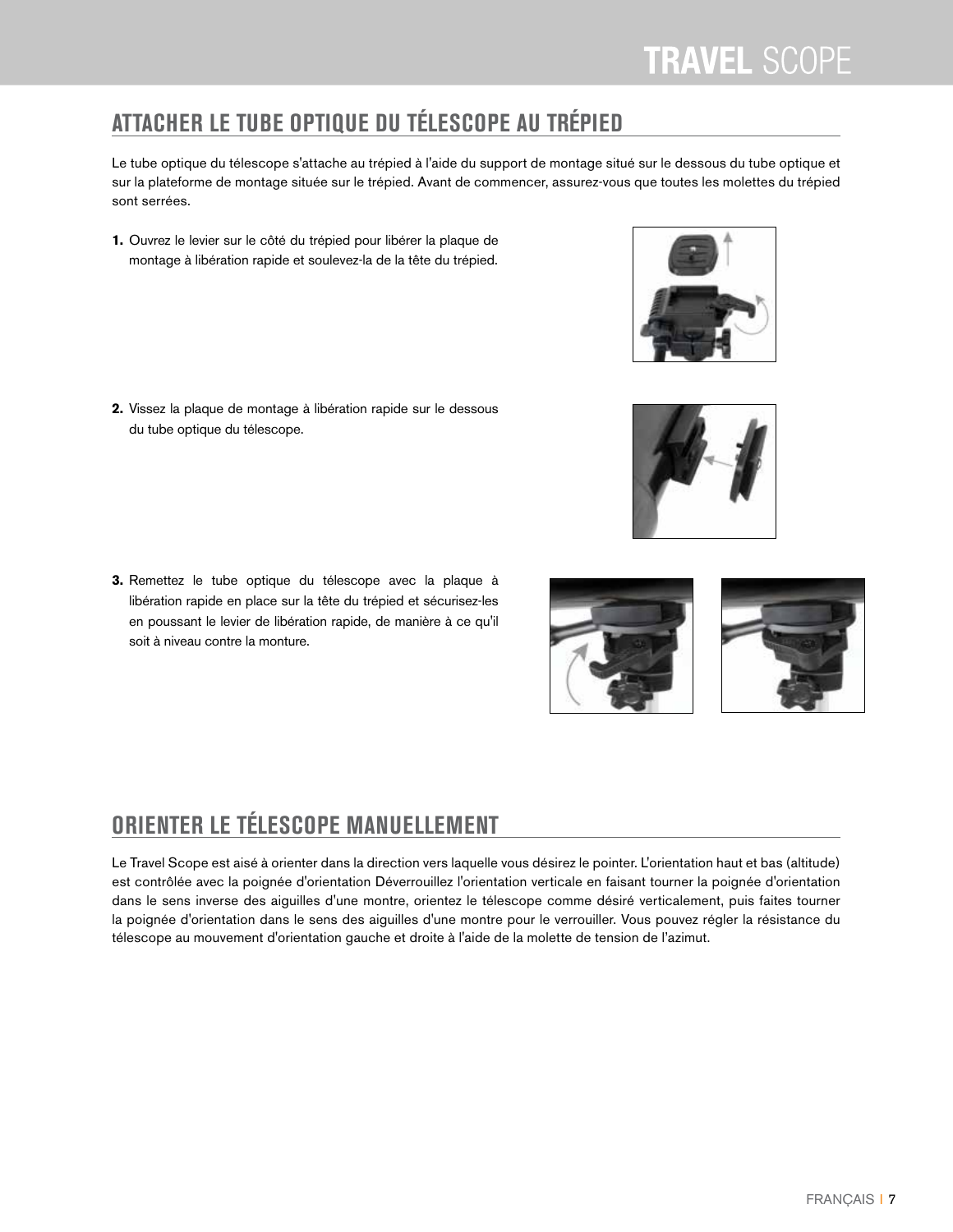#### **INSTALLER LA DIAGONALE ET L'OCULAIRE**

Le Travel Scope utilise un redresseur d'image à 45° qui corrige l'orientation de l'image de manière à ce qu'elle soit bien orientée verticalement et horizontalement, ce qui rend l'observation terrestre bien plus aisée. La diagonale peut pivoter dans le sens désiré.

Installer la diagonale et l'oculaire:

- **1.**Desserrez les deux vis à l'arrière du tube optique du télescope et retirez le capuchon recouvrant le dispositif de mise au point.
- **2.**Retirez les capuchons des deux extrémités de la diagonale et insérez le canon chromé de la diagonale à l'intérieur du dispositif de mise au point du tube optique du télescope. Fixez les deux vis à serrage à main pour le maintenir en place.
- **3.**Desserrer les vis de réglage sur le côté de la diagonale et insérer le canon chromé de l'oculaire dans la diagonale. Fixez les vis à ailettes pour maintenir l'oculaire en place.



#### **INSTALLER LE CHERCHEUR**

Le Travel Scope est livré avec un petit chercheur qui vous aide à orienter le tube principal vers une cible éloignée.

Pour installer le chercheur:

- **1.**Localisez et retirez les deux écrous à main argentés situés sur le côté gauche du tube du télescope.
- **2.**Placez le support du chercheur sur les deux tiges filetées exposées.
- **3.**Remettez les écrous en place pour fixer le chercheur.

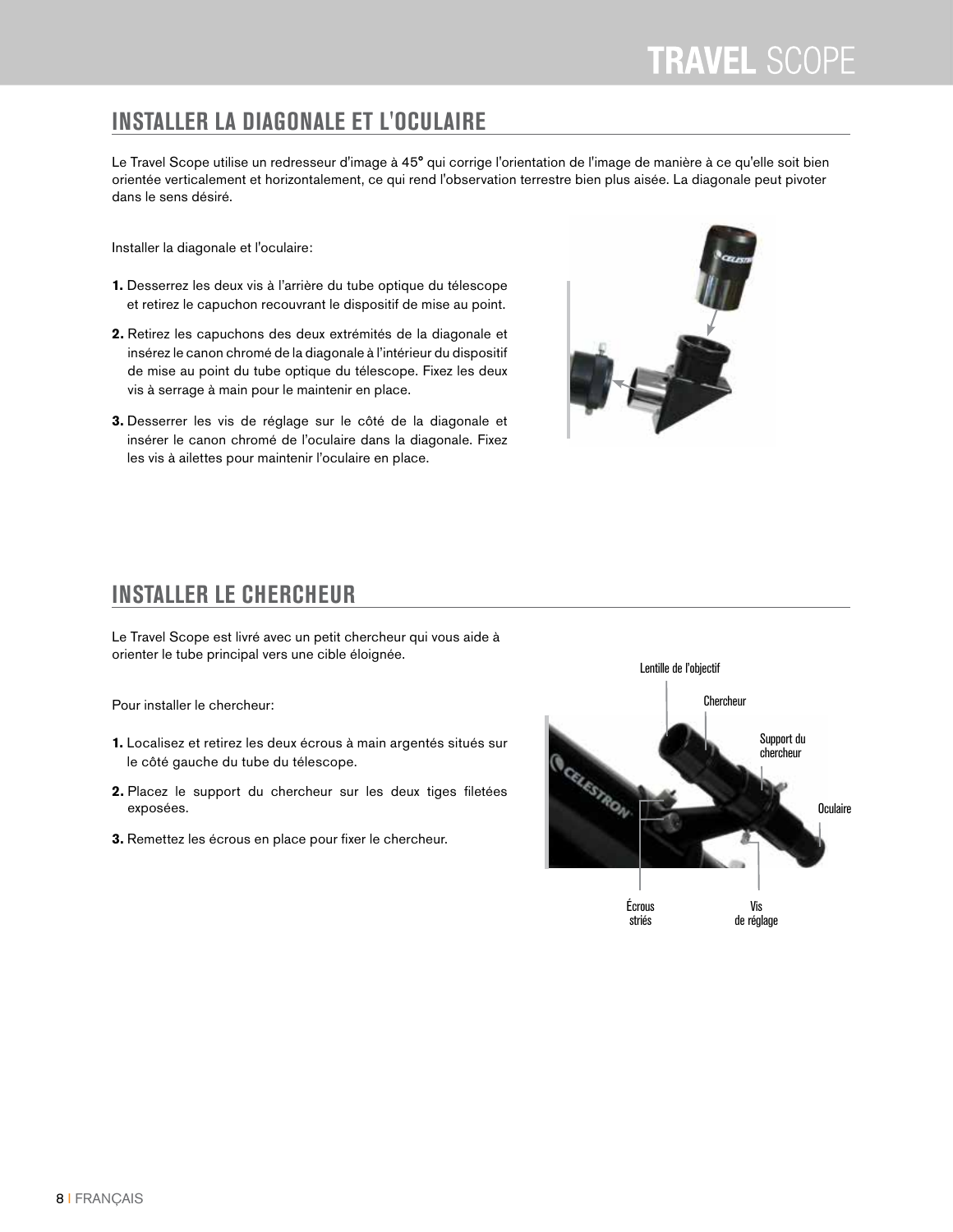#### **ALIGNER LE CHERCHEUR**

Avant d'utiliser le chercheur, vous devez vous assurer qu'il pointe dans la même direction que le télescope principal. Nous recommandons de faire cela de jour. Procédure :

- **1.** Sortez le télescope en extérieur, retirez le cache de lentille, et localisez un objet distant visible de jour, comme un panneau de signalisation, un lampadaire, une antenne, etc. Nous recommandons de choisir un objet situé à au moins un quart de mile, mais si cela n'est pas possible, un objet aussi éloigné que possible fera l'affaire.
- **2.**Centrez l'objet dans le télescope principal en utilisant un oculaire de basse puissance (20 mm).
- **3.** Regardez dans l'oculaire du chercheur et repérez la position du même objet .
- **4.** Sans déplacer le télescope principal, faites tourner les vis à main situées sur le pourtour du support du chercheur jusqu'à ce que le viseur du chercheur soit centré sur l'objet choisit dans le télescope principal.

Votre télescope et chercheur sont maintenant alignés. Pour orienter le télescope principal, tenez la poignée d'orientation et desserez le verrou d'altitude. Regardez dans votre chercheur jusqu'à ce que le viseur soit sur la cible que vous souhaitez observer, puis verrouillez le verrou d'altitude pour maintenir le télescope en position. Regardez maintenant dans votre oculaire basse puissance dans le télescope principal. La cible doit être visible. Pour agrandir la cible, changez l'oculaire avec un oculaire de plus grande puissance, puis refaites la mise au point du télescope à l'aide des molettes de mise au point.

**Note :** Les objets observés dans le chercheur apparaissent retourné verticalement et horizontalement, ce qui est normal.

#### **MISE AU POINT**

Pour mettre votre Travel Scope au point, faites tourner la molette de mise au point située sur l'arrière du télescope lorsque vous regardez dans l'oculaire du télescope. Si vous portez des lunettes, nous recommandons de les retirer lorsque vous observez dans un oculaire sur le télescope. Cependant, si vous souffrez d'astigmatisme, il est nécessaire de porter des verres correcteurs. Il est nécessaire de refaire la mise au point du télescope à chaque changement d'oculaire ou lorsque vous observez un objet situé à une distance différente par-rapport à votre position.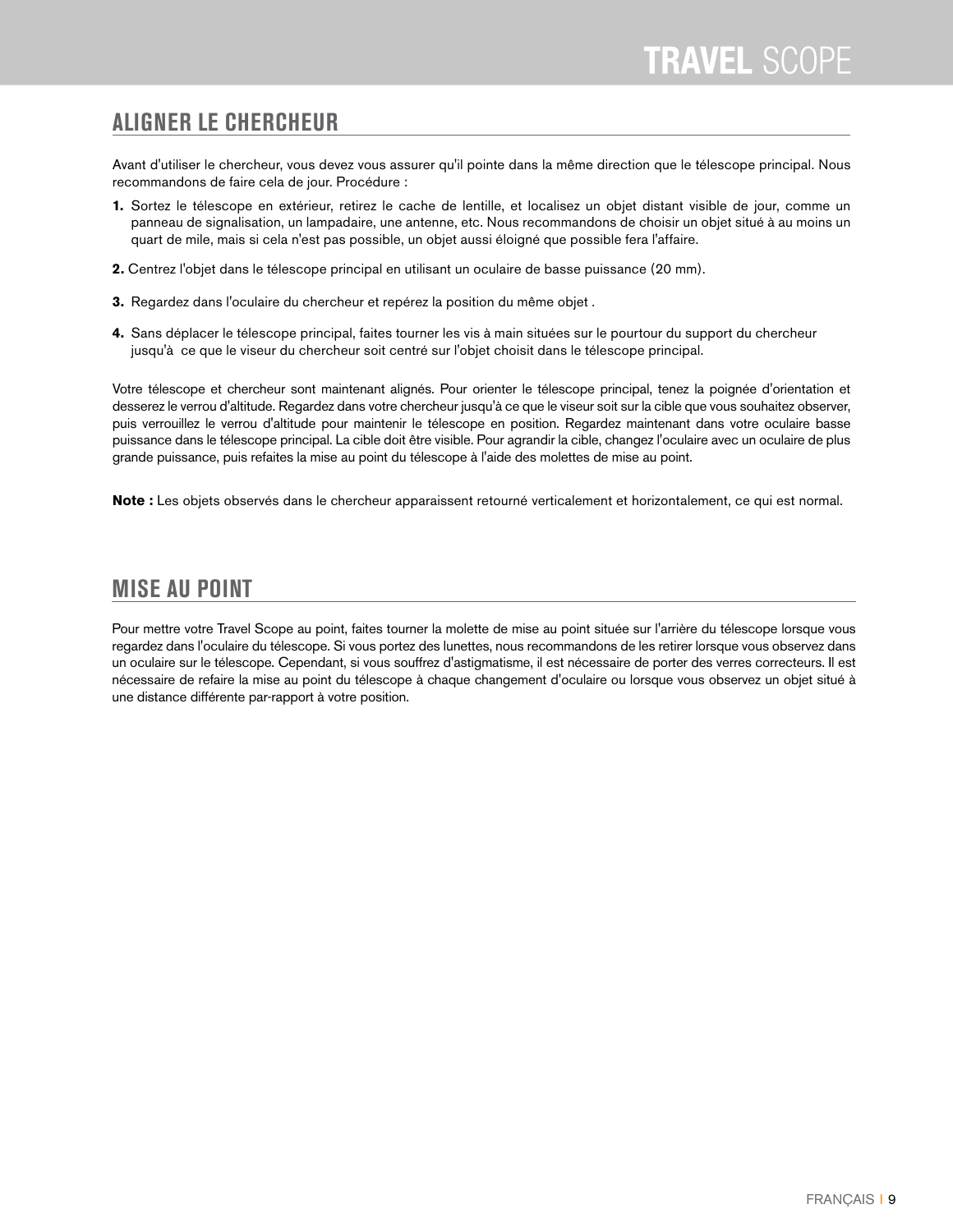### CONSEILS D'OBSERVATION GÉNÉRAUX

Gardez ces quelques conseils à l'esprit lorsque vous utilisez des instruments optiques, pour garantir la meilleur image possible.

- Ne jamais observer au-travers de la vitre d'une fenêtre. Le verre utilisé pour les fenêtres des maisons est optiquement imparfait, et peut donc varier en épaisseur d'une région de la vitre à une autre. Ce manque d'homogénéité peut et affectera la capacité de mise au point de votre télescope. Dans la plupart des cas, vous ne pourrez pas obtenir une image réellement nette, et dans certaines situations, vous pourriez même obtenir une image dédoublée.
- Ne jamais observer au-travers ou par-dessus des objets qui créent un miroitement de chaleur. Cela inclus par exemple les parkings les jours de grande chaleur ou les toits des bâtiments.
- Un ciel laiteux, le brouillard et la brume peuvent rendre l'observation terrestre difficile. La quantité de détails observables dans ces conditions est grandement réduite.
- **Note :** Votre télescope est conçu pour l'observation terrestre. Le présent document a décrit comment l'utiliser dans ce but, et cela est plutôt simple et ne présente pas de difficultés. Votre télescope peut également être utilisé pour une observation astronomique occasionnelle, qui sera décrite dans les sections suivantes.

### **GARANTIE**

Votre télescope est accompagné d'une garantie limitée de deux ans. Pour obtenir des informations détaillées, et pour enregistrer votre nouveau produit, visitez **celestron.com**.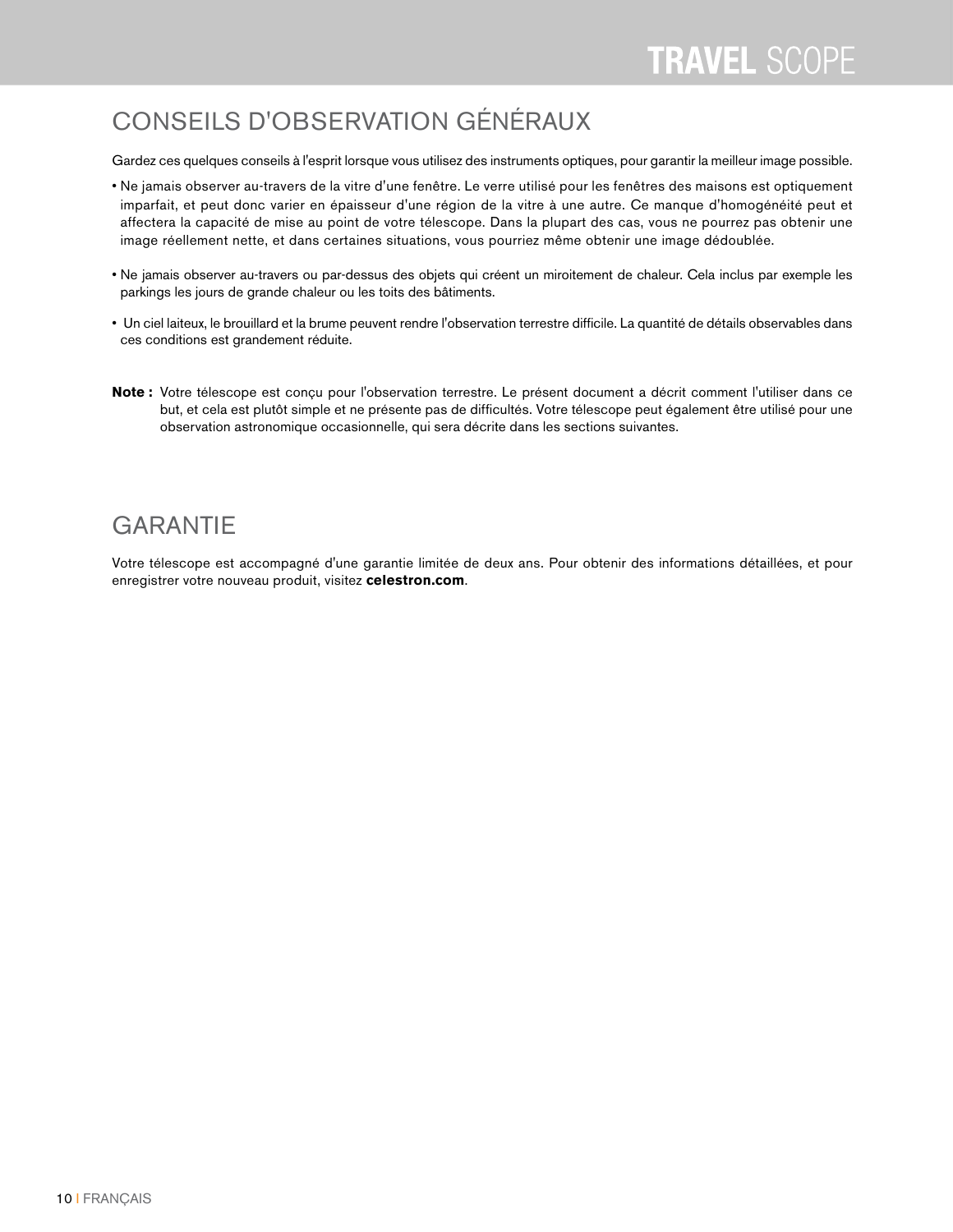### **NOTES**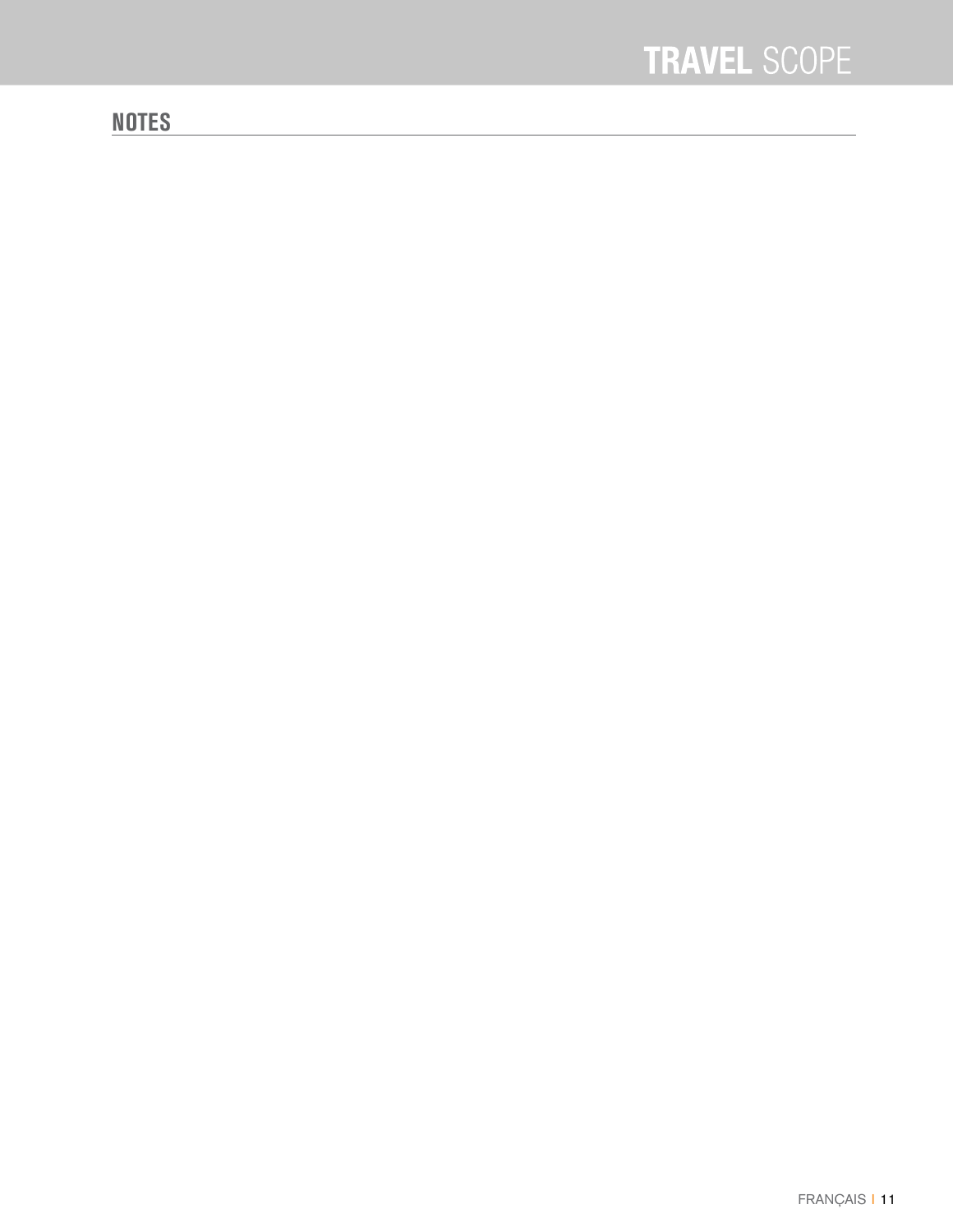

© 2018 Celestron • Tous droits réservés . www .celestron .com 2835 Columbia Street . Torrance, CA 90503 U.S.A. Téléphone : 800 .421 .9649

06-18 Imprimé en Chine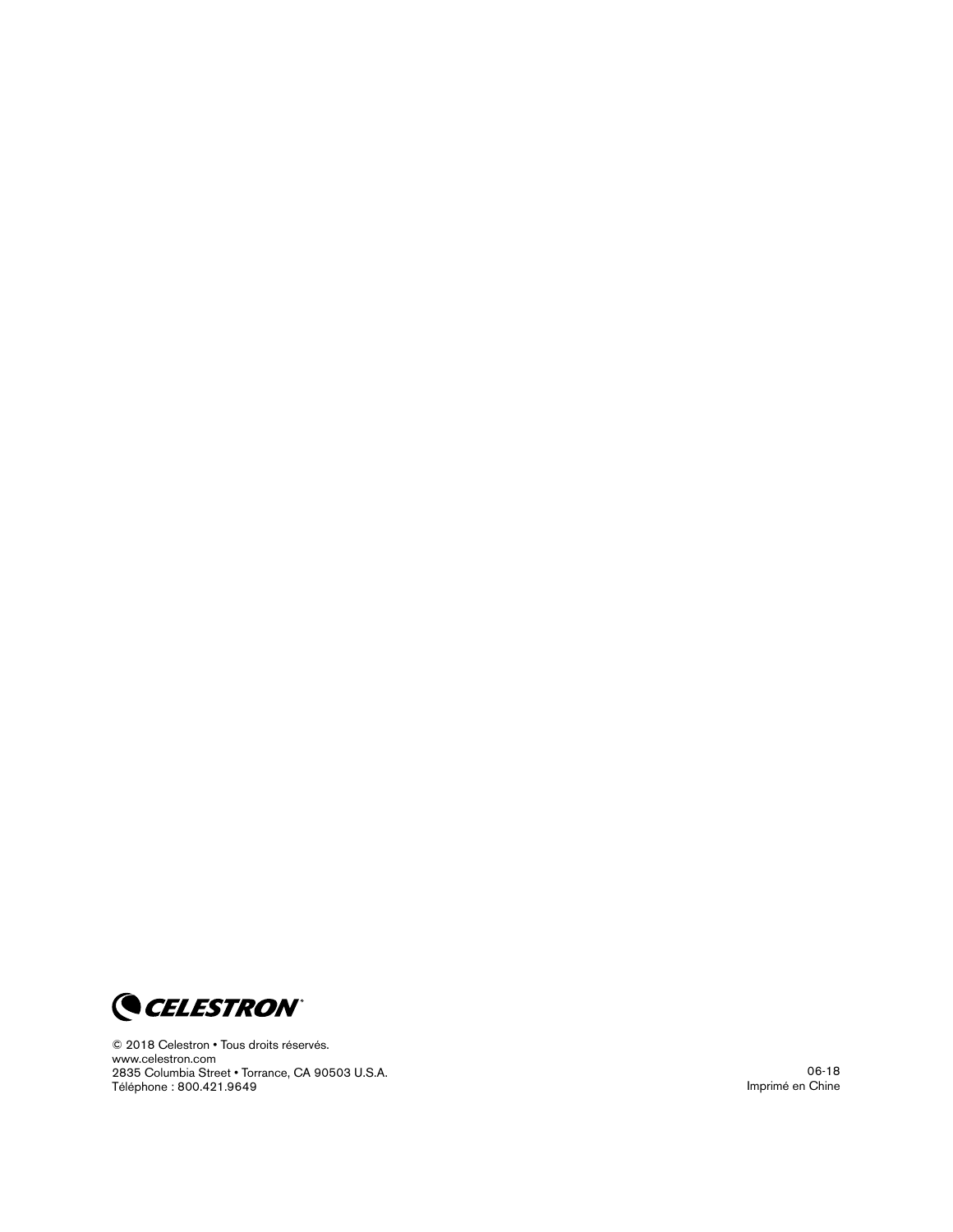# CELESTRON® **TRAVEL SCOPE 80**

**DEUTSCH**



# BEDIENUNGSANLEITUNG

Modell #22030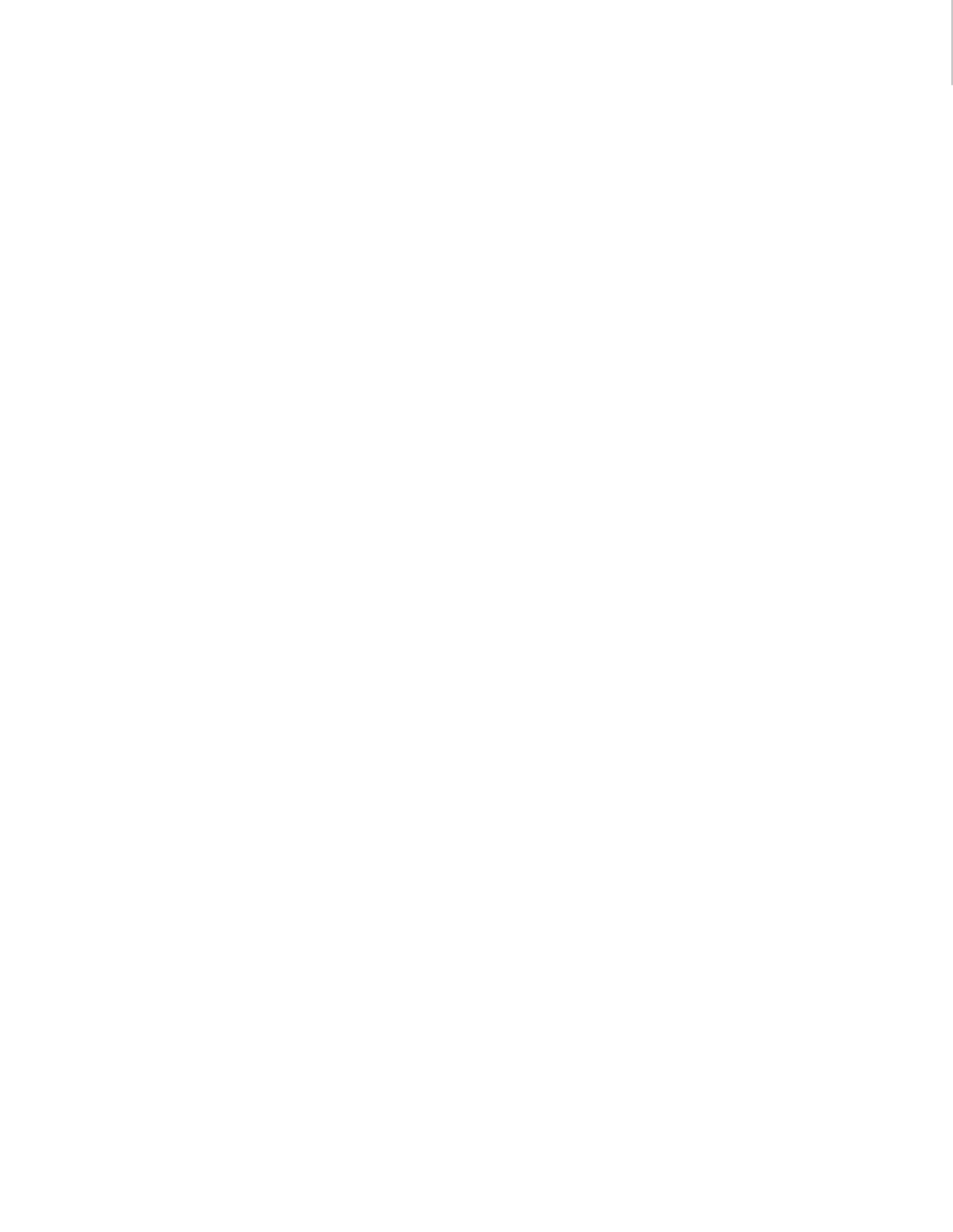## INHALTSVERZEICHNIS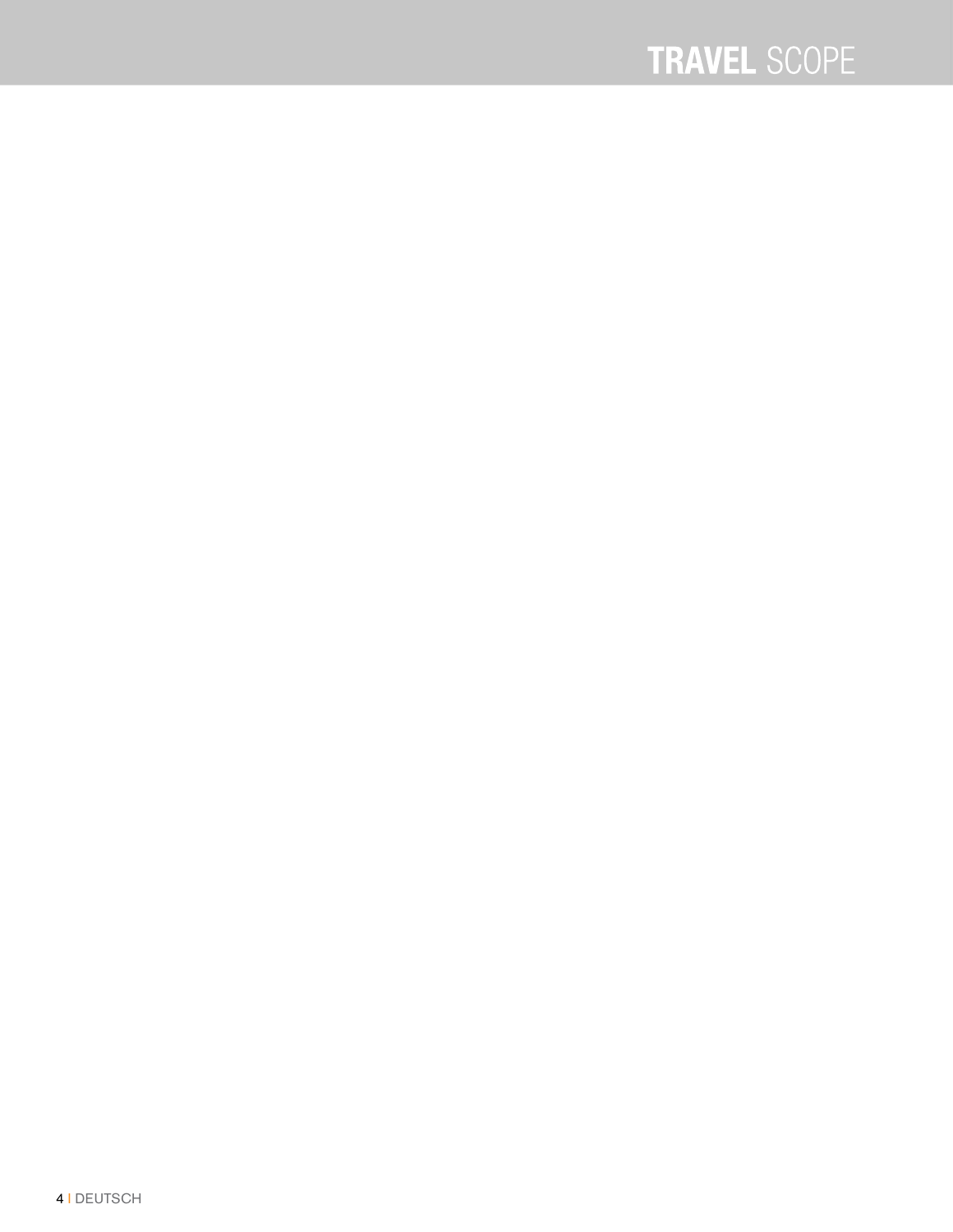### WAS IST IN DEM PAKET?

Wir empfehlen Ihnen die Teleskopverpackung so aufzubewahren, sodass Sie Ihr Teleskop, wenn es nicht verwendet wird, darin aufbewahren können. Packen sie den Karton sorgfältig aus, da einige Teile klein sind. Überprüfen Sie nun anhand der Teileliste, ob alle Teile und Zubehörteile vorhanden sind.

#### **TEILELISTE**

- Teleskoptubus
- Sucherfernrohr und Halterung
- Prisma zur Bildaufrichtung
- 20 mm und 10 mm Okulare
- Stativ und Montierung
- Schnellwechselplatte fürs Stativ
- Rucksack



1. Objektivlinse 2. Teleskoptubus 3. Schnellwechselplatte 4. Azimuth-Einstellungsschraube 5. Stativ 6. Sucherfernrohr 7. Okular 8. Prisma zur Bildumkehrung 9. Fokussierknopf 10. Schwenkgriff/Höhenverriegelung 11. Mittelsäule-Feststellknopf

# A SOLARWARNUNG

- Schauen Sie niemals mit bloßem Auge oder mit dem Teleskop direkt in die Sonne, außer Sie verwenden einen richtigen Sonnenfilter. Es können bleibende und irreversible Augenschäden entstehen.
- Verwenden Sie niemals ein Teleskop, um ein Bild der Sonne auf irgendeine Oberfläche zu projizieren. Interne Wärmeentwicklung kann das Teleskop und alle daran befestigten Zubehörteile beschädigen.
- Verwenden Sie niemals einen Okular-Sonnenfilter oder einen Herschelkeil. Interne Wärmeentwicklung im Innern des Teleskops kann dazu führen, dass die Geräte reißen oder brechen und ungefiltertes Sonnenlicht ins Auge gelangen kann.
- Lassen Sie das Teleskop nicht unbeaufsichtigt, wenn Kinder oder Erwachsene anwesend sind, die mit der richtigen Bedienung Ihres Teleskops nicht vertraut sind.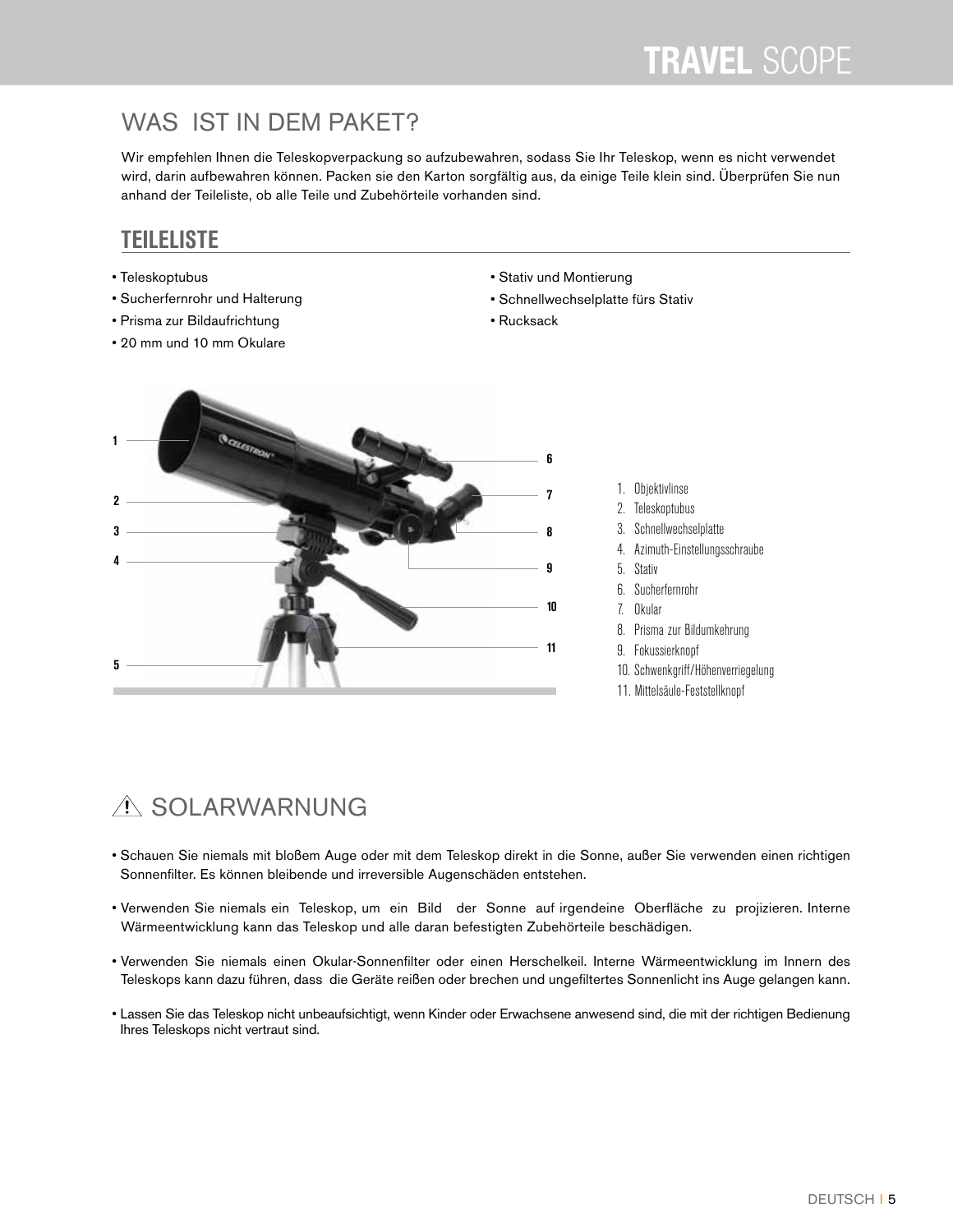# ZUSAMMENBAU

Bauen Sie Ihr Reiseteleskop das erste Mal in einem Innenraum auf, damit Sie sich besser mit dem richtigen Aufbauverfahren vertraut machen können, bevor Sie es im Freien versuchen.

#### **STATIV AUFBAUEN**

**1.** Das Stativ ist bereits vormontiert. Stellen Sie das Stativ auf und ziehen die Stativbeine auseinander, bis sie ganz ausgezogen sind.

**2.** Um die Stativhöhe einzustellen, entriegeln Sie die Feststellklemmen unten an jedem Stativbein, indem Sie die Klemme für jeden Abschnitt öffnen und das Bein nach außen ziehen. Sobald eine Klemme entriegelt ist, das Stativbein so weit wie möglich ausziehen und zum Sichern die Feststellklemme wieder verriegeln. Wiederholen Sie dies bei jedem Stativbein und jedem Abschnitt, um die gewünschte Höhe einzustellen.





**3.** Mithilfe des Feststellknopfs der Mittelsäule können Sie die Stativhöhe noch höher stellen, wenn Sie möchten. Um den Feststellknopf zu lösen, drehen Sie ihn gegen den Uhrzeigersinn. Ziehen Sie dann am Stativkopf bis zur gewünschten Höhe nach oben und ziehen dann den Feststellknopf fest. Um die Stabilität der Montierung zu gewährleisten, vergewissern Sie sich, dass der Säulenverlängerungsknopf festgezogen ist.

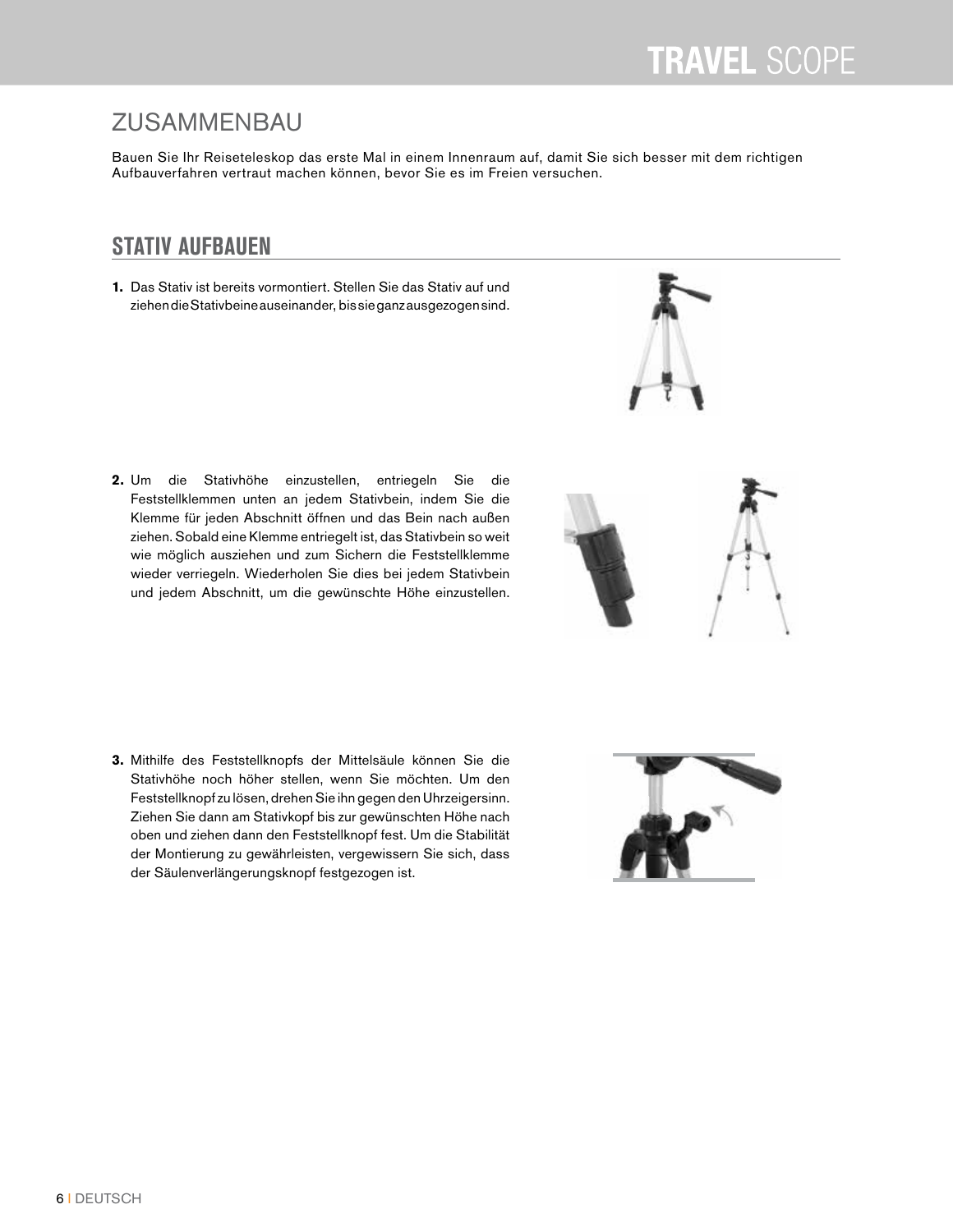### **TELESKOPTUBUS AM STATIV BEFESTIGEN**

Der optische Tubus des Teleskops wird mithilfe der Montagehalterung auf der Unterseite des optischen Tubus und der Montageplattform des Stativs befestigt. Vergewissern Sie sich, dass bevor Sie anfangen alle Knöpfe verriegelt sind.

**1.** Den Hebel an der Seite des Stativs umlegen, um die Schnellwechselplatte zu lösen und um sie vom Stativkopf abzuheben.

**2.**Schrauben Sie die Schnellwechselplatte an die Unterseite des optischen Teleskoptubus.

**3.**Setzen Sie den Teleskoptubus mit der Schnellwechselplatte wieder auf den Stativkopf und sichern ihn, indem Sie den Schnellspannhebel so umlegen, dass er bündig an der Montierung anliegt.

#### **DAS TELESKOP MANUELL BEWEGEN**

Das Reiseteleskop lässt sich leicht überall hinbewegen, wohin auch immer Sie es richten möchten. Die Auf- und Abwärtsbewegung (Höhe) wird mit dem Schwenkgriff gesteuert. Entriegeln Sie die Auf- und Abwärtsbewegung, indem Sie den Schwenkgriff gegen den Uhrzeigersinn drehen, das Teleskop nach Bedarf nach oben oder unten bewegen und dann den Schwenkgriff im Uhrzeigersinn drehen, um es festzuziehen. Sie können voreinstellen, wie viel Kraft Sie aufwenden möchten, um das Teleskop nach links und nach rechts zu drehen, in dem Sie den Azimuth-Feststellknopf entsprechend einstellen.





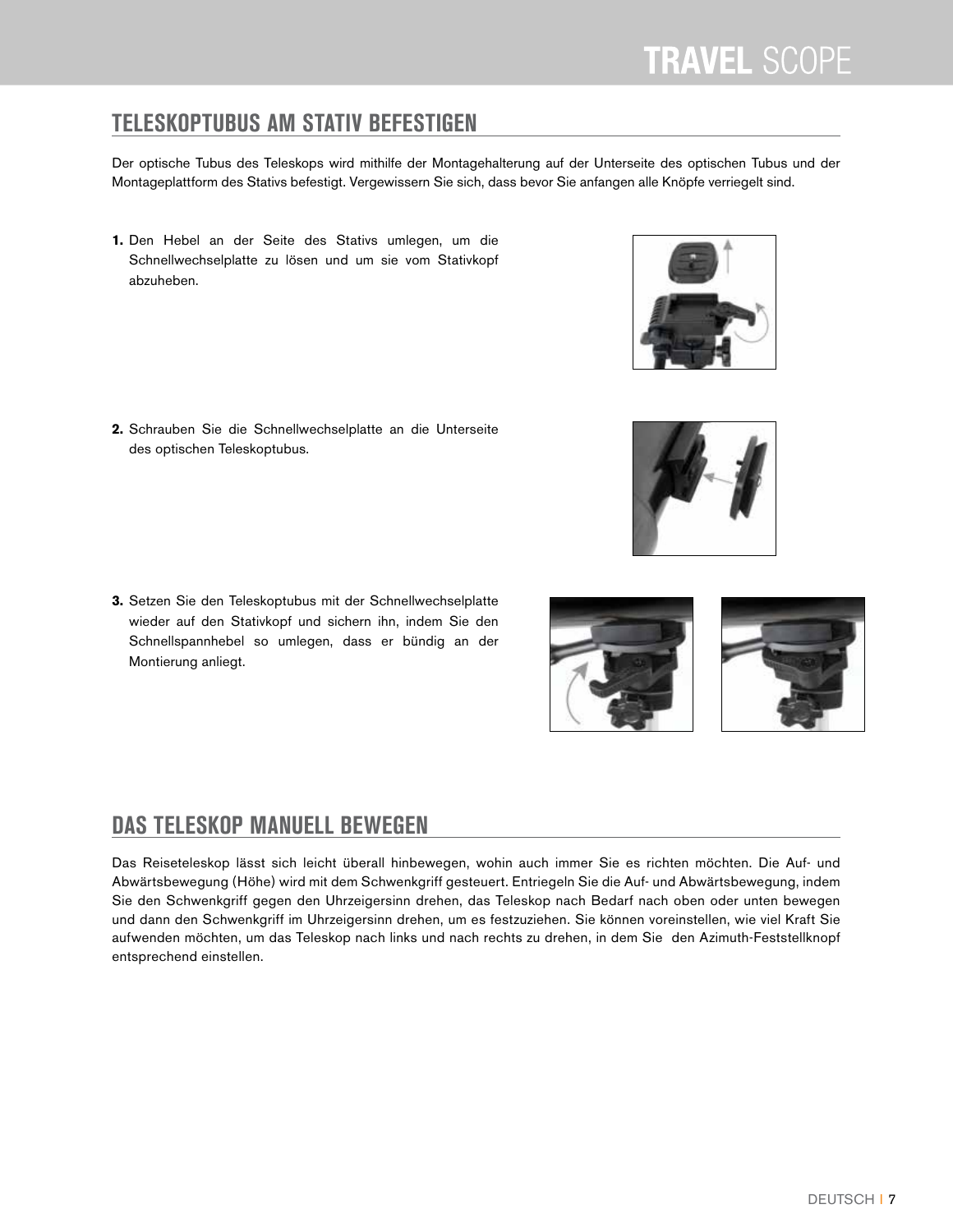#### **ZENITSPIEGEL UND OKULAR INSTALLIEREN**

Bei dem Travel Scope wird ein 45 Grad Zenitspiegel verwendet, der das Bild so korrigiert, dass es mit der richtigen Seite nach oben und mit seitenrichtiger Ausrichtung erscheint. Das ist für den Einsatz zur terrestrischen Beobachtung viel einfacher. Der Zenitspiegel kann in jegliche Position gedrecht werden.

Installation des Zenitspiegels und des Okulars:

- **1.** Lösen Sie die beiden Rändelschrauben an der Rückseite des Teleskoprohrs und entfernen Sie die Kappe, die den Fokussierer abdeckt.
- **2.** Entfernen Sie die Kappen von beiden Enden der Diagonale und setzen Sie den Chromzylinder der Diagonale in den Fokussierer des optischen Teleskoprohrs ein. Sichern Sie die beiden Rändelschrauben, um sie zu fixieren.
- **3.** Lösen Sie die Stellschrauben an der Seite der Diagonale und setzen Sie den Chromzylinder des Okulars in die Diagonale ein. Sichern Sie die Rändelschrauben, um das Okular in Position zu halten.



#### **SUCHERFERNROHR INSTALLIEREN**

Das Travel Scope wird mit einem kleinen optischen Sucherfernrohr geliefert, mit dem Sie das Hauptfernrohr auf ein entferntes Ziel ausrichten können.

Installation des Sucherfernrohrs:

- **1.** Schauen Sie auf der linken Seite des Teleskops nach den beiden silbernen Fllügelmuttern und schrauben sie ab.
- **2.** Setzen Sie die Halterung des Sucherfernrohrs auf die zwei freiliegenden Gewinde.
- **3.**Sichern Sie das Sucherfernrohr mit den beiden Flügelmuttern.

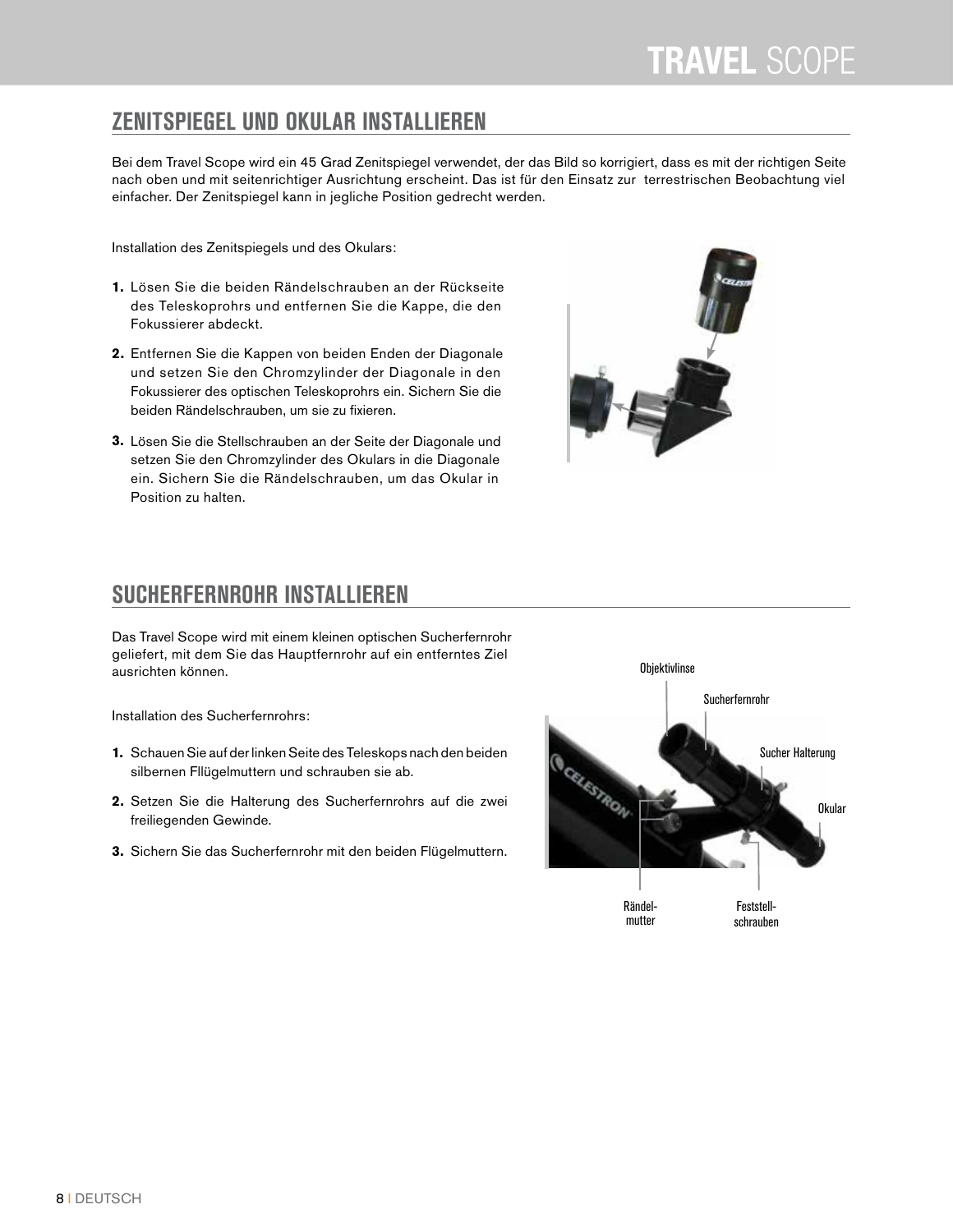#### **SUCHERFERNROHR AUSRICHTEN**

Um Ihr Sucherfernrohr zu verwenden, müssen Sie sicherstellen, dass es in die gleiche Richtung zeigt wie Ihr Hauptteleskop. Es wird empfohlen, dies tagsüber zu tun. Dazu:

- **1.** Stellen Sie das Teleskop draußen auf, nehmen den Objektivdeckel ab und suchen nach einem entfernten Objekt wie einem Wegweiser, einem Lichtmast, einer Radioantenne usw. Wir empfehlen ein Objekt, das mindestens 400 Meter entfernt ist, aber wenn das nicht möglich ist, nehmen Sie ein Objekt, das so weit wie möglich entfernt ist.
- **2.** Zentrieren Sie das Objekt mit einem Okular mit geringerer Brennweite (20 mm) im Hauptteleskop.
- **3.** Schauen Sie jetzt durch das Okular des Sucherfernrohrs und achten auf die Position des gleichen Objekts.
- **4.** Ohne das Hauptteleskop zu bewegen, drehen Sie die Rändelschrauben, an der Halterung des Sucherfernrohrs, bis das Fadenkreuz des Sucherfernrohrs auf das mit dem Hauptteleskop gewählten Objekt zentriert ist.

Ihr Teleskop und Ihr Sucherfernrohr sind jetzt ausgerichtet. Um das Hauptteleskop anzuvisieren, greifen Sie den Schwenkgriff der Montierung und lösen damit die Höhenverriegelung. Sehen Sie jetzt durch Ihr Sucherfernrohr, bis sich das Fadenkreuz auf dem Ziel befindet, das Sie sehen möchten, und sperren die Höhenverriegelung, um das Teleskop zu fixieren. Schauen Sie nun im Hauptteleskop durch das Okular mit geringerer Brennweite und das Ziel sollte sichtbar sein. Um das Ziel heranzuzoomen, wechseln Sie zu Ihrem Okular mit höherer Brennweite und fokussieren das Teleskop mit den Fokusknöpfen erneut.

**Hinweis:** Normalerweise erscheinen Objekte, die durch ein Sucherfernrohr betrachtet werden, auf dem Kopf stehend und seitenverkehrt.

#### **FOKUSSIERUNG**

Um Ihr Reiseteleskop zu fokussieren, drehen Sie an dem Fokusknopf, der sich in der Nähe auf der Rückseite des Telekops befindet, wenn Sie durch das Okular des Teleskops schauen. Fall Sie Brillenträger sind, können Sie Ihre Brille beim Beobachten durch das Okular am Teleskop abnehmen. Wenn Sie jedoch Astigmatismus haben, sollten ständig Korrekturgläser getragen werden. Sie müssen das Teleskop jedes Mal neu fokussieren, wenn Sie die Okulare wechseln oder Ziele in unterschiedlichen Entfernungen vor Ihnen betrachten.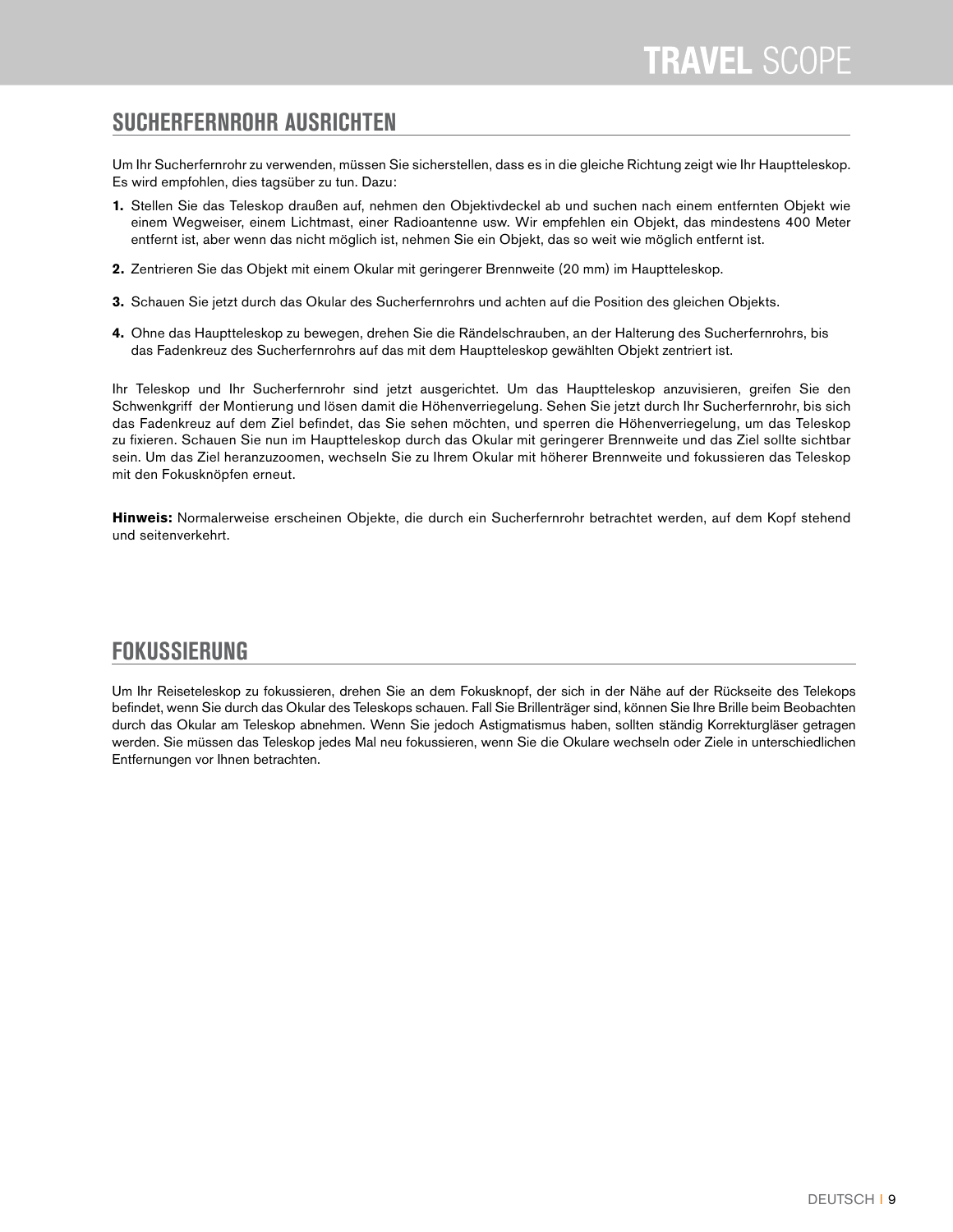#### ALLGEMEINE TIPPS ZUM BEOBACHTEN

Wenn Sie ein optisches Instrument verwenden, müssen Sie einige Dinge beachten, um sicherzustellen, sodass Sie das bestmögliche Bild erhalten.

- Niemals durch Fensterglas schauen. Glas in Haushaltsfenstern ist optisch unvollkommen, und deshalb kann die Dicke von einem Fensterteil zum nächsten variieren. Diese Inkonsistenz kann und wird die Fähigkeit Ihr Teleskop zu fokussieren, beeinträchtigen. In den meisten Fällen können Sie kein wirklich scharfes Bild erhalten, während Sie in manchen Fällen sogar ein doppeltes Bild sehen.
- Schauen Sie niemals über Objekte hinweg, die Hitzewellen erzeugen. Dazu gehören an heißen Sommertagen Asphaltparkplätze oder Gebäudedächer.
- Trüber Himmel, Nebel und Dunst können das Scharfstellen beim terrestrischem Beobachten ebenfalls erschweren. Die Details, die unter diesen Bedingungen gesehen werden, sind erheblich reduziert.
- **Hinweis:** Ihr Teleskop wurde für die terrestrische Beobachtung entwickelt. Wie es verwendet wird, wurde bereits ziemlich einfach und unkompliziert beschrieben. Ihr Teleskop kann auch für gelegentliche astronomische Beobachtungen verwendet werden, die in den nächsten Abschnitten besprochen werden.

#### **GARANTIE**

Ihr Teleskop hat ein zweijährige eingeschränkte Garantie. Für detaillierte Informationen und um Ihr neues Produkt zu registrieren, besuchen Sie uns bitte auf **celestron.com**.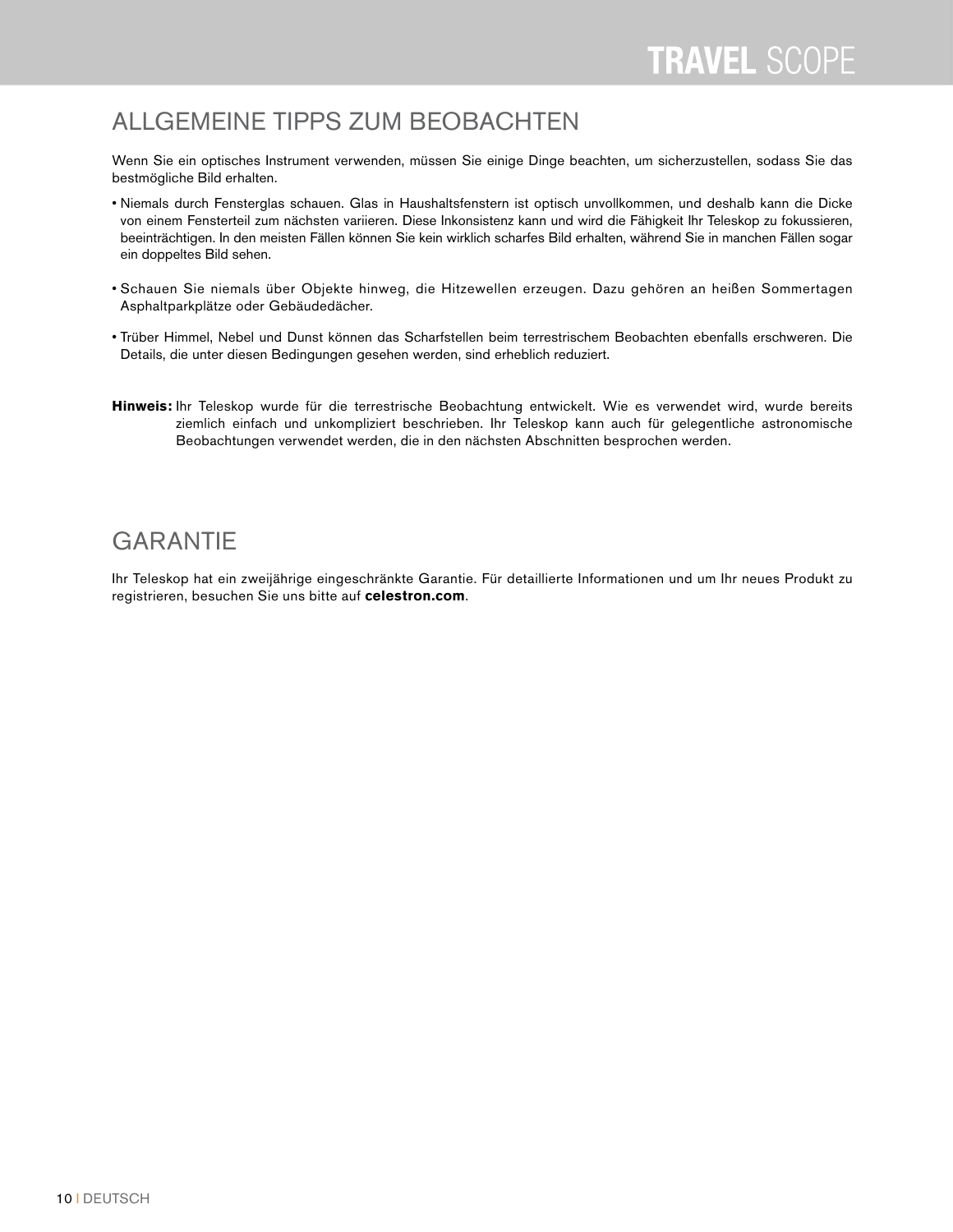#### **HINWEISE**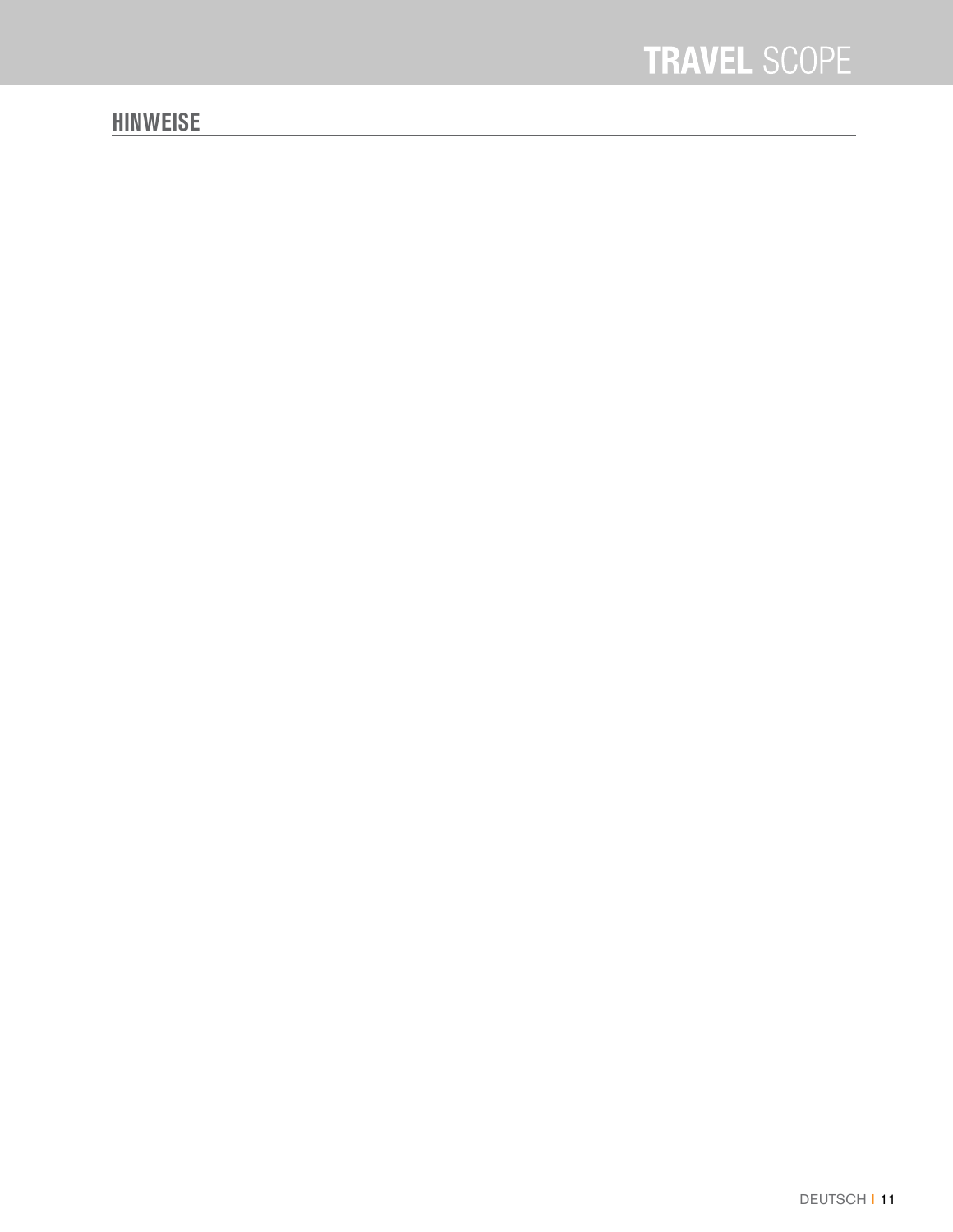

© 2018 Celestron • Alle Rechte vorbehalten www .celestron .com 2835 Columbia Street . Torrance, CA 90503 U.S.A. Telefon: 800 .421 .9649

06-18 In China gedruckt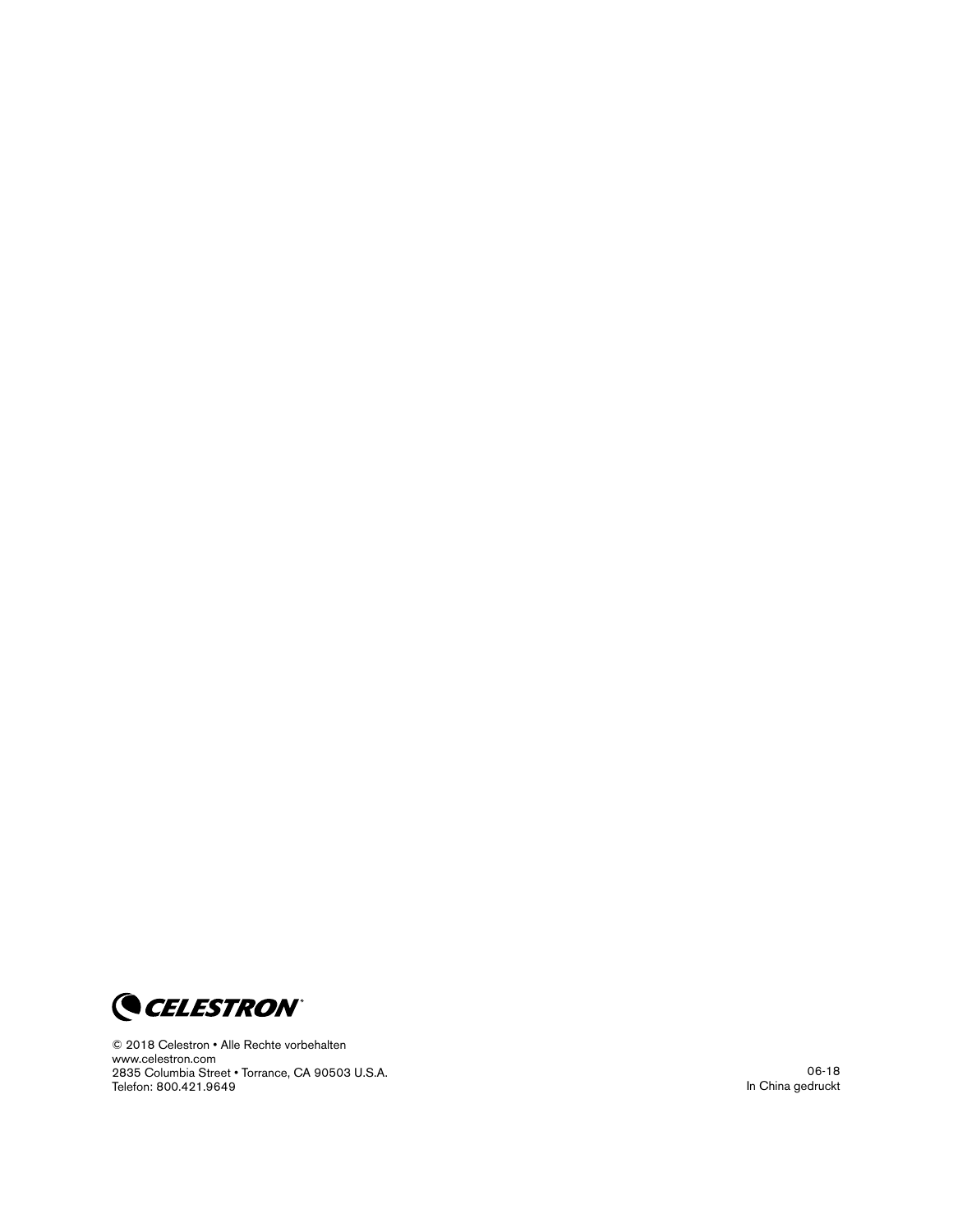# CELESTRON® **TRAVEL SCOPE 80**

**ESPAÑOL**



# MANUAL DE INSTRUCCIONES

Modelo #22030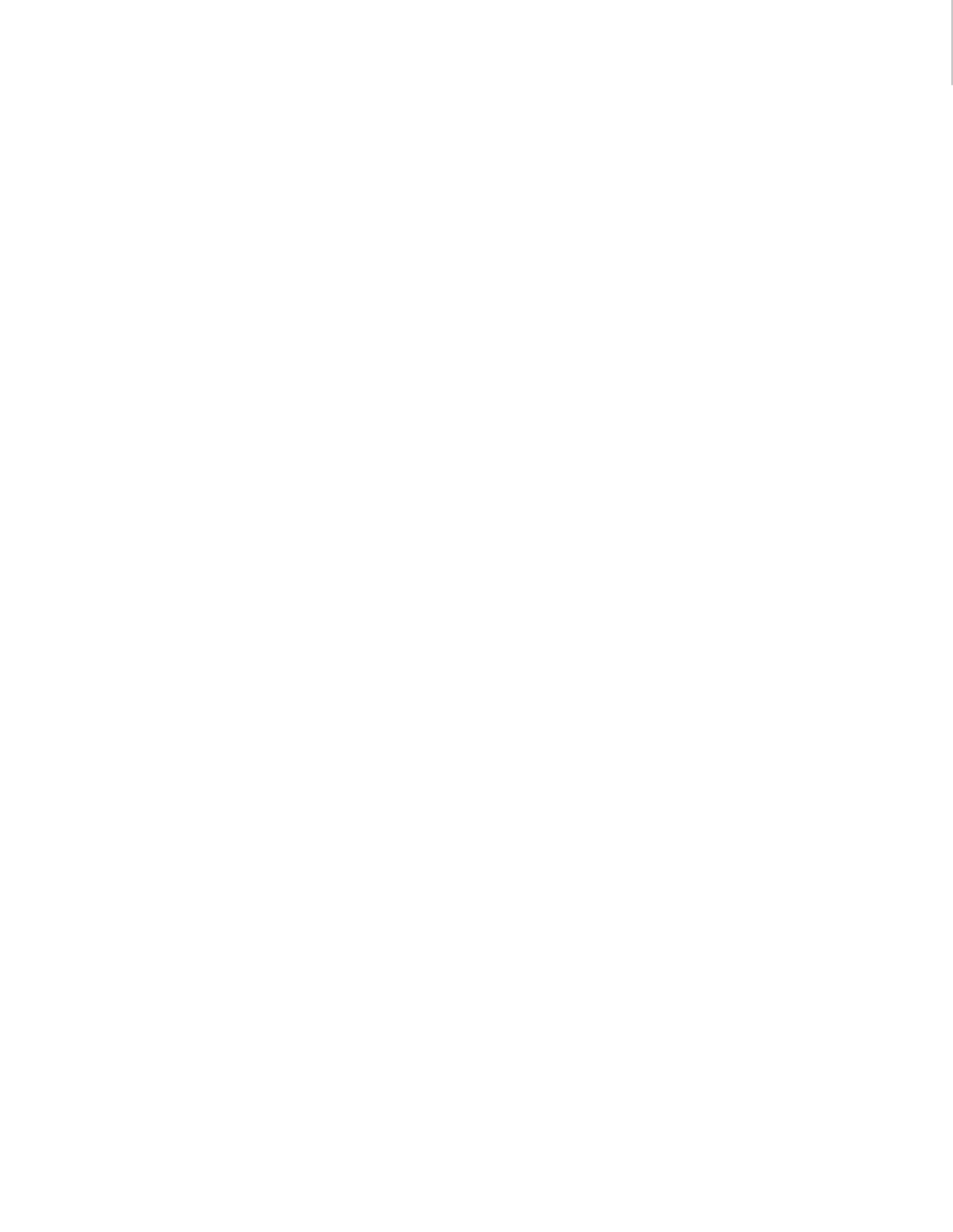# ÍNDICE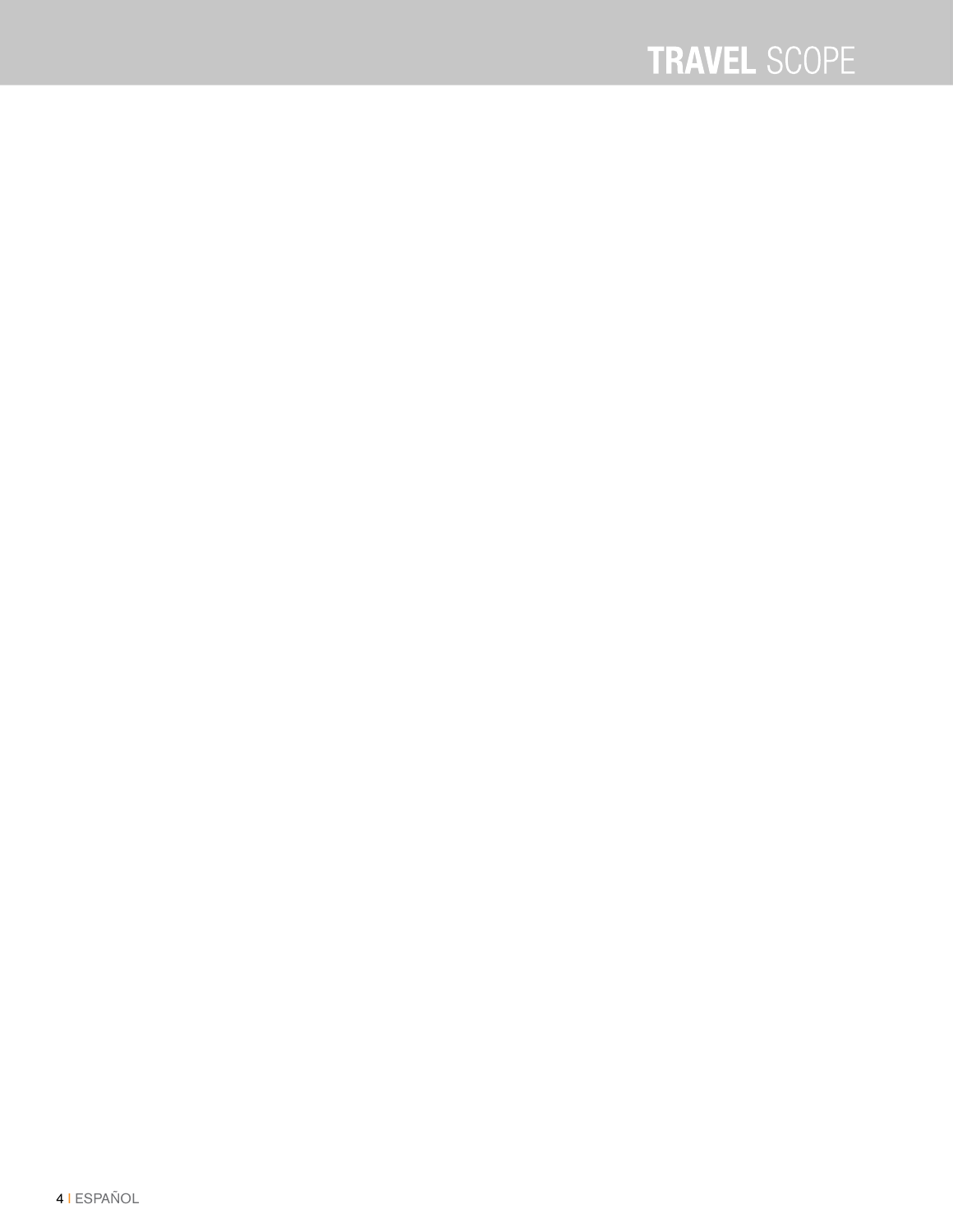### CONTENIDO DE LA CAJA

Recomendamos guardar la caja de su telescopio para poder usarla para guardarlo cuando no lo use. Desembale cuidadosamente la caja, algunas piezas son pequeñas. Use la lista de piezas siguiente para comprobar que dispone de todas las piezas y accesorios.

#### **LISTA DE PIEZAS**

- Tubo óptico del telescopio
- Localizador y soporte
- Diagonal de imagen derecha
- Oculares de 20 mm y 10 mm
- Trípode y soporte
- Placa de montaje de liberación rápida del trípode
- Mochila



- 1. Lente de objetivo
- 2. Tubo óptico del telescopio
- 3. Placa de montaje de liberación rápida
- 4. Mando de tensión de azimut
- 5. Trípode
- 6. Localizador
- 7. Ocular
- 8. Diagonal de imagen recta
- 9. Mando de enfoque
- 10. Mango de desplazamiento/bloqueo de altitud
- 11. Mando de bloqueo de la columna central

# A AVISO SOLAR

- No mire nunca directamente al Sol con los ojos descubiertos o un telescopio, a menos que tenga un filtro solar adecuado. Puede producir daños oculares permanentes e irreversibles.
- No use nunca su telescopio para proyectar una imagen del Sol sobre ninguna superficie. La acumulación interna de calor puede dañar el telescopio y cualquier accesorio que tenga instalado.
- No use nunca un filtro solar de ocular ni una cuña Herschel. La acumulación interna de calor en el telescopio puede hacer que los dispositivos se agrieten o rompan, permitiendo pasar la luz solar sin filtrar hasta el ojo.
- No deje el telescopio sin supervisión, especialmente cuando estén presentes niños o adultos no familiarizados con los procedimientos operativos correctos del telescopio.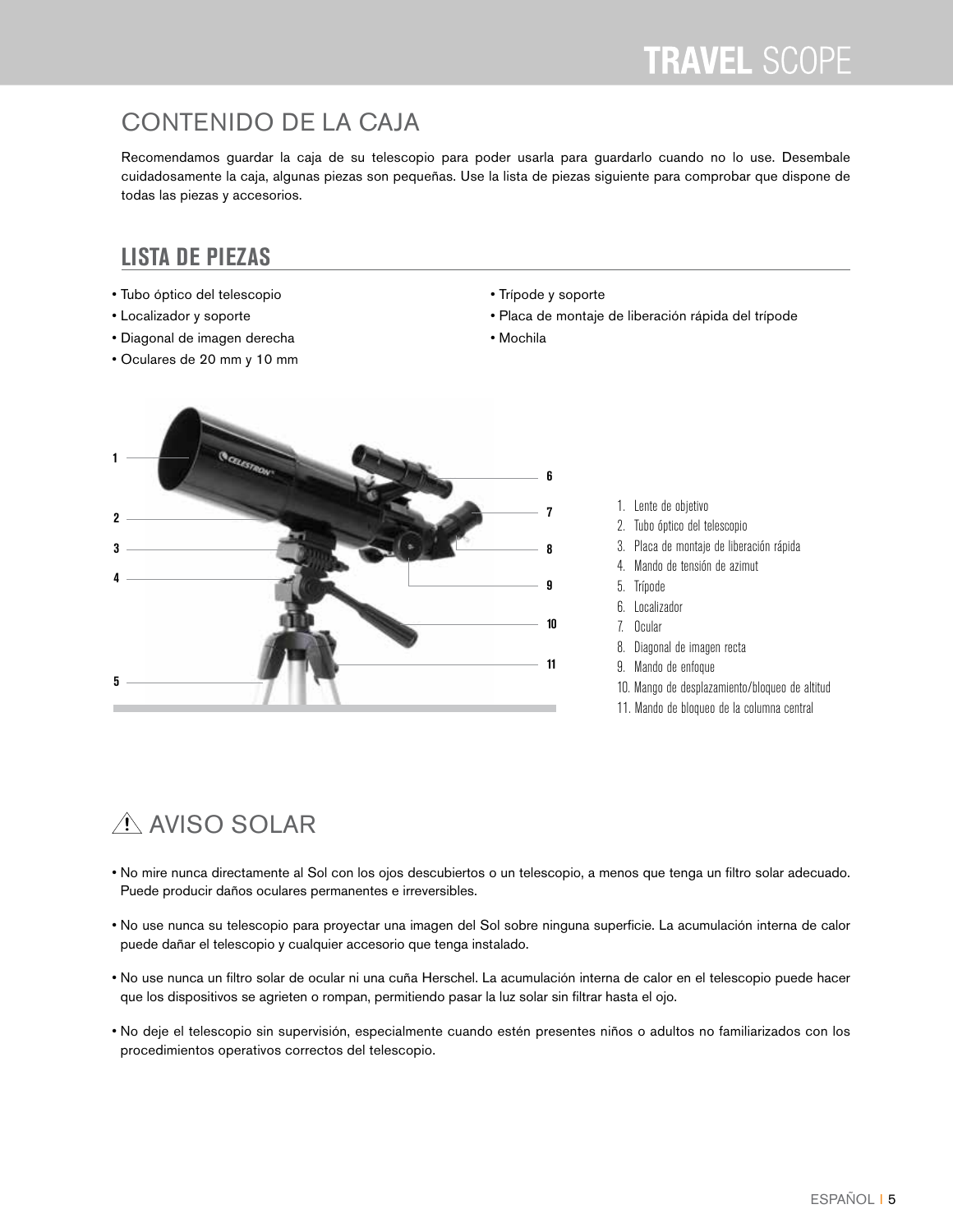#### MONTAJE

Instale su Travel Scope en interiores la primera vez y familiarícese con el procedimiento de montaje correcto antes de intentarlo en exteriores.

### **INSTALACIÓN DEL TRÍPODE**

**1.** El trípode se entrega premontado. Coloque el trípode de pie y tire de las patas hacia fuera hasta que cada pata esté totalmente extendida.

- **2.** Para elevar la altura del trípode, desbloquee las abrazaderas de la pata en la parte inferior de cada pata del trípode abriendo la pinza de cada sección y estirando. Cuando se haya desbloqueado una pata, estire la pata tanto como pueda y ciérrela para asegurarla. Haga lo mismo para cada pata de trípode y sección para elevarlo hasta la altura que desee.
- 



**3.** Si quiere elevar más el trípode debe usar el mando de bloqueo de la columna central. Gire el mando de bloqueo hacia la izquierda hasta que quede suelto. A continuación tire hacia arriba el cabezal del trípode. Siga tirando hasta la altura que desee y apriete el mando de bloqueo. Para garantizar la estabilidad del soporte, asegúrese de que el mando de extensión de la columna esté apretado.

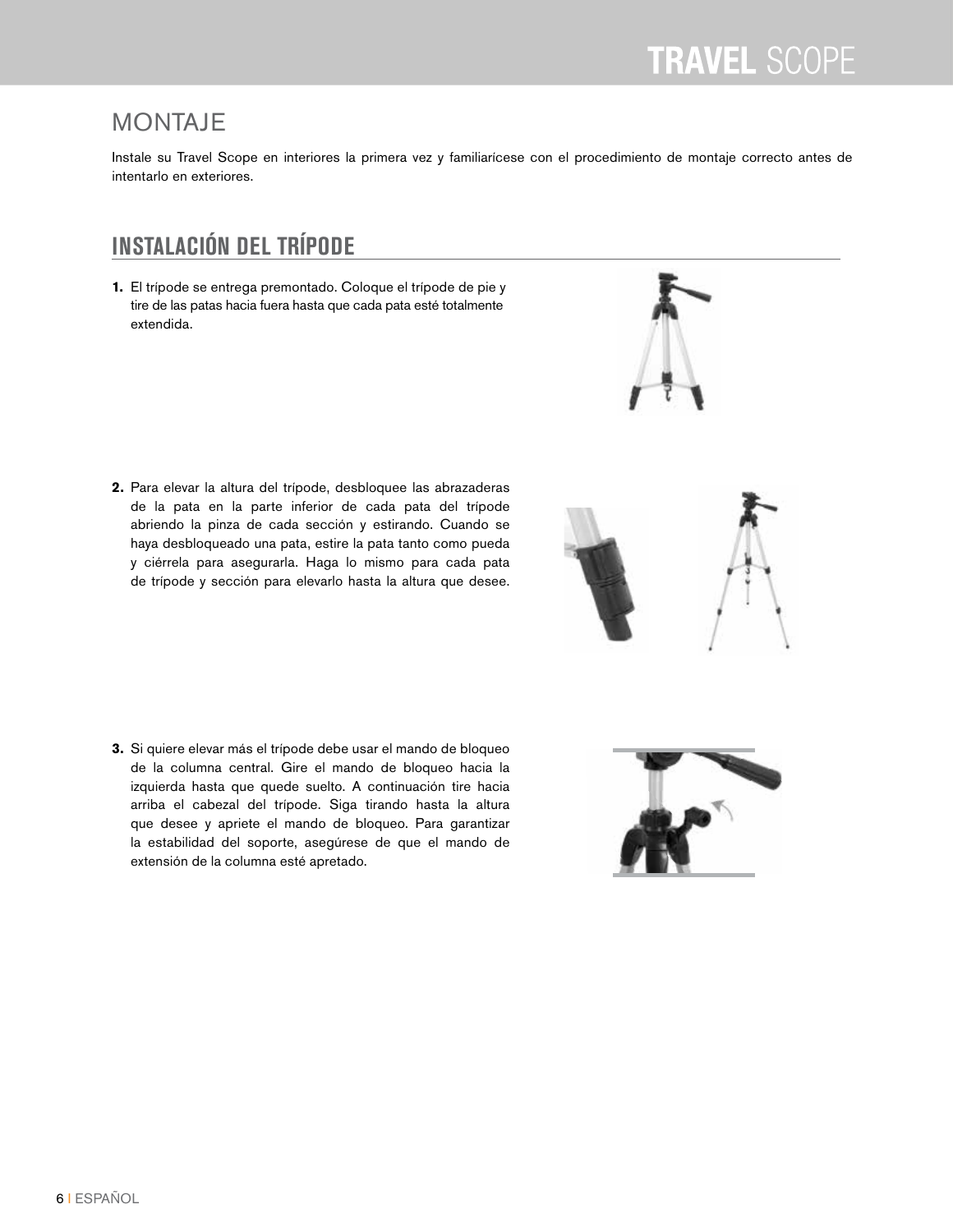# **INSTALACIÓN DEL TUBO ÓPTICO DEL TELESCOPIO AL TRÍPODE**

El tubo óptico del telescopio se fija al trípode mediante el soporte de montaje de la parte inferior del tubo y la plataforma de montaje del trípode. Antes de comenzar, asegúrese de que todos los mandos del trípode estén bloqueados.

**1.** Levante la palanca del lateral del cabezal del trípode para soltar la placa de montaje de liberación rápida y levántela del cabezal del trípode.

**2.**Enrosque la placa de montaje de liberación rápida a la parte inferior del tubo óptico del telescopio.

**3.**Coloque el tubo óptico del telescopio con la placa de liberación rápida de nuevo en el cabezal del trípode y asegúrelo presionando la palanca de liberación rápida hasta que quede a nivel del soporte.

### **MOVIMIENTO MANUAL DEL TELESCOPIO**

El Travel Scope es fácil de mover a cualquier lugar al que quiera orientarlo. El ascenso y descenso (altitud) se controla con el mango de desplazamiento. Desbloquee el movimiento ascendente y descendente girando el mango de desplazamiento en sentido contrario a las agujas del reloj, mueva el telescopio hacia arriba o abajo como sea necesario y gire el mango de desplazamiento en sentido de las agujas del reloj para bloquearlo en posición. Puede ajustar la fuerza necesaria para girar el telescopio a izquierda y derecha ajustando el mando de tensión de azimut.



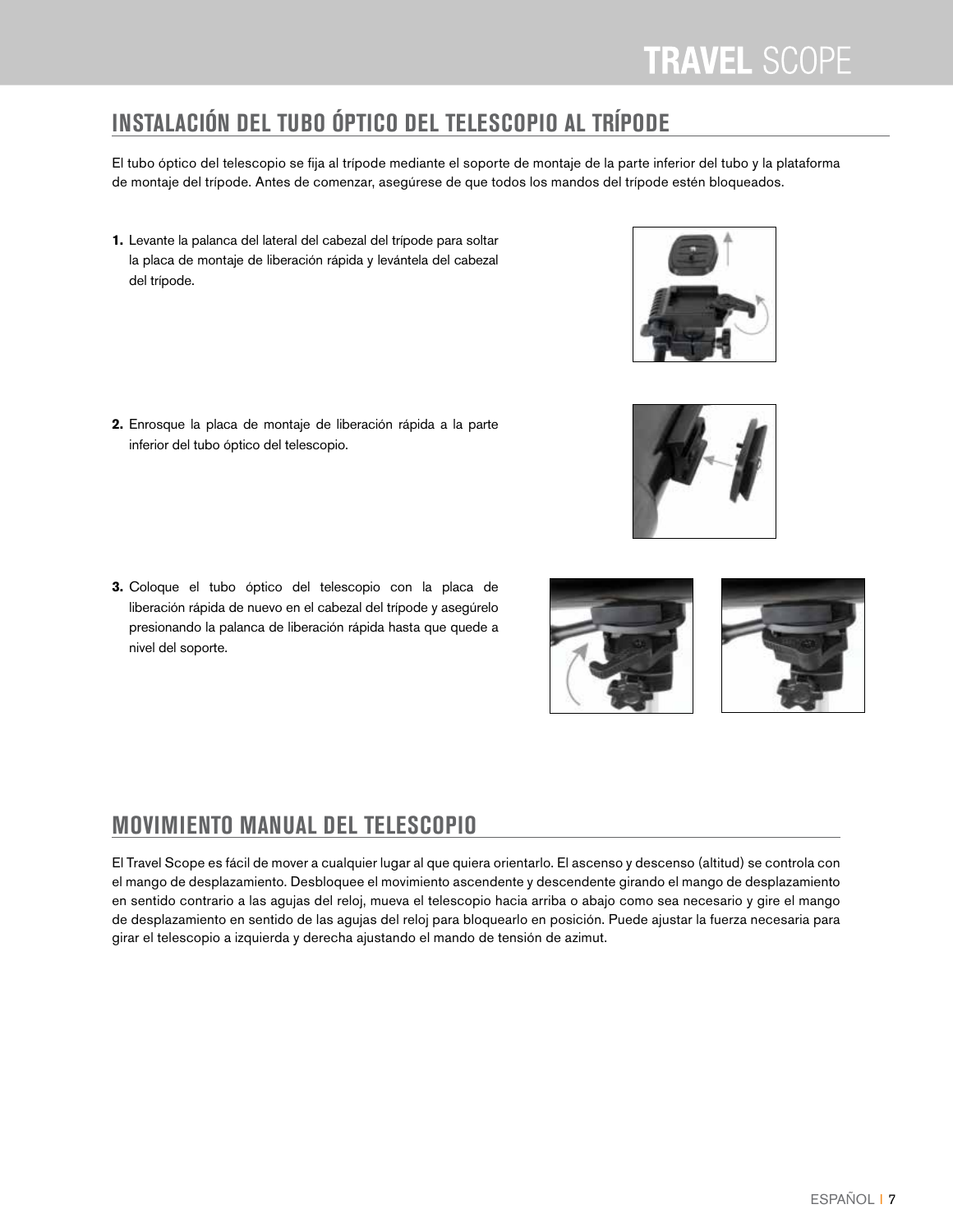### **INSTALACIÓN DE LA DIAGONAL Y EL OCULAR**

El Travel Scope usa una diagonal de 45 grados de imagen recta que corrige la imagen para que esté derecha y orientada correctamente de derecha a izquierda, lo que facilita mucho la observación terrestre. La diagonal puede girarse en cualquier posición.

Para instalar la diagonal y el ocular:

- **1.** Afloje los dos tornillos de mariposa en la parte posterior del tubo óptico del telescopio y quite la tapa que cubre el enfocador.
- **2.** Retire las tapas de ambos extremos de la diagonal e inserte el cilindro de cromo de la diagonal dentro del enfocador del tubo óptico del telescopio. Asegure los dos tornillos de mariposa para mantenerlo en su lugar.
- **3.** Afloje los tornillos de fijación en el lado de la diagonal e inserte el cilindro de cromo del ocular en la diagonal. Asegure los tornillos de mariposa para mantener el ocular en su lugar.



### **INSTALACIÓN DEL LOCALIZADOR**

El Travel Scope incluye un pequeño localizador óptico para ayudarle a apuntar el telescopio principal a objetivos lejanos.

Para instalar el localizador:

- **1.** Localice y retire las dos rocas manuales plateadas del lado izquierdo del tubo del telescopio.
- **2.** Coloque el soporte del localizador sobre los dos ejes estriados visibles.
- **3.** Vuelva a colocar las roscas para fijar el localizador en posición.

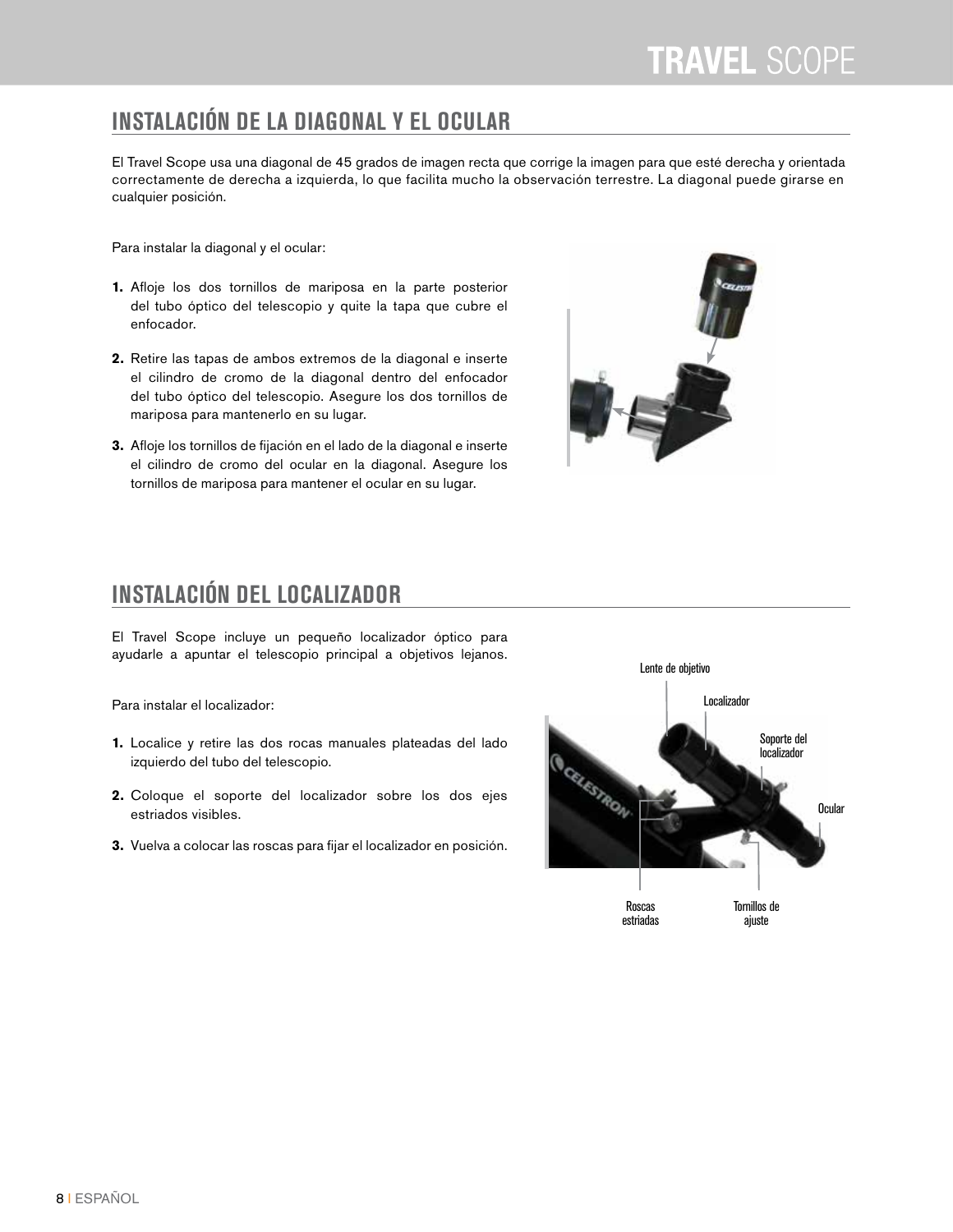### **ALINEACIÓN DEL LOCALIZADOR**

Para usar el localizador, debe asegurarse de que esté orientado en la misma dirección que el telescopio principal. Se recomienda que lo haga de día. Para hacerlo:

- **1.** Saque el telescopio al exterior, retire la tapa de la lente y localice un objeto distante diurno, como una señal vial, farola, antena de radio, etc. Recomendamos un objeto que esté como mínimo a un cuarto de milla (400 m) de distancia, pero si no resulta posible puede usar el objeto más lejano que pueda localizar.
- **2.** Centre este objeto en el telescopio principal usando un ocular de baja potencia (20 mm) en el telescopio principal.
- **3.** Mire por el extremo del ocular del localizador y observe la posición de dicho objeto.
- **4.** Sin mover el telescopio, gire los tornillos de ajuste situados alrededor del soporte del localizador hasta que la mira del localizador esté centrada en el objeto elegido con el telescopio.

Su telescopio y localizador estarán alineados. Para apuntar el telescopio principal, agarre el mango de desplazamiento y desbloquee el bloqueo de altitud. Mire por el localizador hasta que la mira esté en el objetivo que desee ver y bloquee el bloqueo de altitud para fijar el telescopio en posición. A continuación, mire por el ocular de baja potencia del telescopio principal, el objetivo debería ser visible. Para aumentar el objetivo, cambie al ocular de mayor potencia y vuelva a enfocar el telescopio con los mandos de enfoque.

**Nota:** Los objetos observados por el localizador están invertidos y al revés, es normal.

#### **ENFOQUE**

Para enfocar su TravelScope, gire el mando de enfoque situado cerca de la parte posterior del telescopio mientras mira por el ocular. Si lleva gafas, puede que desee quitárselas al observar con un ocular en el telescopio. Si tiene astigmatismo debe llevar las gafas en todo momento. Deberá volver a enfocar el telescopio cada vez que cambie de ocular u observe objetivos a distancias distintas.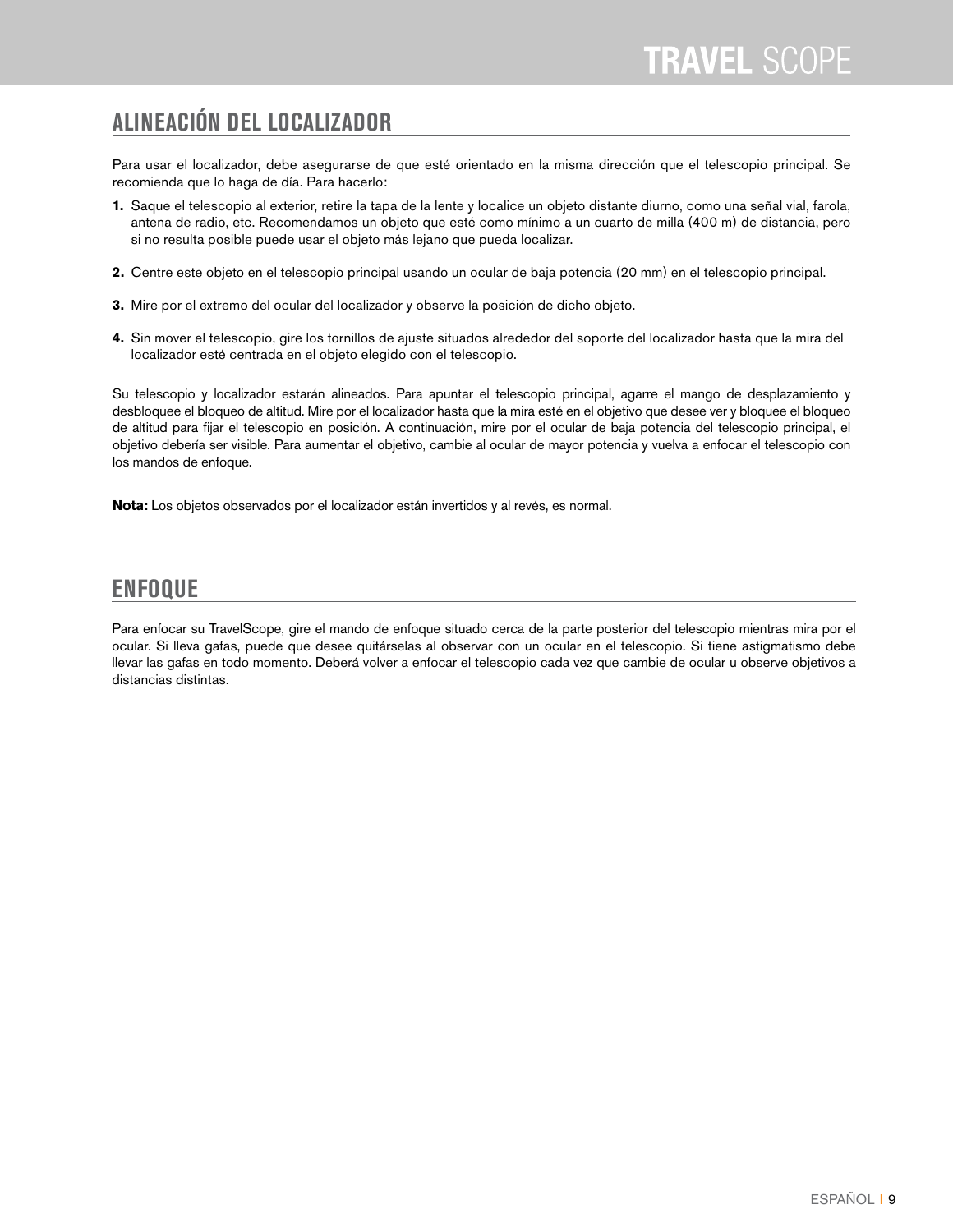#### RECOMENDACIONES GENERALES DE OBSERVACIÓN

Cuando use cualquier instrumento óptico, debe recordar algunos aspectos para obtener la mejor imagen posible.

- No observe nunca a través de ventanas. El cristal de las ventanas domésticas es ópticamente imperfecto y, por lo tanto, puede variar en grosor de una zona a otra de la ventana. Estas irregularidades afectarán a la capacidad de enfoque del telescopio. En la mayoría de los casos no podrá obtener una imagen realmente clara, mientras que en otros puede llegar a ver doble imagen.
- No mire nunca a través o por encima de objetos que generen ondas de calor. Esto incluye aparcamientos asfaltados en días calurosos de verano o terrados de edificios.
- Los cielos nubosos, la niebla y el rocío pueden dificultar el enfoque en observación terrestre. La cantidad de detalle observado en estas condiciones se reduce notablemente.
- **Nota:** Su telescopio ha sido diseñado para observación terrestre. Saber usarlo para este fin ya se ha descrito anteriormente y es bastante sencillo. Su telescopio también puede usarse para observación astronómica ocasional, lo que se comentará en las secciones siguientes.

#### GARANTÍA

Su telescopio tiene una garantía limitada por dos años. Para información detallada y para registrar su producto, visite **www.celestron.com.**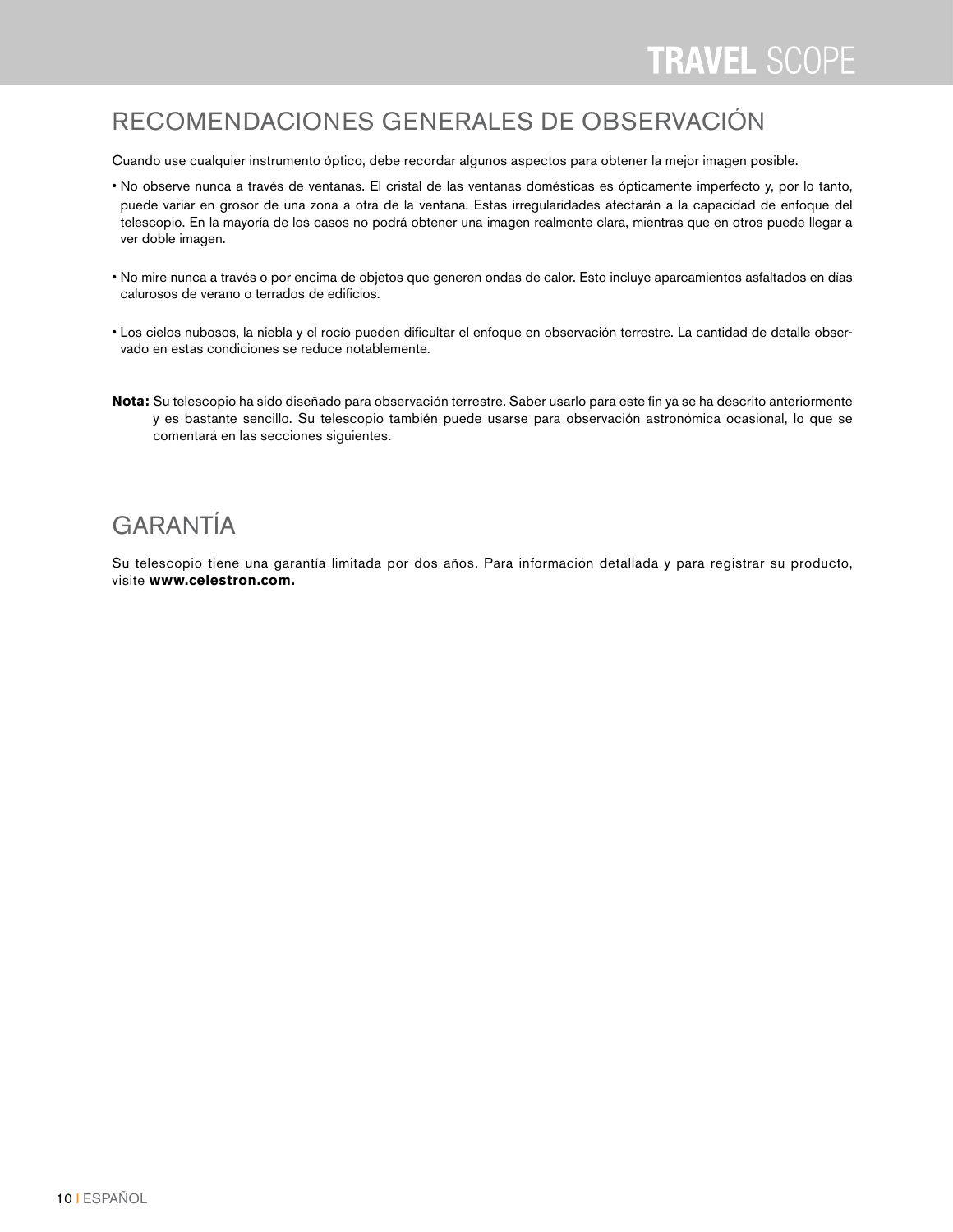#### **NOTAS**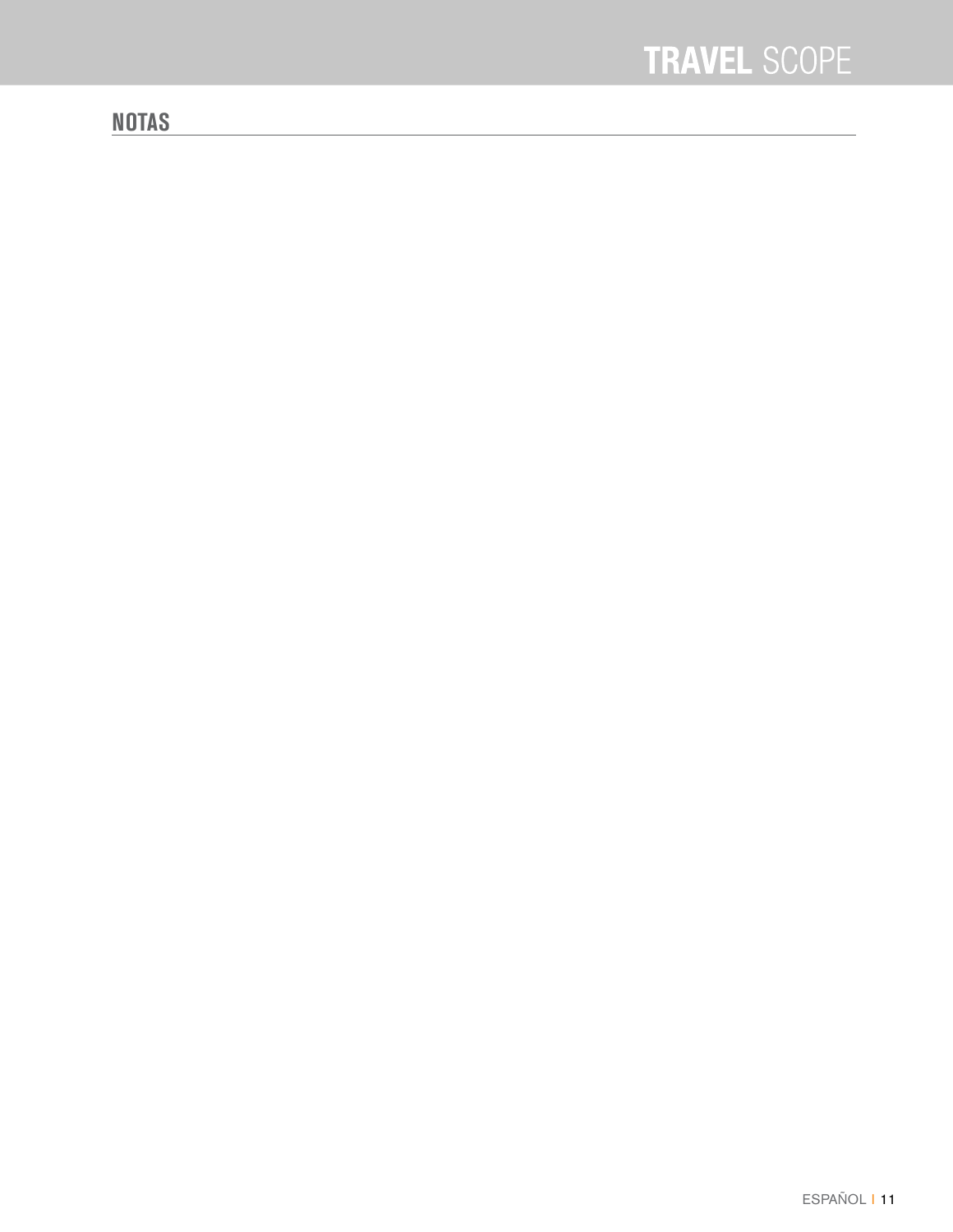

© 2018 Celestron • Todos los derechos reservados www .celestron .com 2835 Columbia Street . Torrance, CA 90503 U.S.A. Teléfono: 800 .421 .9649

06-18 Impreso en China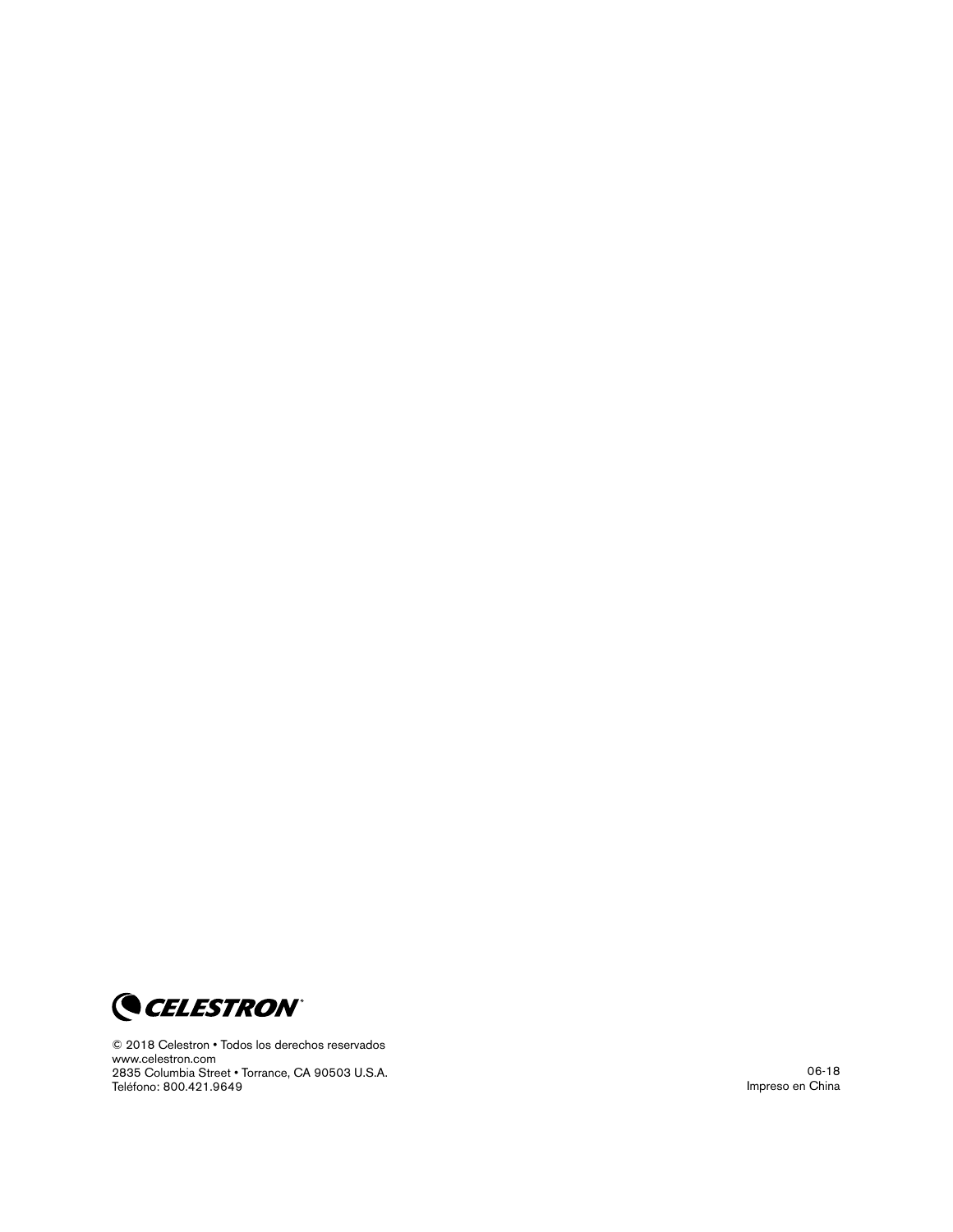# CELESTRON® **TRAVEL SCOPE 80**

**ITALIANO** 



# **MANUALE DI ISTRUZIONI**

Modello n. 22030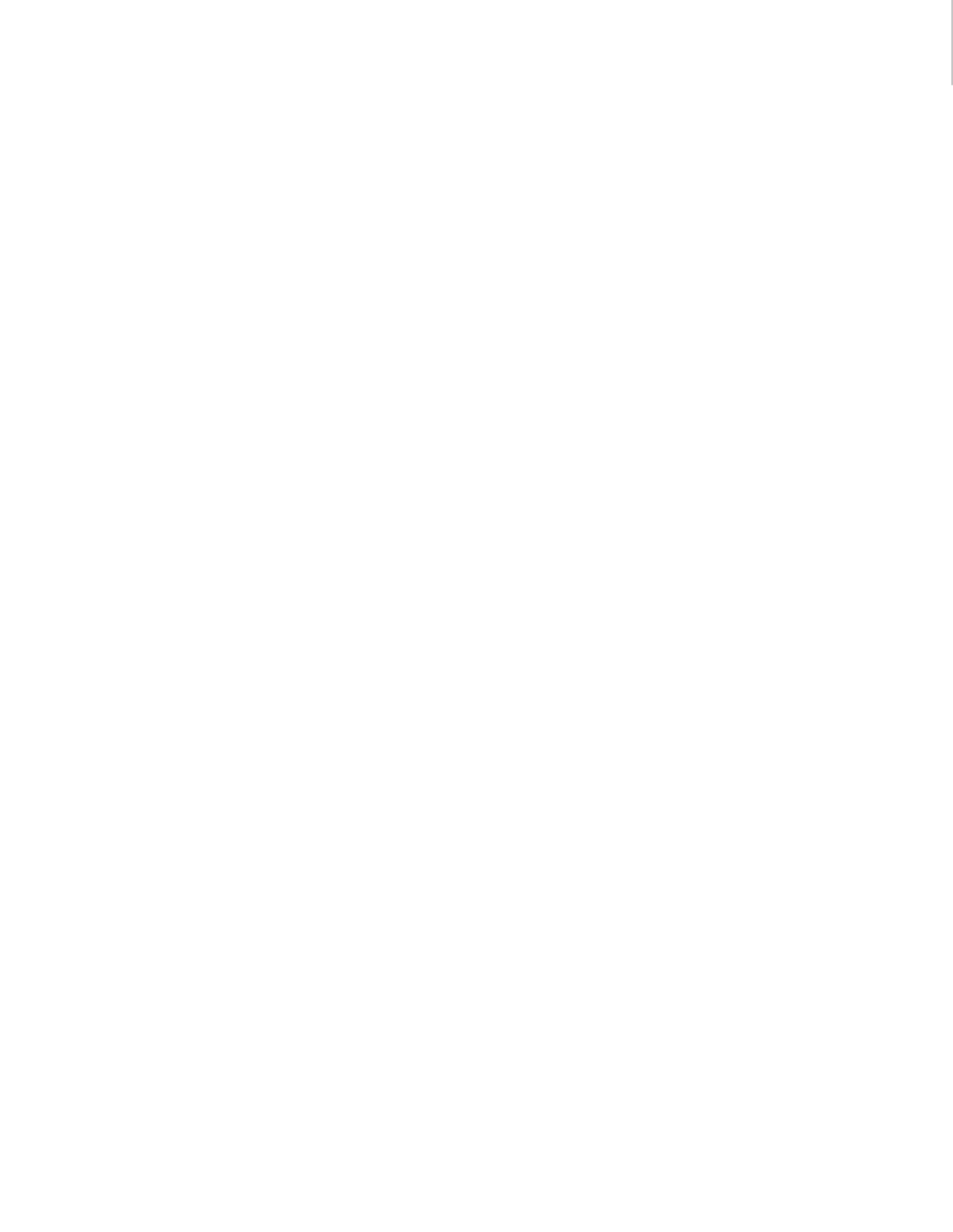# INDICE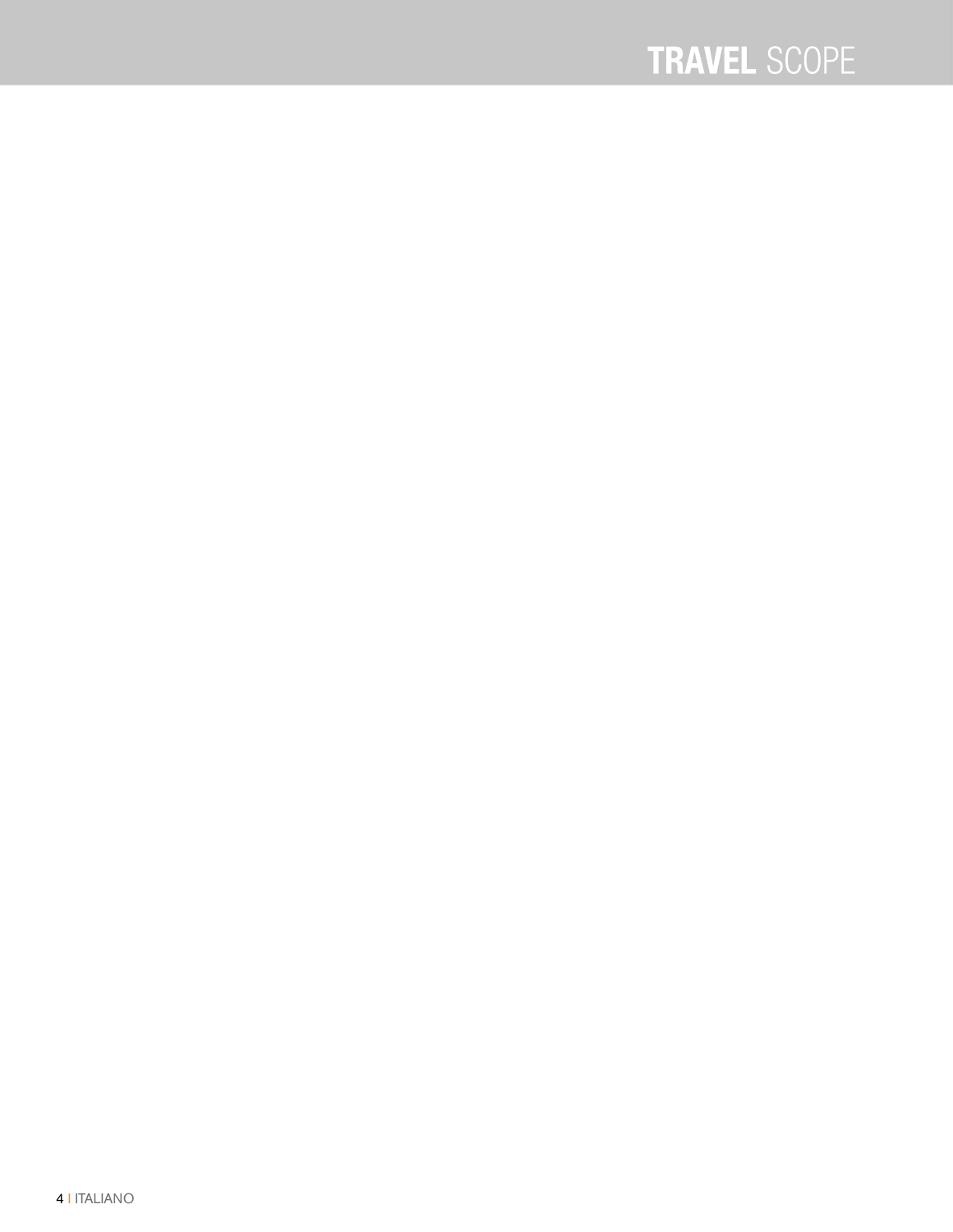# CONTENUTO DELLA CONFEZIONE

Si consiglia di conservare la confezione del telescopio per riporre il telescopio quando non è in uso. Aprire la confezione con attenzione, in quanto sono presenti parti di piccole dimensioni. Utilizzare l'elenco dei componenti fornito di seguito per verificare che siano presenti tutti i componenti e gli accessori.

#### **ELENCO COMPONENTI**

- Tubo ottico del telescopio
- Cercatore e staffa
- Diagonale raddrizzatore di immagini
- Oculari da 20 mm e 10 mm
- Treppiede e montatura
- Piastra di montaggio a rilascio rapido treppiede
- Zaino



- 1. Lente obiettivo
- 2. Tubo ottico del telescopio
- 3. Piastra di montaggio a rilascio rapido
- 4. Manopola tensionamento azimut
- 5. Treppiede
- 6. Cercatore
- 7. Oculare
- 8. Diagonale raddrizzatore di immagini
- 9. Manopola di messa a fuoco
- 10. Manopola panoramica/Blocco altezza
- 11. Manopola di bloccaggio della colonna centrale

# A AVVERTENZA SOLARE

- Mai guardare direttamente il Sole a occhio nudo o con un telescopio, a meno che non si disponga di un filtro solare adeguato. Ciò potrebbe causare danni irreversibili agli occhi.
- Mai utilizzare il telescopio per proiettare un'immagine del Sole su una qualsiasi superficie. L'accumulo interno di calore può danneggiare il telescopio e i relativi accessori ad esso fissati.
- Non utilizzare mai un filtro solare per oculare o un prisma di Herschel. L'accumulo di calore all'interno del telescopio può causare l'incrinatura o la rottura di tali dispositivi, lasciando che la luce solare non filtrata passi attraverso l'occhio.
- Mai lasciare il telescopio incustodito, sia in presenza di bambini sia di adulti che potrebbero non avere familiarità con le corrette procedure di funzionamento del telescopio.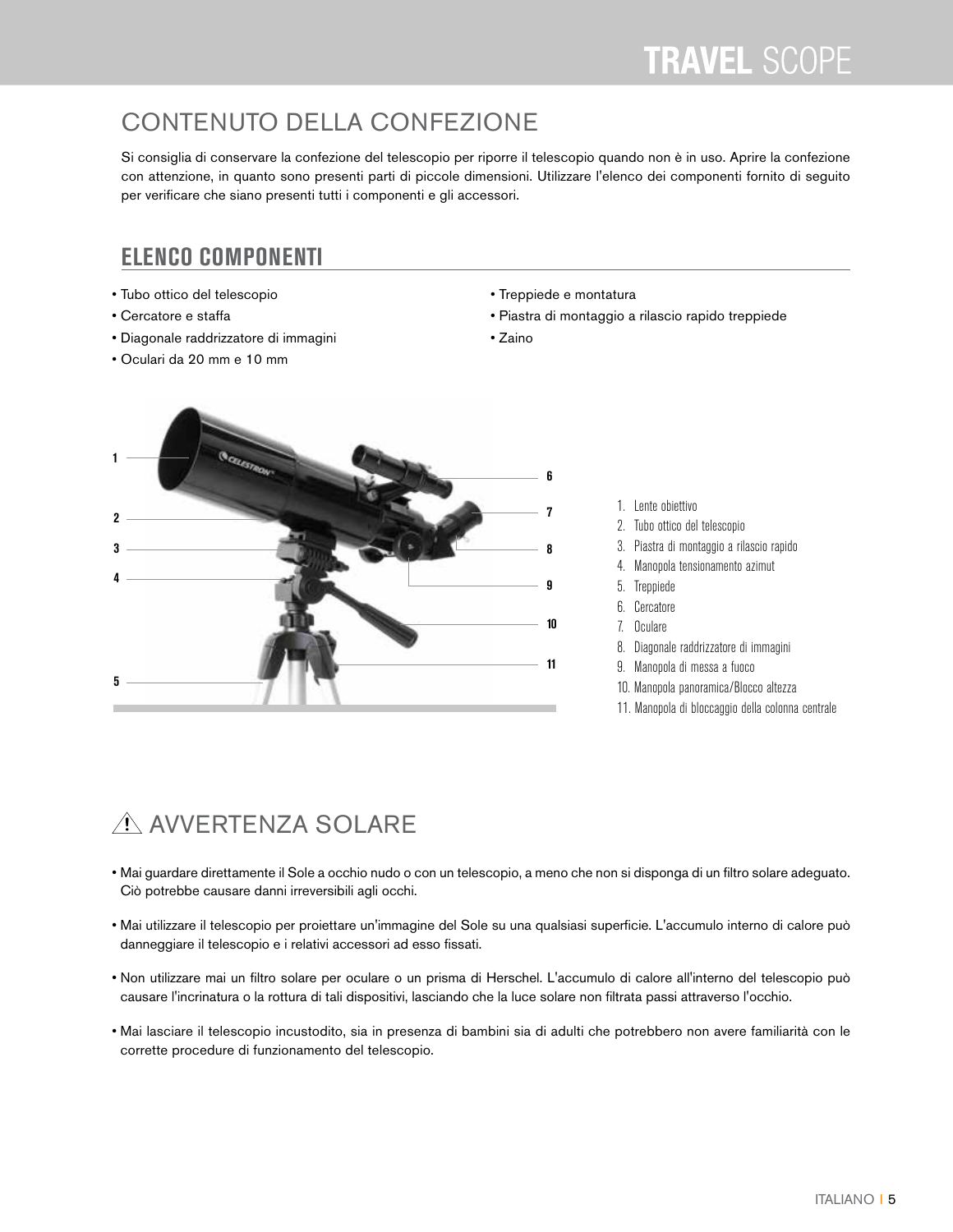# MONTAGGIO

Configurare il Travel Scope all'interno la prima volta e prendere familiarità con la corretta procedura di montaggio prima di provare a ripeterla all'esterno.

## **CONFIGURAZIONE DEL TREPPIEDE**

**1.** Il treppiede è fornito pre-assemblato. Sistemare il treppiede in posizione verticale e spingere le gambe dello stesso verso l'esterno fino a quando non raggiungeranno la propria estensione massima.

- **2.** Per aumentare l'altezza del treppiede, sbloccare i morsetti di bloccaggio delle relative gambe posti sulla parte inferiore di ciascuna gamba del treppiede aprendo il morsetto per ciascuna sezione e tirando verso l'esterno. Una volta sbloccato il morsetto, estrarre la gamba del treppiede fino in fondo e quindi chiudere il blocco della gamba per fermarlo. Continuare questo procedimento per ogni gamba del treppiede e per ciascuna sezione per aumentare l'altezza al livello desiderato.
- 



**3.** Se si desidera aumentare ulteriormente l'altezza del treppiede, utilizzare la manopola di bloccaggio della colonna centrale. Ruotare la manopola di bloccaggio in senso antiorario fino ad allentarla. Quindi, estrarre sulla testa del treppiede. Continuare a tirare fino all'altezza desiderata, quindi serrare nuovamente la manopola di bloccaggio. Per garantire la stabilità della montatura, assicurarsi che la manopola di estensione della colonna sia serrata.

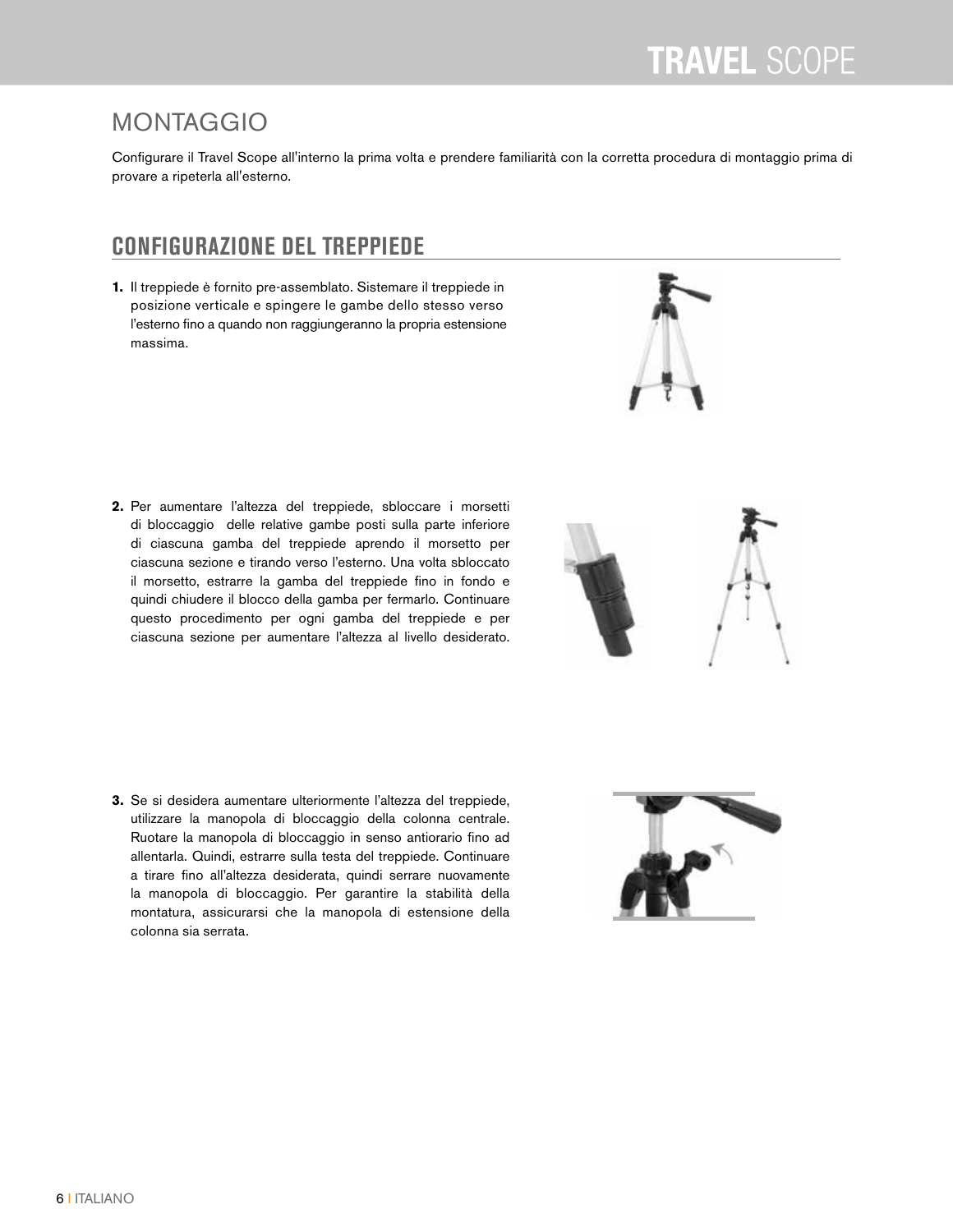### **COLLEGAMENTO DEL TUBO OTTICO DEL TELESCOPIO AL TREPPIEDE**

Il tubo ottico del telescopio si collega al treppiede utilizzando la staffa di montaggio posta sulla parte inferiore del tubo ottico e la piattaforma di montaggio del treppiede. Prima di cominciare, assicurarsi che tutte le manopole del treppiede siano bloccate.

**1.** Far scorrere la leva sul lato della testa del treppiede per rilasciare la piastra di montaggio a rilascio rapido ed estrarre la testa dl treppiede.

**2.**Avvitare la piastra di montaggio a rilascio rapido sul fondo del tubo ottico del telescopio.

**3.**Posizionare nuovamente il tubo ottico del telescopio insieme alla piastra a rilascio rapido sulla testa del treppiede e fissarlo spingendo la leva del rilascio rapido in modo che sia a filo con la montatura.

### **SPOSTAMENTO MANUALE DEL TELESCOPIO**

Il Travel Scope è semplice da spostare in qualsiasi luogo si desideri puntarlo. Lo spostamento verso l'alto e il basso (altitudine) è controllato dalla manopola panoramica. Sbloccare il movimento verso l'alto e il basso ruotando in senso antiorario la manopola panoramica, spostare il telescopio verso l'alto o il basso secondo necessità, quindi ruotare la manopola panoramica in senso orario per bloccare in posizione. È possibile regolare la quantità di forza necessaria per ruotare il telescopio a sinistra e a destra regolando la manopola di tensionamento azimut.





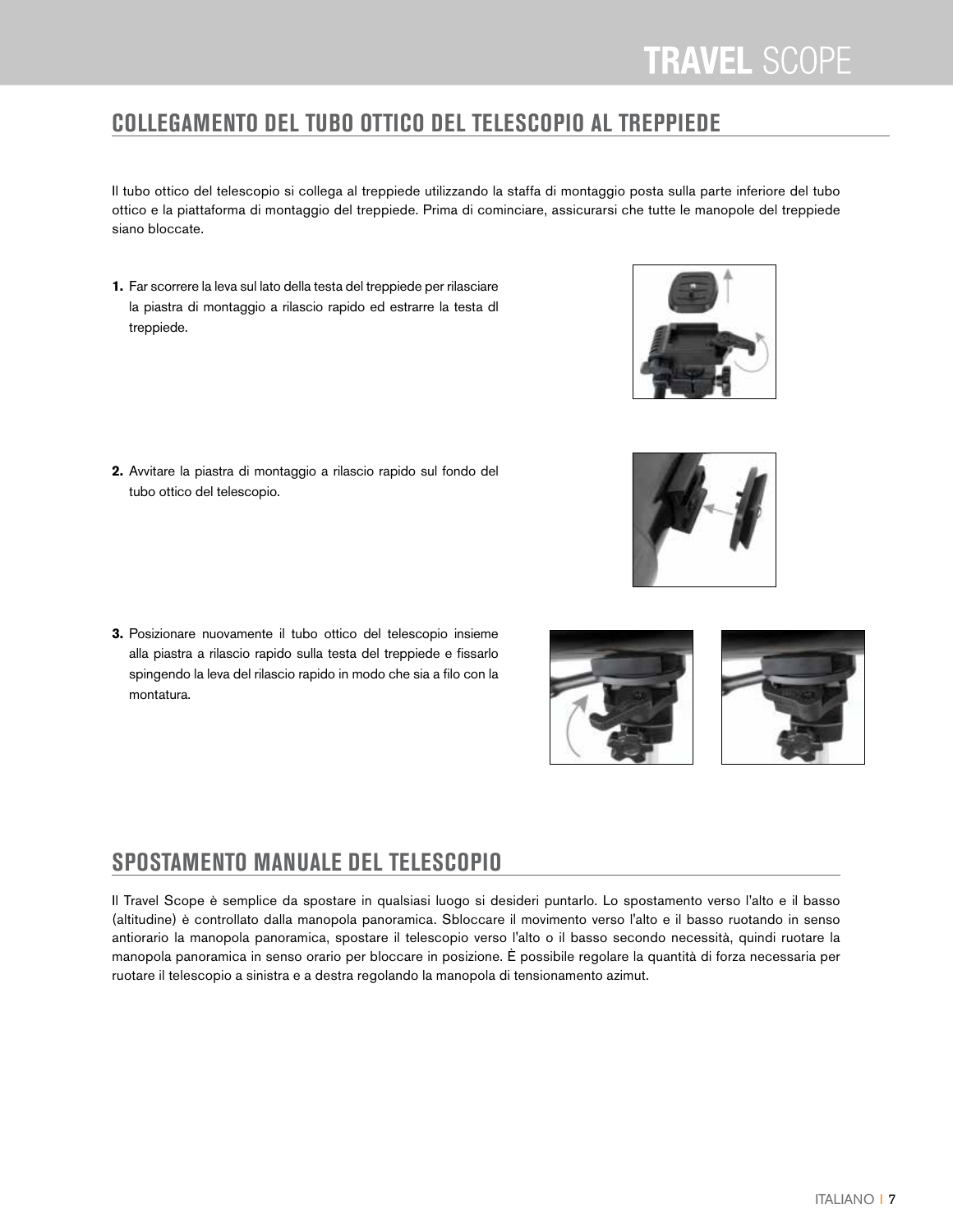#### **INSTALLAZIONE DEL DIAGONALE E DELL'OCULARE**

Il Travel Scope utilizza un diagonale raddrizzatore di immagini a 45 gradi che corregge l'immagine in modo che risulti dritta e orientata correttamente da sinistra a destra, il che è più facile da utilizzare per l'osservazione terrestre. Il diagonale può essere ruotato in qualsiasi posizione.

Per installare il diagonale e l'oculare:

- **1.** Allentare le due viti a testa zigrinata sul retro del tubo ottico del telescopio e rimuovere il tappo che copre il focheggiatore.
- **2.** Rimuovere i cappucci da entrambe le estremità della diagonale e inserire la canna cromata della diagonale all'interno del focheggiatore del tubo ottico del telescopio. Fissare le due viti a testa zigrinata per tenerlo in posizione.
- **3.** Allentare le viti di fermo sul lato della diagonale e inserire la canna cromata dell'oculare nella diagonale. Fissare le viti a testa zigrinata per tenere l'oculare in posizione.



#### **INSTALLAZIONE DEL CERCATORE**

Il Travel Scope è fornito con un piccolo cercatore ottico per aiutare a puntare il telescopio principale verso un obiettivo lontano.

Per installare il cercatore procedere come segue:

- **1.** Localizzare e rimuovere i due dadi argentati sul lato sinistro del tubo del telescopio.
- **2.** Sistemare la staffa del cercatore sulle due aste filettate così esposte.
- **3.** Posizionare nuovamente i dadi per tenere il cercatore in posizione.

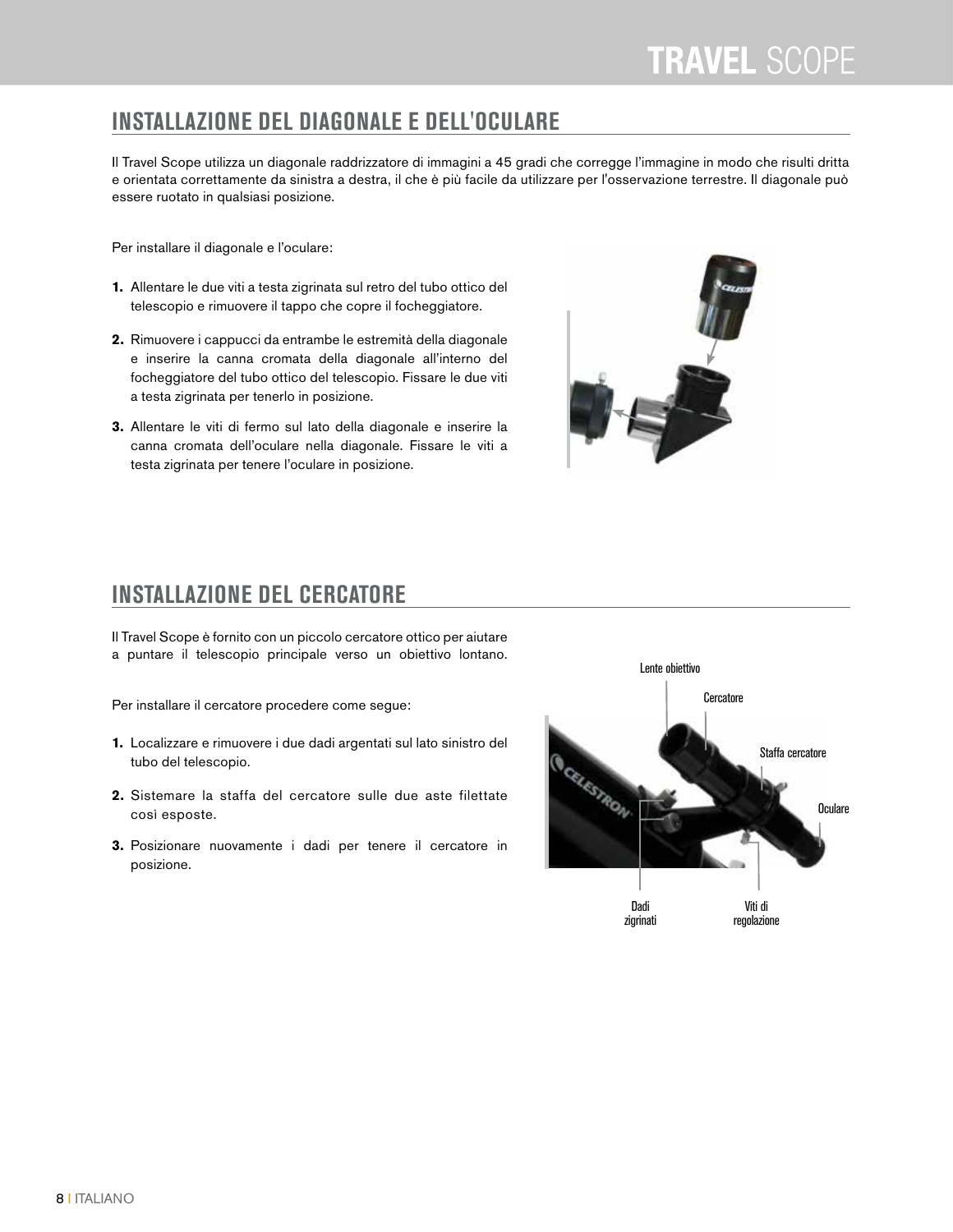#### **ALLINEAMENTO DEL CERCATORE**

Per utilizzare il cercatore è necessario assicurarsi che punti nella stessa direzione del telescopio principale. Si consiglia di eseguire questa operazione durante il giorno. Per fare ciò procedere come segue:

- **1.** Sistemare il telescopio all'esterno, rimuovere il tappo dell'oculare e localizzare un oggetto distante come un cartello, un palo della luce, un antenna radio, ecc. Si consiglia di scegliere un oggetto ad almeno 400 metri di distanza, ma, se ciò non è possibile, scegliere un oggetto il più lontano possibile.
- **2.** Centrare l'oggetto con il telescopio principale utilizzando un oculare a basso indice di ingrandimento (20 mm) sul telescopio principale.
- **3.** Guardare attraverso l'oculare del cercatore e prendere nota della posizione dello stesso oggetto.
- **4.** Senza spostare il telescopio principale, ruotare le viti di regolazione posizionate attorno alla staffa del cercatore finché i mirini del cercatore saranno centrati sull'oggetto scelto con il telescopio principale.

Il telescopio e il cercatore sono ora allineati. Per puntare il telescopio principale, afferrare la manopola panoramica della montatura e allentare il blocco dell'altezza. Osservare attraverso il cercatore fino a quando i mirini si trovano sull'oggetto che si vuole osservare e bloccare il blocco altezza per mantenere il telescopio in posizione. Ora osservare attraverso l'oculare a basso indice di ingrandimento del telescopio principale e dovrebbe essere visibile l'oggetto. Per ingrandire l'oggetto, passare all'oculare con maggiore indice di ingrandimento e mettere nuovamente a fuoco il telescopio utilizzando le manopole di messa a fuoco.

**Nota:** Gli oggetti osservati attraverso un cercatore sono capovolti e alla rovescia, il che è normale.

#### **MESSA A FUOCO**

Per mettere a fuoco il Travel Scope ruotare la manopola di messa a fuoco vicino alla parte posteriore del telescopio mentre si osserva attraverso l'oculare del telescopio. Se si indossano occhiali, si potrebbe volerli togliere durante l'osservazione con un oculare collegato al telescopio. Se si soffre di astigmatismo, le lenti correttive devono essere indossate sempre. È necessario mettere nuovamente a fuoco il telescopio ogni volta che si cambia oculare o che si osservano oggetti a diverse distanze.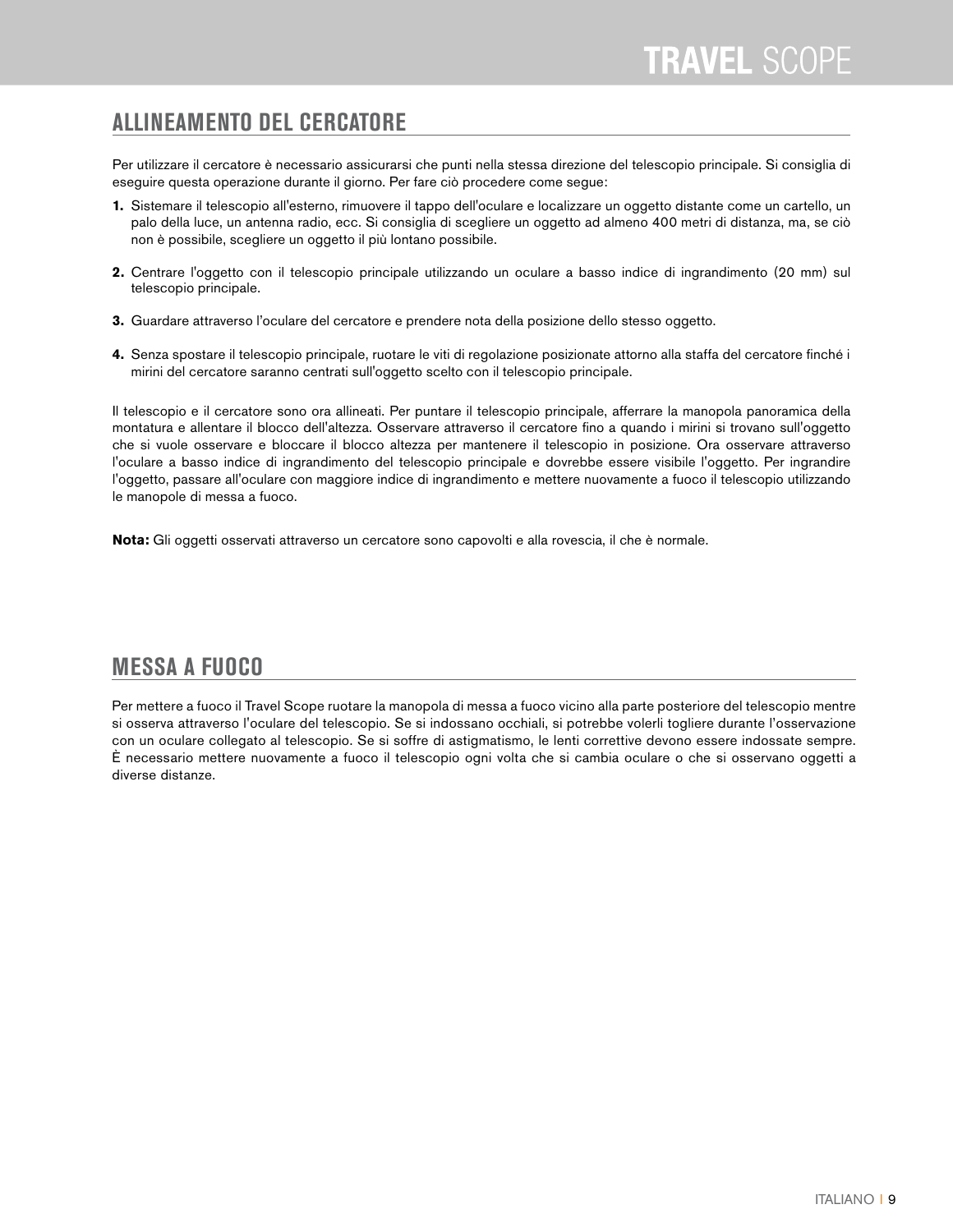#### SUGGERIMENTI GENERALI PER L'OSSERVAZIONE

Quando si utilizza uno strumento ottico, è necessario ricordare alcune cose per garantire di ottenere la migliore immagine possibile.

- Mai guardare attraverso una finestra. Il vetro delle finestre domestiche è imperfetto a livello ottico e, di conseguenza, potrebbe avere delle variazioni di spessore da una parte all'altra della finestra. Questa incoerenza di spessore può influenzare e di fatto influenzerà la capacità di messa a fuoco del telescopio. Nella maggior parte dei casi non si sarà in grado di raggiungere un'immagine veramente nitida, mentre in alcuni casi si potrebbe di fatto osservare una doppia immagine.
- Mai guardare attraverso o al di sopra di oggetti che producono onde di calore. Ciò comprende lotti di parcheggi in asfalto nelle giornate estive o i tetti degli edifici.
- Cieli velati, nebbia e foschia possono altresì rendere difficile la messa a fuoco durante l'osservazione terrestre. La quantità di dettagli osservati in queste condizioni è fortemente ridotta.
- **Nota:** Il telescopio è ideato per l'osservazione terrestre. Sono state fornite sopra le indicazioni sull'uso per questa finalità e la procedura è semplice e chiara. Il telescopio può inoltre essere utilizzato per un'osservazione astronomica superficiale che verrà trattata nei capitoli successivi.

#### GARANZIA

Il telescopio è coperto da una garanzia limitata di due anni. Per informazioni dettagliate e per registrare il nuovo prodotto, visitare il sito **celestron.com**.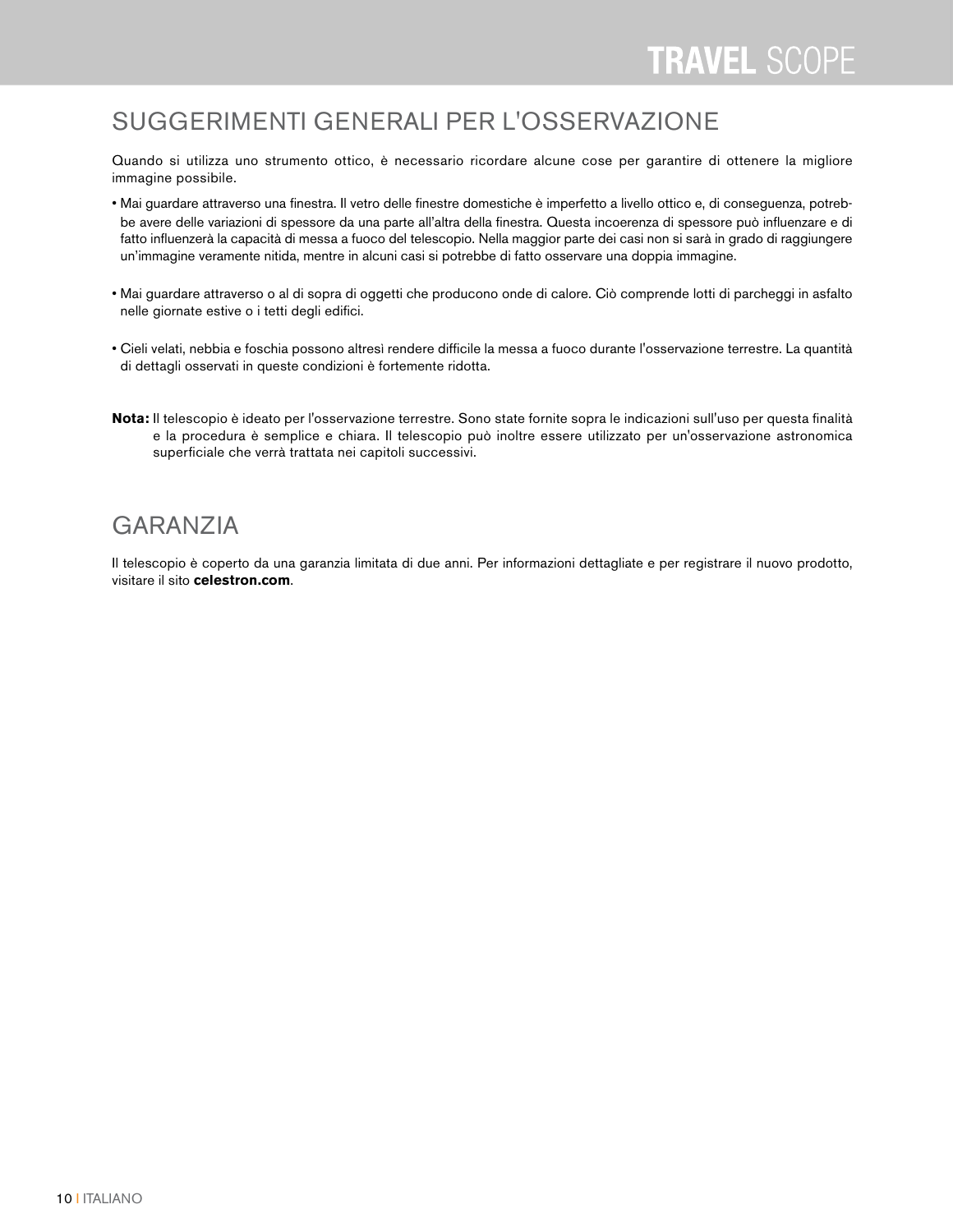#### **NOTE**